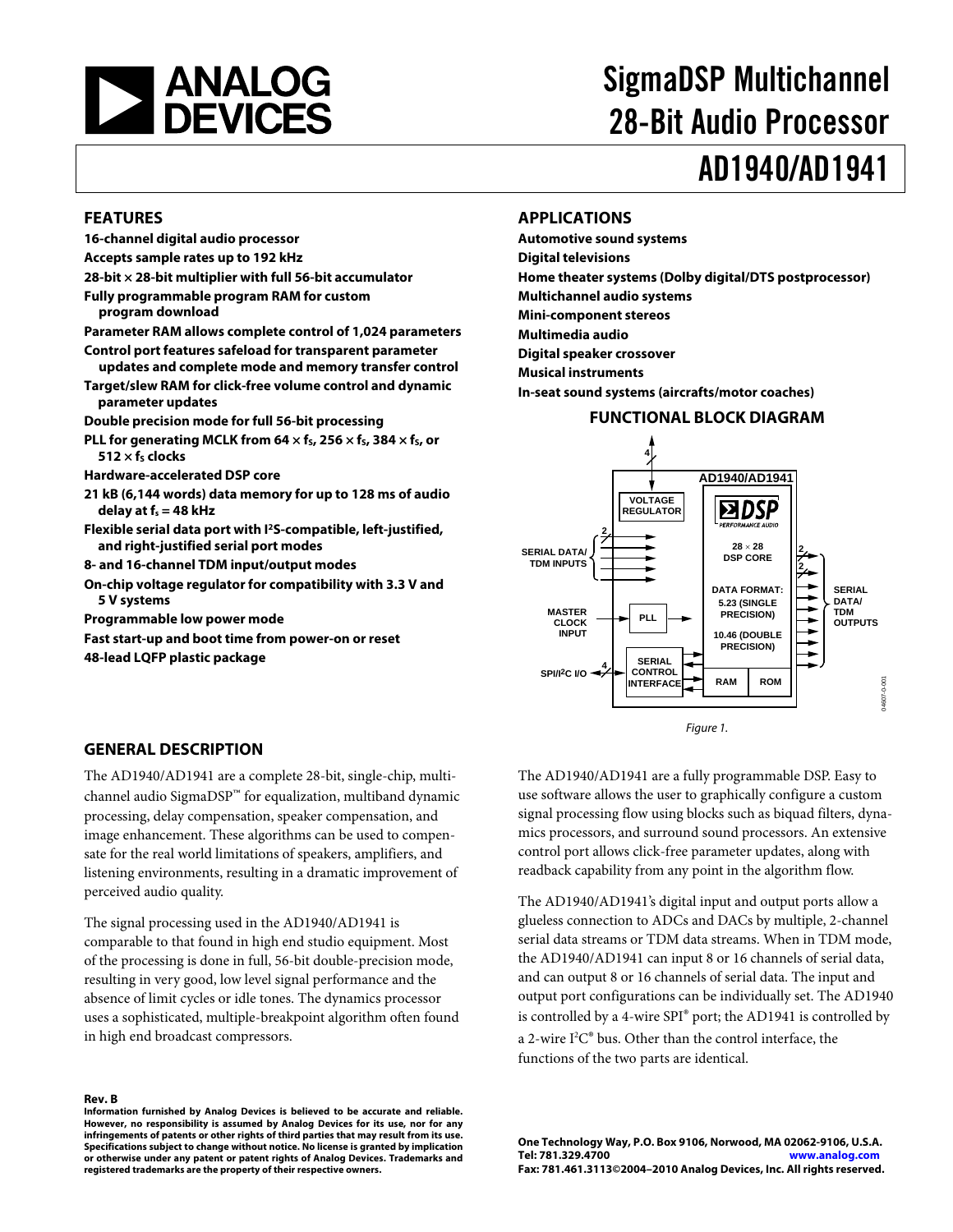# **TABLE OF CONTENTS**

| Recommended Program/Parameter Loading Procedures 20 |
|-----------------------------------------------------|
|                                                     |
|                                                     |
|                                                     |
|                                                     |
|                                                     |
|                                                     |
|                                                     |
|                                                     |
|                                                     |
|                                                     |
|                                                     |
|                                                     |
|                                                     |
|                                                     |
|                                                     |

## **REVISION HISTORY**

## $4/10$ –Rev. A to Rev. B

## $4/05$ —Rev. 0 to Rev. A

#### 7/04-Revision 0: Initial Version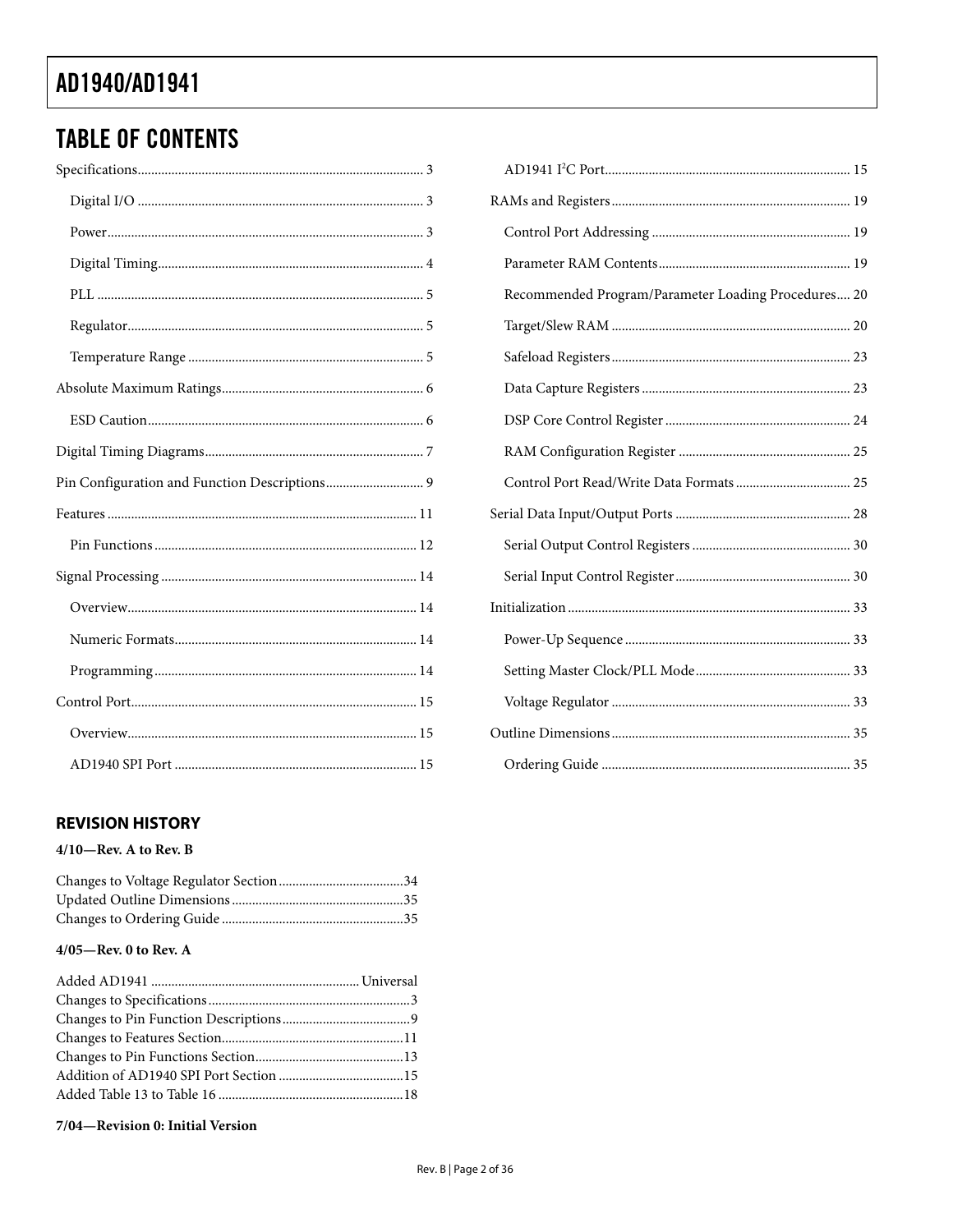## <span id="page-2-0"></span>SPECIFICATIONS

Test conditions, unless otherwise noted.

#### **Table 1.**

| <b>Parameter</b>           | <b>Conditions</b>                          |
|----------------------------|--------------------------------------------|
| Supply Voltage (VDD)       | 2.5V                                       |
| PLL Voltage (PLL_VDD)      | 2.5V                                       |
| Output Voltage (ODVDD)     | 5.0 V                                      |
| <b>INVDD Voltage</b>       | 5.0 V                                      |
| <b>Ambient Temperature</b> | $25^{\circ}$ C                             |
| Master Clock Input         | 3.072 MHz, 64 $\times$ f <sub>s</sub> mode |
| <b>Load Capacitance</b>    | 50pF                                       |
| Load Current               | $±1$ mA                                    |
| Input Voltage, HI          | 2.4V                                       |
| Input Voltage, LO          | 0.8V                                       |

## **DIGITAL I/O**

VDD = 2.25 V to 2.75 V. Specifications measured across −40°C to 125°C (case).

| Table 2.                                     |                                               |     |     |             |
|----------------------------------------------|-----------------------------------------------|-----|-----|-------------|
| <b>Parameter</b>                             | <b>Comments</b>                               | Min | Max | <b>Unit</b> |
| Input Voltage, HI $(V_{H})$                  |                                               | 2.1 |     | v           |
| Input Voltage, LO (VL)                       |                                               |     | 0.8 |             |
| Input Leakage $(IIH)$                        |                                               |     | 10  | μA          |
| Input Leakage (IL)                           |                                               |     | 10  | μA          |
| High Level Output Voltage $(VOH)$            | ODVDD = 4.5 V, $I_{OH}$ = 1 mA                | 3.9 |     |             |
| High Level Output Voltage (V <sub>OH</sub> ) | $ODVDD = 3.0 V.$ $I_{OH} = 1 mA$              | 2.6 |     |             |
| Low Level Output Voltage $(V_{OL})$          | ODVDD = 4.5 V, $I_{OL} = 1$ mA <sup>1</sup>   |     | 0.4 |             |
| Low Level Output Voltage (V <sub>OL</sub> )  | ODVDD = $3.0$ V, $I_{OL} = 1$ mA <sup>1</sup> |     | 0.3 |             |
| Input Capacitance                            |                                               |     |     | pF          |

1 SDA is measured with a 3 mA sink current.

### **POWER**

#### **Table 3.**

| <b>Parameter</b>        | <b>Min</b> | Typ       | Max <sup>1</sup> | Unit |
|-------------------------|------------|-----------|------------------|------|
| <b>SUPPLIES</b>         |            |           |                  |      |
| Voltage                 | 2.25       | 2.5       | 2.75             | v    |
| <b>Digital Current</b>  |            | 92        | 155 <sup>2</sup> | mA   |
| <b>PLL Current</b>      |            | 3.5       | 8                | mA   |
| Digital Current, Reset  |            | $4.5^{3}$ | $13^{3}$         | mA   |
| PLL Current, Reset      |            | 3         | 8.5              | mA   |
| <b>DISSIPATION</b>      |            |           |                  |      |
| Operation, All Supplies |            | 238.8     |                  | mW   |
| Reset, All Supplies     |            | 10.8      |                  | mW   |

<sup>1</sup> Maximum specifications are measured across -40°C to 125°C (case) and across VDD = 2.25 V to 2.75 V. Maximum specifications are measured across −40°C to 125°C (case) and across VDD = 2.25 V to 2.75 V.<br>2 Measurement running a typical large program that writes to all 16 outputs with 0 dB digital sine wayes

<sup>2</sup> Measurement running a typical large program that writes to all 16 outputs with 0 dB digital sine waves applied to all eight inputs. The end user's program may differ.<br><sup>3</sup> The digital reset current is specified for the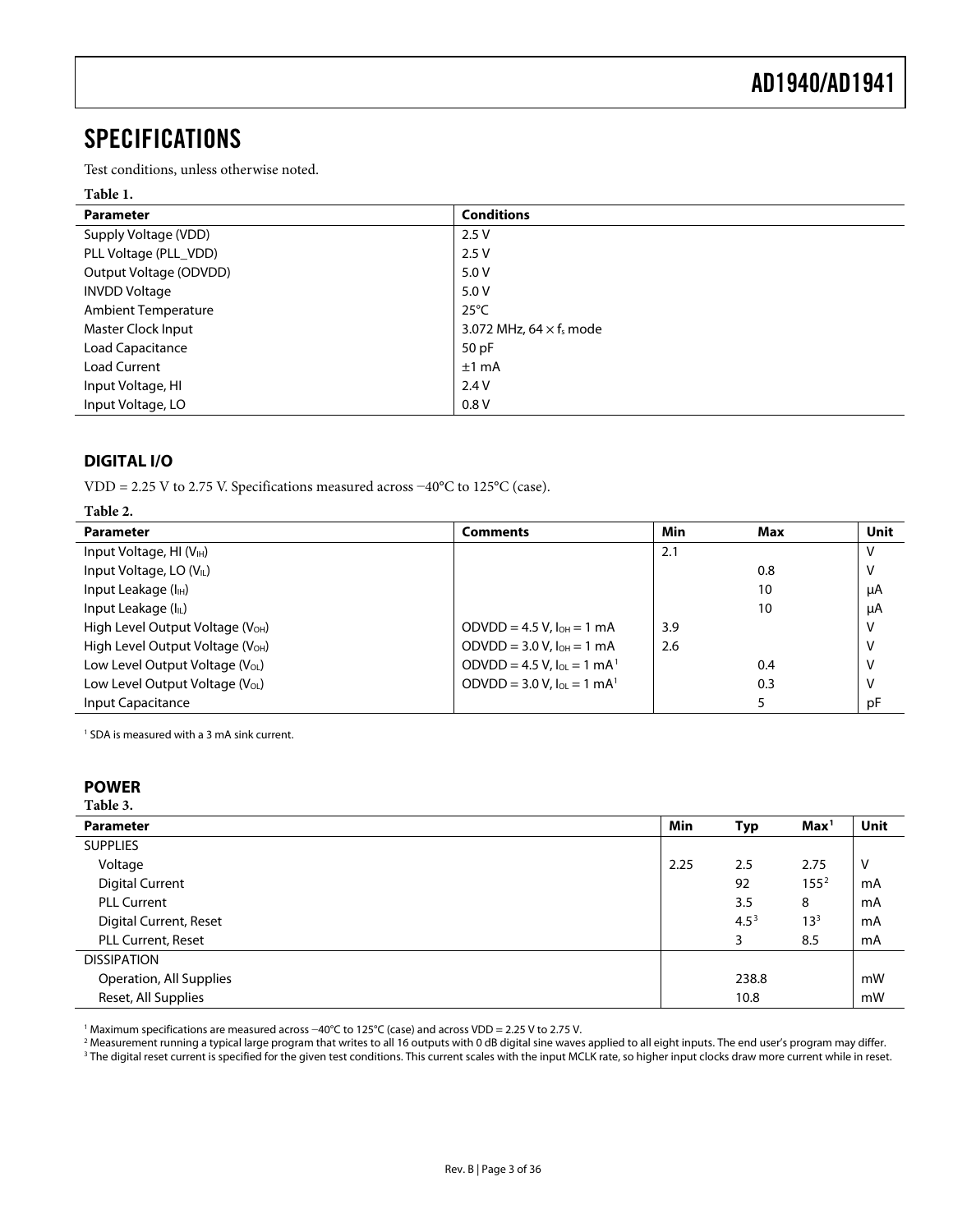## <span id="page-3-0"></span>**DIGITAL TIMING**

VDD = 2.25 to 2.75 V. Specifications measured across –40°C to 125°C.

#### **Table 4. Digital Timing1**

| Parameter                              | <b>Mnemonic</b>         | <b>Comments</b>                               | Min                                      | Max                                      | <b>Unit</b> |
|----------------------------------------|-------------------------|-----------------------------------------------|------------------------------------------|------------------------------------------|-------------|
| MASTER CLOCK, SERIAL DATA PORTS, RESET |                         |                                               |                                          |                                          |             |
| <b>MCLK Period</b>                     | t <sub>MP</sub>         | 512 f <sub>s</sub> mode                       | 36                                       | 244                                      | ns          |
| <b>MCLK Period</b>                     | t <sub>MP</sub>         | 384 fs mode                                   | 48                                       | 366                                      | ns          |
| <b>MCLK Period</b>                     | t <sub>MP</sub>         | 256 fs mode                                   | 73                                       | 488                                      | ns          |
| <b>MCLK Period</b>                     | t <sub>MP</sub>         | 64 f <sub>s</sub> mode                        | 291                                      | 1953                                     | ns          |
| <b>MCLK Period</b>                     | t <sub>MP</sub>         | Bypass mode                                   | 12                                       |                                          | ns          |
| <b>MCLK Duty Cycle</b>                 | <b>t</b> <sub>MDC</sub> | Bypass mode                                   | 40                                       | 60                                       | %           |
| <b>BCLK_IN LO Pulse Width</b>          | t <sub>BIL</sub>        |                                               | $\overline{4}$                           |                                          | ns          |
| BCLK_IN HI Pulse Width                 | t <sub>BIH</sub>        |                                               | $\overline{2}$                           |                                          | ns          |
| LRCLK_IN Setup                         | $t_{LIS}$               | To BCLK_IN rising                             | 12                                       |                                          | ns          |
| LRCLK_IN Hold                          | $t_{LIH}$               | From BCLK_IN rising                           | $\Omega$                                 |                                          | ns          |
| SDATA_INx Setup                        | $t_{SIS}$               | To BCLK_IN rising                             | 3                                        |                                          | ns          |
| SDATA_INx Hold                         | $t_{SH}$                | From BCLK_IN rising                           | $\overline{2}$                           |                                          | ns          |
| LRCLK_OUTx Setup                       | $t_{LOS}$               | Slave mode                                    | $\overline{2}$                           |                                          | ns          |
| LRCLK_OUTx Hold                        | $t_{LOH}$               | Slave mode                                    | $\overline{2}$                           |                                          | ns          |
| BCLK_OUTx Falling to LRCLK_OUTx        | $t_{TS}$                |                                               |                                          | $\overline{2}$                           | ns          |
| <b>Timing Skew</b>                     |                         |                                               |                                          |                                          |             |
| SDATA_OUTx Delay                       | tsops                   | Slave mode, from<br><b>BCLK_OUTx falling</b>  |                                          | 17                                       | ns          |
| SDATA_OUTx Delay                       | t <sub>sodm</sub>       | Master mode, from<br><b>BCLK_OUTx falling</b> |                                          | 17                                       | ns          |
| <b>RESETB LO Pulse Width</b>           | t <sub>RLPW</sub>       |                                               | 10                                       |                                          | ns          |
| SPI PORT (AD1940)                      |                         |                                               |                                          |                                          |             |
| <b>CCLK Pulse Width LO</b>             | t <sub>CCPL</sub>       |                                               | $1 \times$ INTMCLK (14) <sup>2</sup>     |                                          | ns          |
| <b>CCLK Pulse Width HI</b>             | t <sub>CCPH</sub>       |                                               | $1 \times$ INTMCLK $(14)^2$              |                                          | ns          |
| <b>CLATCH Setup</b>                    | $t_{CLS}$               | To CCLK rising                                | $\mathbf{0}$                             |                                          | ns          |
| <b>CLATCH Hold</b>                     | $t_{CLH}$               | From CCLK rising                              | $2 \times$ INTMCLK + 4 (32) <sup>2</sup> |                                          | ns          |
| <b>CLATCH Pulse Width HI</b>           | $t_{\text{CI PH}}$      |                                               | $2 \times$ INTMCLK (28) <sup>2</sup>     |                                          | ns          |
| <b>CDATA Setup</b>                     | tcps                    | To CCLK rising                                | $\Omega$                                 |                                          | ns          |
| <b>CDATA Hold</b>                      | $t_{CDH}$               | From CCLK rising                              | $2 \times$ INTMCLK + 2 (30) <sup>2</sup> |                                          | ns          |
| <b>COUT Delay</b>                      | tcop                    | From CCLK rising                              |                                          | $4 \times$ INTMCLK +18 (74) <sup>2</sup> | ns          |
| I <sup>2</sup> C PORT (AD1941)         |                         |                                               |                                          |                                          |             |
| <b>SCL Clock Frequency</b>             | $f_{\text{SCL}}$        |                                               |                                          | 400                                      | kHz         |
| <b>SCL Low</b>                         | tscu                    |                                               | 1.3                                      |                                          | μs          |
| <b>SCL High</b>                        | t <sub>sclh</sub>       |                                               | 0.6                                      |                                          | μs          |
| Setup Time (Start Condition)           | t <sub>scs</sub>        | Relevent for repeated start<br>condition      | 0.6                                      |                                          | μs          |
| Hold Time (Start Condition)            | tsch                    | First clock generated after<br>this period    | 0.6                                      |                                          | μs          |
| Setup Time (Stop Condition)            | tssh                    |                                               | 0.6                                      |                                          | μs          |
| Data Setup Time                        | t <sub>DS</sub>         |                                               | 100                                      |                                          | ns          |
| SDA and SCL Rise Time                  | $t_{SR}$                |                                               |                                          | 300                                      | ns          |
| SDA and SCL Fall Time                  | tsF                     |                                               |                                          | 300                                      | ns          |
| <b>Bus-Free Time</b>                   | $t_{\text{BFT}}$        | Between stop and start                        | 1.3                                      |                                          | μs          |

 $1$  All timing specifications are given for the default ( $12$ 

' All timing specifications are given for the default (I'S) states of the serial input control port and the serial output control ports. See Table 37.<br><sup>2</sup> These specifications are based on the internal master clock period master clock at  $f_s$  = 48 kHz has a 14 ns period. The values in parentheses are the timing values for  $f_s$  = 48 kHz.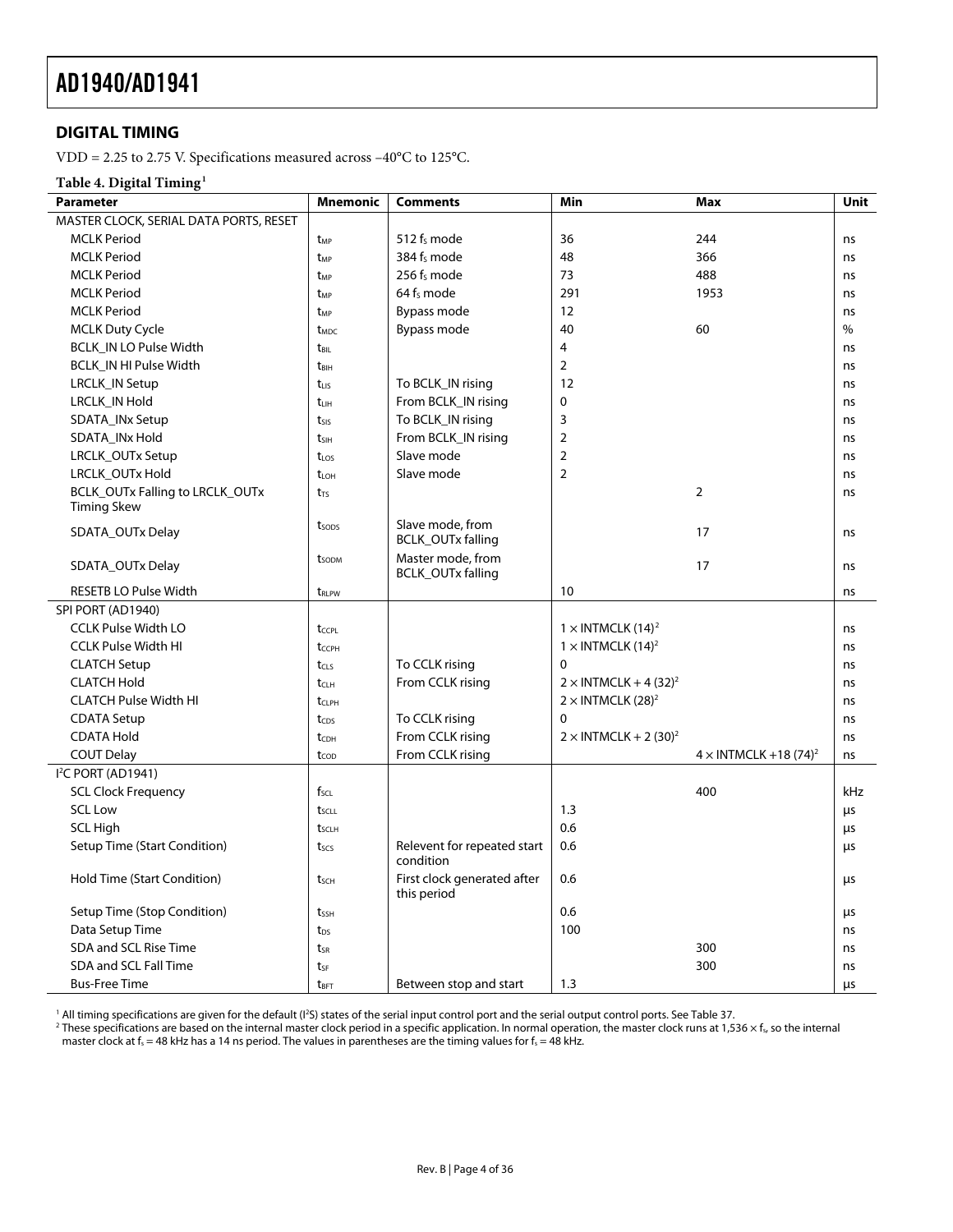## <span id="page-4-0"></span>**PLL**

VDD = 2.25 to 2.75 V. Specifications measured across –40°C to 125°C.

### **Table 5.**

| .          | Min | Tvn | Max                      | Unit<br>$\sim$ $\sim$ |
|------------|-----|-----|--------------------------|-----------------------|
| i ime<br>ີ |     |     | $\mathcal{L}$<br>∸<br>__ | ms                    |

## **REGULATOR**

VDD = 2.25 to 2.75 V. Specifications measured across –40°C to 125°C.

| ------<br>.                     |                                       |     |                       |      |  |
|---------------------------------|---------------------------------------|-----|-----------------------|------|--|
| Parameter                       | Min                                   | Tvo | Max                   | Unit |  |
| ./C<br>` Voltage<br>11 H<br>ιuτ | $\sim$ $\sim$ $\sim$<br>رے،∠<br>_____ |     | $\Omega$<br>2.OO<br>. |      |  |

### **TEMPERATURE RANGE**

**Table 7.** 

| Parameter                       | Min   | T <sub>VD</sub> | Max                     | Unit                       |
|---------------------------------|-------|-----------------|-------------------------|----------------------------|
| <b>Functionality Guaranteed</b> | $-40$ |                 | $+105$                  | $\circ$ $\sim$<br>`Ambient |
|                                 | $-40$ |                 | 1.2 <sub>F</sub><br>143 | °C Case                    |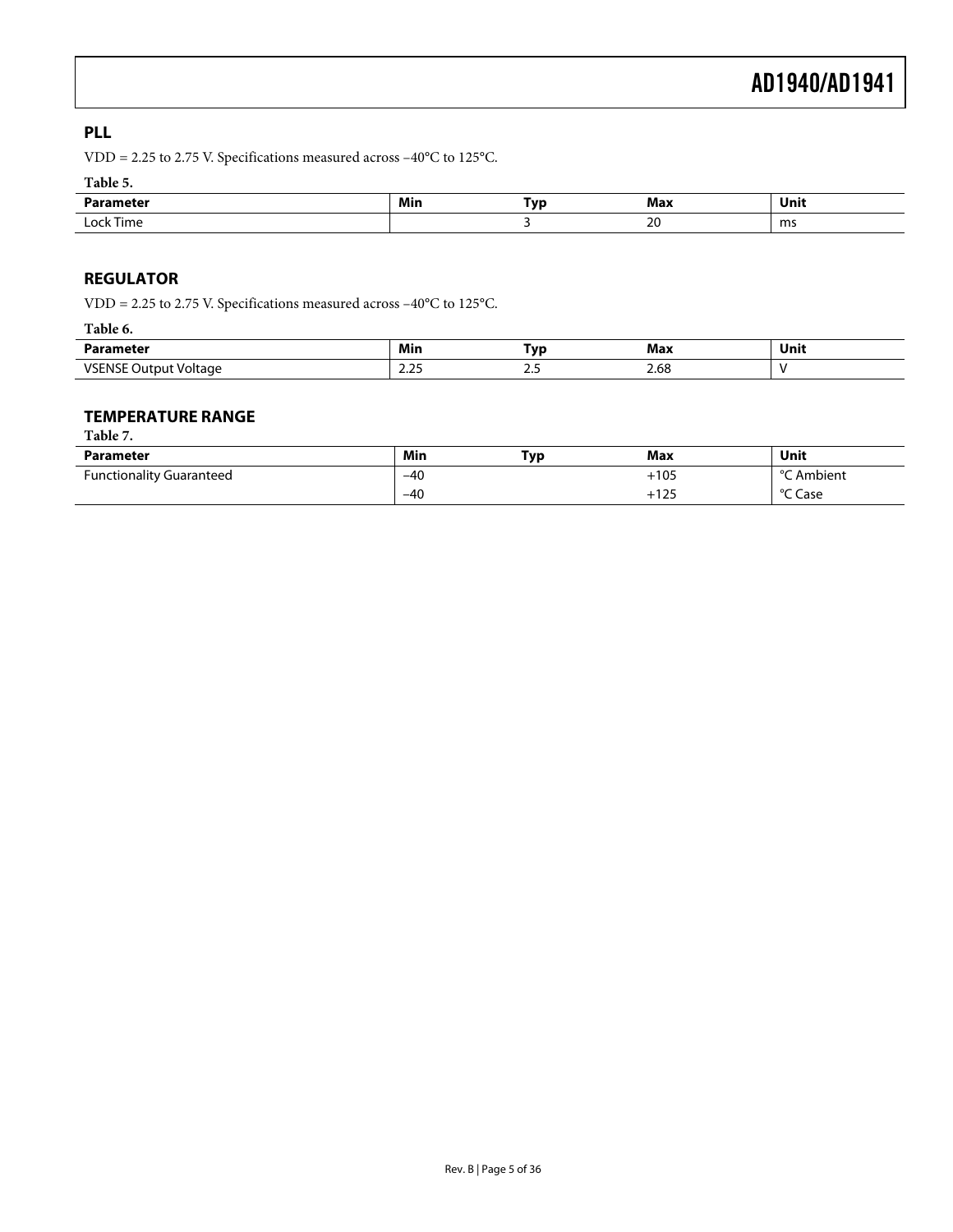## <span id="page-5-0"></span>ABSOLUTE MAXIMUM RATINGS

**Table 8.** 

| Min          | Max           | Unit |
|--------------|---------------|------|
| $-0.3$       | $+3.0$        | V    |
| $-0.3$       | $+3.0$        | V    |
| $-0.3$       | $+6.0$        | v    |
| ODVDD        | $+6.0$        | v    |
| $DGND - 0.3$ | $INVDD + 0.3$ | ٧    |
|              | 135           | °C   |
| $-65$        | $+150$        | °C   |
|              | 300           | °٢   |
|              |               |      |

Stresses above those listed under Absolute Maximum Ratings may cause permanent damage to the device. This is a stress rating only and functional operation of the device at these or any other conditions above those indicated in the operational section of this specification is not implied. Exposure to absolute maximum rating conditions for extended periods may affect device reliability.

#### **Table 9. Package Characteristics**

| <b>Parameter</b>                                               | Min | Tvp  | Max | Unit          |
|----------------------------------------------------------------|-----|------|-----|---------------|
| $\theta_{IA}$ Thermal Resistance (Junction-<br>to-Ambient)     |     | 72   |     | $\degree$ C/W |
| $\theta_{\text{JC}}$ Thermal Resistance (Junction-<br>to-Case) |     | 19.5 |     | $\degree$ C/W |

## **ESD CAUTION**

ESD (electrostatic discharge) sensitive device. Electrostatic charges as high as 4000 V readily accumulate on the human body and test equipment and can discharge without detection. Although this product features proprietary ESD protection circuitry, permanent damage may occur on devices subjected to high energy electrostatic discharges. Therefore, proper ESD precautions are recommended to avoid performance degradation or loss of functionality.

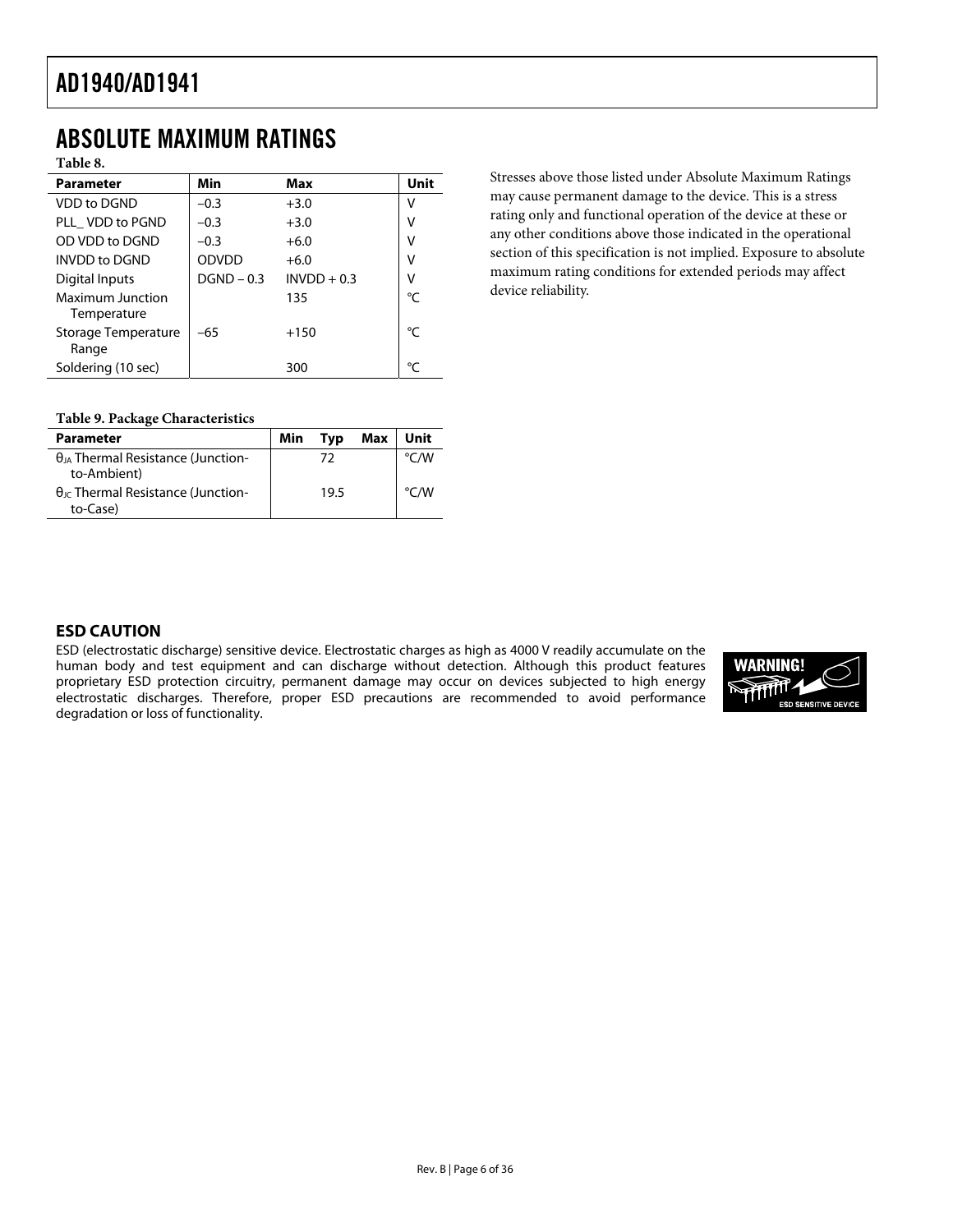<span id="page-6-0"></span>

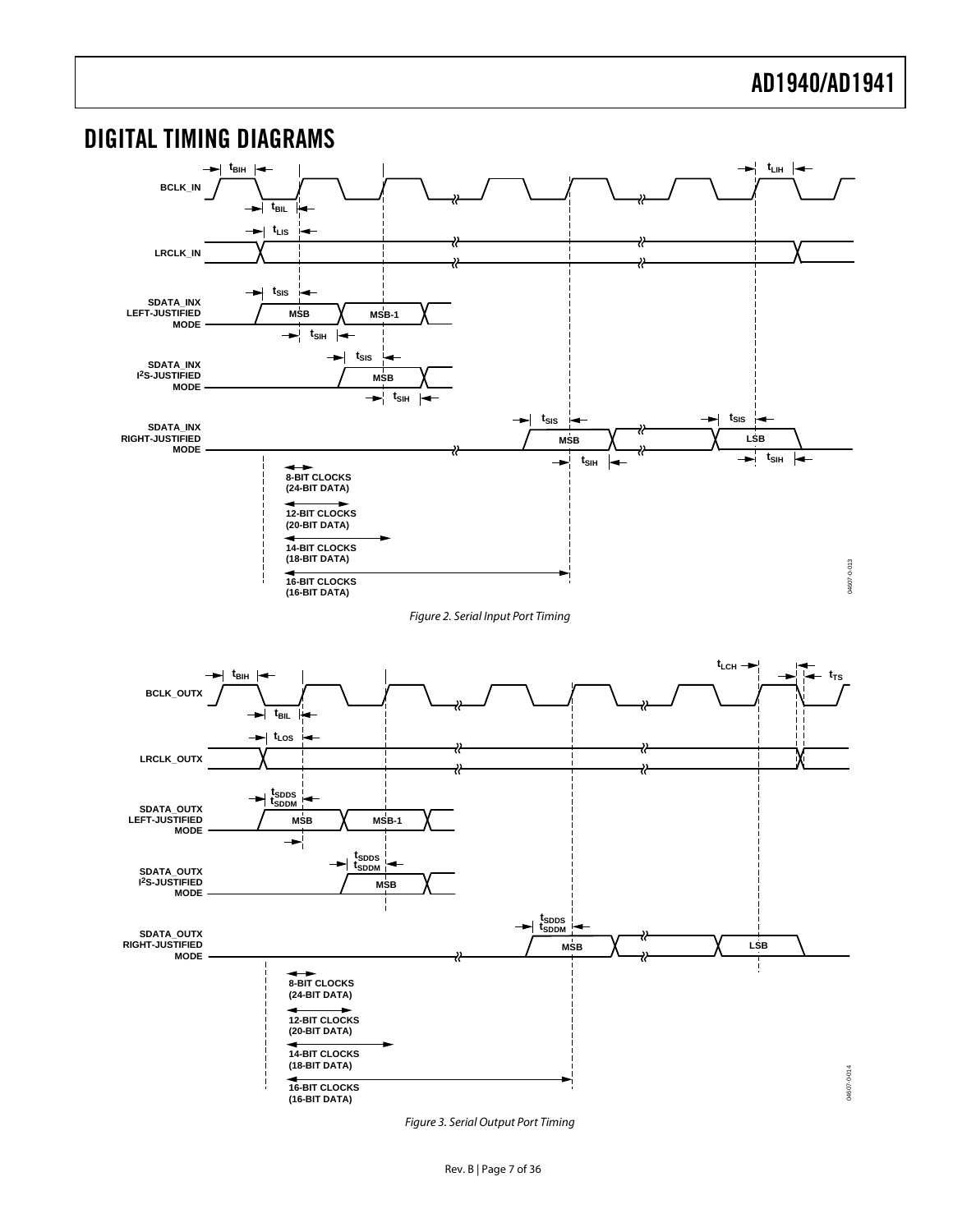

Figure 4. AD1940 SPI Port Timing

<span id="page-7-0"></span>

Figure 5. AD1941 PC Port Timing



Figure 6. Master Clock and Reset Timing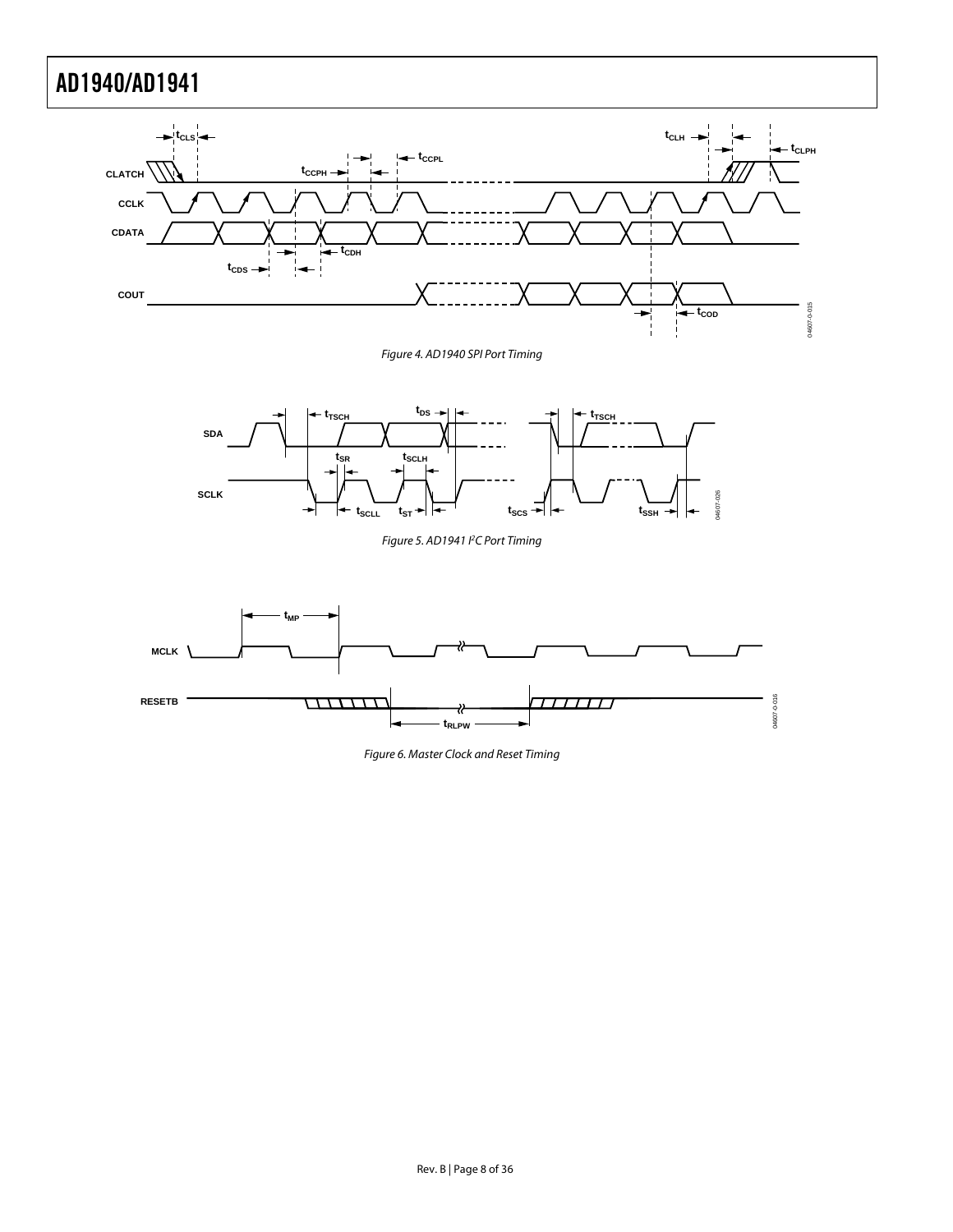## <span id="page-8-0"></span>PIN CONFIGURATIONS AND FUNCTION DESCRIPTIONS



Figure 7. 48-Lead LQFP Pin Configuration, AD1940 Figure 8. 48-Lead LQFP Pin Configuration, AD1941

#### <span id="page-8-1"></span>**Table 10. Pin Function Descriptions Pin No. AD1940 AD1941 I/O Mnemonic Description** 1, 25, 37 1, 25, 37 VDD Core Power. 2 2 | 2 | IN | MCLK | Master Clock Input. 3 3 3 3 **3 3 RESERVED** This pin should be connected to ground. 4 | IN | PLL\_CTRL0 | PLL Control 0. 5 5 IN PLL\_CTRL1 PLL Control 1. 6 | 6 | IN | PLL\_CTRL2 | PLL Control 2. 7 | PLL GND | PLL Ground. 8 8 8 PLL\_VDD PLL Power. 9 21, 22 NO Connect. 9 IN 12C\_FILT\_ENB 2 C Filter Enable, Active Low. 10 | IN | LRCLK\_IN | Left/Right Clock for Serial or TDM Data Inputs. 11 | IN | BCLK\_IN | Bit Clock for Serial or TDM Data Inputs. 12, 24, 36, 48 12, 24, 36, 48 GND Digital Ground. 13 13 VDD Core Power. 14 | IN | SDATA\_IN0 | Serial Data Input 0. 15 | 12 | IN | SDATA\_IN1 | Serial Data Input 1. 16 | IN | SDATA\_IN2/TDM\_IN1 | Serial Data Input 2/TDM Input 1. 17 | IN | SDATA\_IN3/TDM\_IN0 | Serial Data Input 3/TDM Input 0. 18 | 18 | IN | ADR\_SEL | Control Port Address Select. 19 | OUT COUT SPI Data Output. 20 **IN** CCLK Clock for SPI. 21 | IN CLATCH | SPI Data Latch.

Rev. B | Page 9 of 36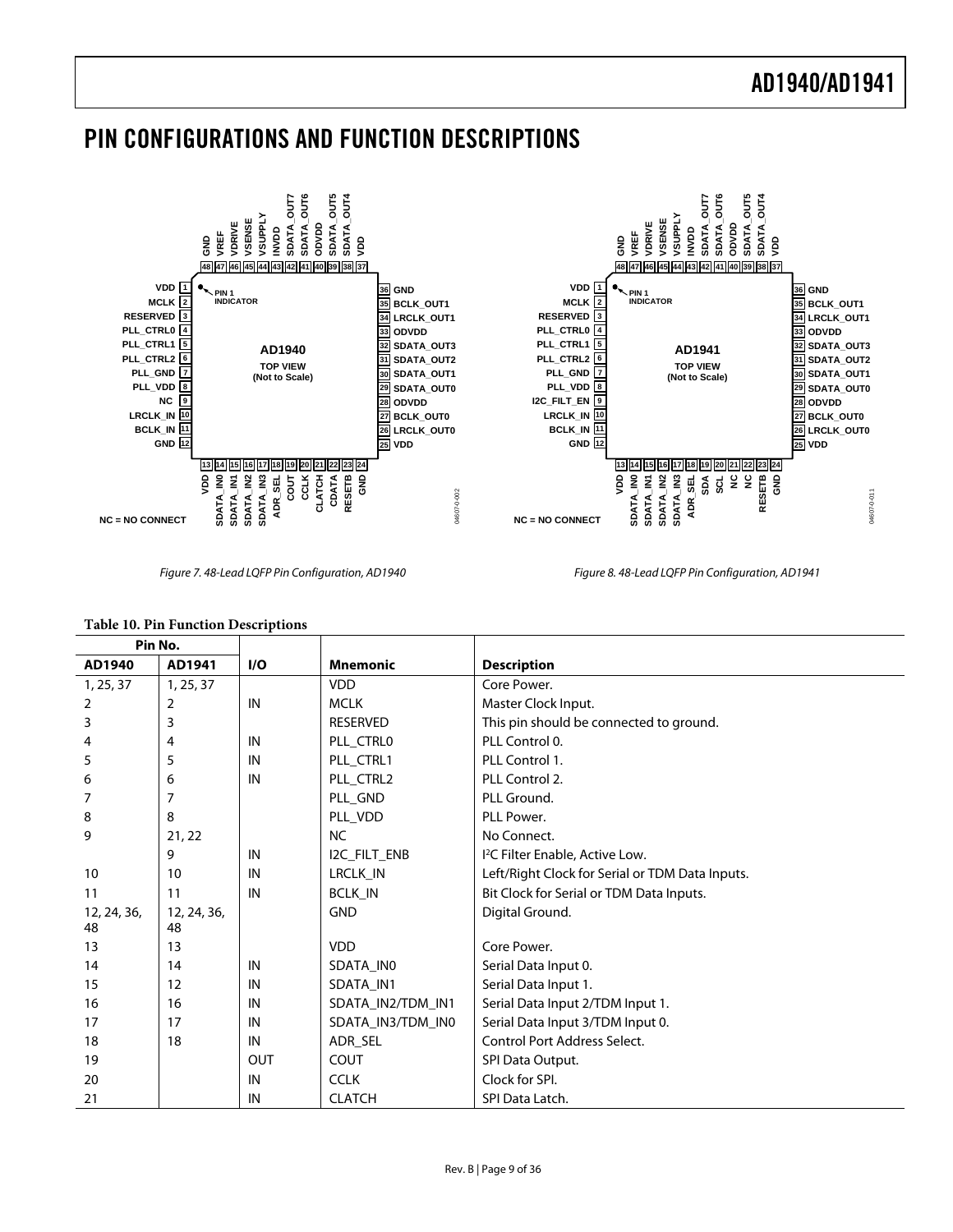| Pin No.    |            |               |                   |                                                         |
|------------|------------|---------------|-------------------|---------------------------------------------------------|
| AD1940     | AD1941     | I/O           | <b>Mnemonic</b>   | <b>Description</b>                                      |
| 22         |            | IN            | <b>CDATA</b>      | Data Input for SPI.                                     |
|            | 19         | <b>IN/OUT</b> | <b>SDA</b>        | I <sup>2</sup> C Serial Data I/O.                       |
|            | 20         | IN            | <b>SCL</b>        | <sup>2</sup> C Clock.                                   |
| 23         | 23         | IN            | <b>RESETB</b>     | Reset the AD1940/AD1941.                                |
| 26         | 26         | IN/OUT        | LRCLK_OUT0        | Left/Right Clock Output 0.                              |
| 27         | 27         | <b>IN/OUT</b> | BCLK_OUT0         | Bit Clock Output 0.                                     |
| 28, 33, 40 | 28, 33, 40 |               | <b>ODVDD</b>      | Power Connection for Output Pins.                       |
| 29         | 29         | <b>OUT</b>    | SDATA_OUT0/TDM_O0 | Serial Data Output 0/TDM (16- or 8-Channel) Output 0.   |
| 30         | 30         | <b>OUT</b>    | SDATA OUT1        | Serial Data Output 1.                                   |
| 31         | 31         | <b>OUT</b>    | SDATA_OUT2        | Serial Data Output 2.                                   |
| 32         | 32         | <b>OUT</b>    | SDATA_OUT3        | Serial Data Output 3.                                   |
| 34         | 34         | <b>IN/OUT</b> | LRCLK_OUT1        | Left/Right Clock Output 1.                              |
| 35         | 35         | <b>IN/OUT</b> | BCLK_OUT1         | Bit Clock Output 1.                                     |
| 38         | 38         | <b>OUT</b>    | SDATA OUT4/TDM O1 | Serial Data Output 4./TDM (8-Channel) Output 1.         |
| 39         | 39         | OUT           | SDATA OUT5        | Serial Data Output 5.                                   |
| 41         | 41         | OUT           | SDATA OUT6        | Serial Data Output 6.                                   |
| 42         | 42         | <b>OUT</b>    | SDATA_OUT7/DCSOUT | Serial Data Output 7/Data Capture Output.               |
| 43         | 43         |               | <b>INVDD</b>      | Input Voltage Reference.                                |
| 44         | 44         | IN            | <b>VSUPPLY</b>    | Voltage Level Input to Regulator. Usually 3.3 V or 5 V. |
| 45         | 45         | IN            | <b>VSENSE</b>     | Digital Power Level. Should be tied to VDD.             |
| 46         | 46         | <b>OUT</b>    | <b>VDRIVE</b>     | Drive for External PNP Transistor.                      |
| 47         | 47         | <b>OUT</b>    | <b>VREF</b>       | Reference Level for Voltage Regulator.                  |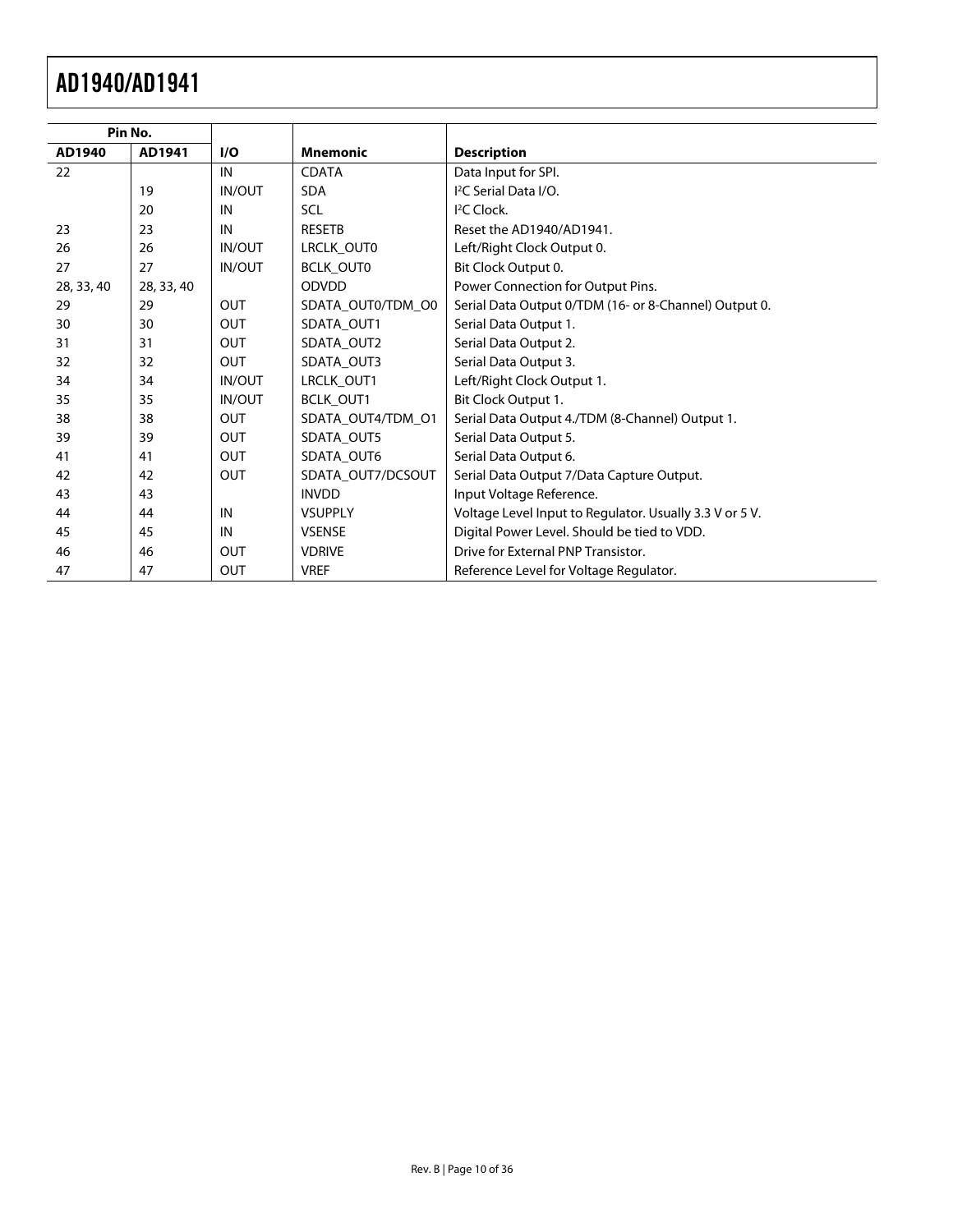## <span id="page-10-0"></span>FEATURES

The core of the AD1940/AD1941 is a 28-bit DSP (56-bit, double precision) optimized for audio processing. The parts' program RAM can be loaded with a custom program after power-up. Signal processing parameters are stored in a 1024 location parameter RAM, which is initialized on power-up by an internal boot ROM. New values are written to the parameter RAM using the control port. The values stored in the parameter RAM control individual signal processing blocks, such as IIR equali-zation filters, dynamics processors, audio delays, and mixer levels. A safeload feature allows parameters to be transparently updated without causing clicks on the output signals.

The target/slew RAM contains 64 locations and can be used as channel volume controls or for other parameter updates. These RAM locations take a target value for a given parameter and ramp the current parameter value to the new value using a specified time constant and one of a selection of linear or logarithmic curves.

The AD1940/AD1941 contain eight independent data capture circuits that can be programmed to tap the signal flow of the processor at any point in the DSP algorithm flow. Six of these captured signals can be accessed by reading from the data capture registers through the control port. The remaining two data capture registers can be used to send any internal captured signal to a stereo digital output signal on Pin SDATA\_OUT7 for driving external DACs or digital analyzers.

The AD1940/AD1941 have a sophisticated control port that supports complete read/write capability of all memory locations. Five control registers (Core, RAM configuration, Serial Output 0 to 7, Serial Output 8 to 15, and serial input) are provided to offer complete control of the chip's configuration and serial modes. Handshaking is included for ease of memory uploads/downloads. The AD1940 is SPI-controlled and the AD1941 is controlled by an  $I^2C$  bus.

The AD1940/AD1941 have very flexible serial data input/output ports that allow glueless interconnection to a variety of ADCs, DACs, general-purpose DSPs, S/PDIF receivers and trans-mitters, and sample rate converters. The AD1940/AD1941 can be configured in I<sup>2</sup>S, left-justified, rightjustified, or TDM serial port-compatible modes. It can support 16, 20, and 24 bits in all modes. The AD1940/AD1941 accepts serial audio data in MSB first and twos complement format.

A master clock phase-locked loop (PLL) allows the AD1940/ AD1941 to be clocked from a variety of different clock speeds. The PLL can accept inputs of  $64 \times$  f<sub>s</sub>,  $256 \times$  f<sub>s</sub>,  $384 \times$  f<sub>s</sub>, or  $512 \times$ f<sub>s</sub> to generate the core's internal master clock.

The AD1940/AD1941 operate from a single 2.5 V power supply. An on-board voltage regulator can be used to operate the chip with 3.3 V or 5 V supplies. They are fabricated on a single monolithic integrated circuit and are housed in 48-lead LQFP packages for operation over the –40°C to +105°C temperature range.



Figure 9. Block Diagram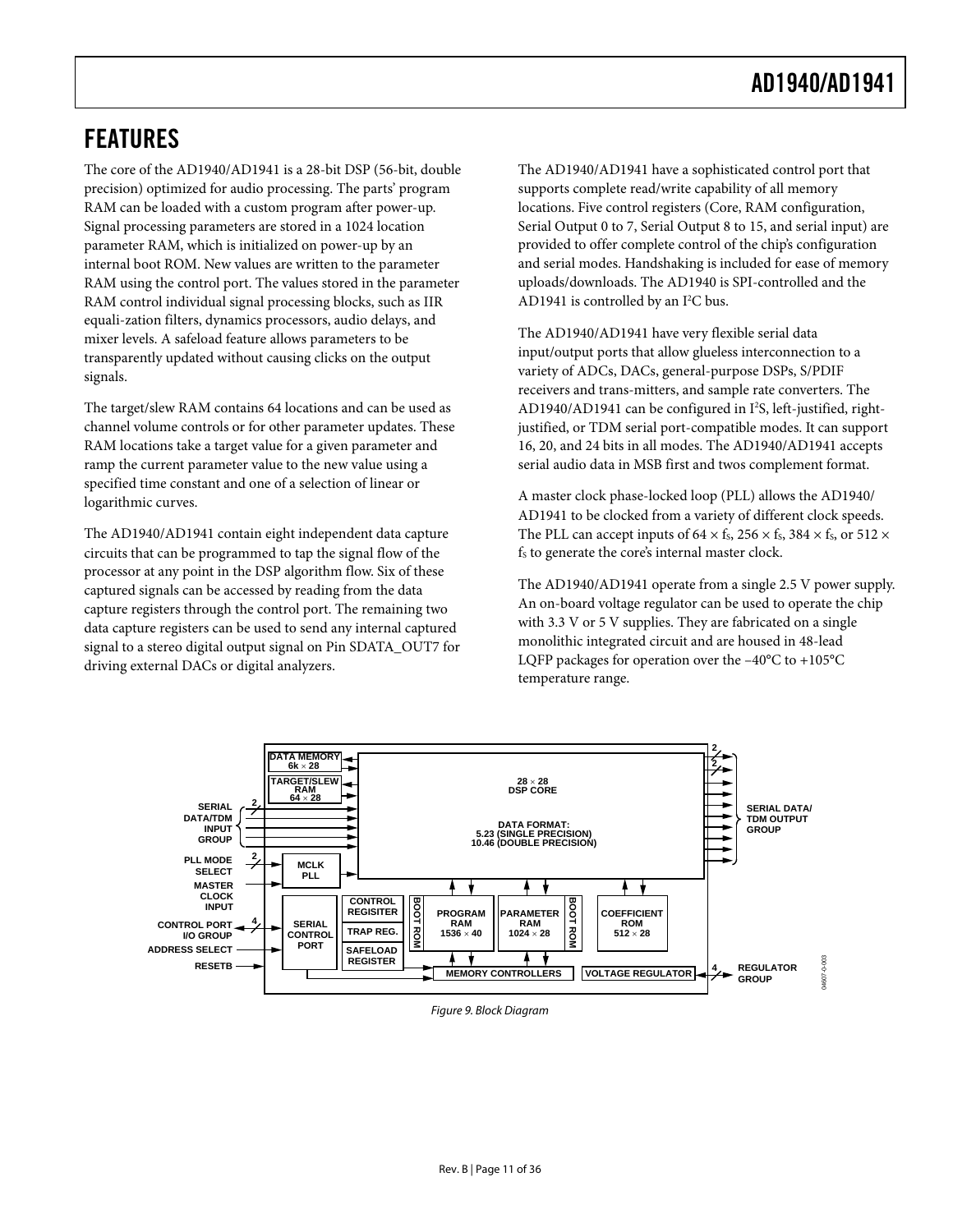## <span id="page-11-0"></span>**PIN FUNCTIONS**

[Table 10](#page-8-1) shows the AD1940/AD1941's pin numbers, names, and functions. Input pins have a logic threshold compatible with TTL input levels and may be used in systems with 3.3 V or 5 V logic.

#### **SDATA\_IN0 SDATA\_IN1 SDATA\_IN2/TDM\_IN1 SDATA\_IN3/TDM\_IN0**

Serial Data/TDM Inputs. The serial format is selected by writing to Bits 2:0 of the serial input port control register. SDATA\_IN2 and SDATA\_IN3 are dual-function pins that can be set to a variety of standard 2-channel formats or to TDM mode. Two of these four pins (SDATA\_IN2 and SDATA\_IN3) can be used as TDM inputs in either dual-wire 8-channel mode or single-wire 16-channel mode (TDM\_O0 only). In dual-wire 8-channel mode, Channels 0 to 7 are input on SDATA\_IN3 and Channels 8 to 15 on SDATA\_IN2. In single-wire 16-channel mode, Channels 0 to 15 are input on SDATA\_IN2. See the [Serial Data Input/Output Ports](#page-27-1) section for further explanation.

#### **LRCLK\_IN BCLK\_IN**

Left/Right and Bit Clocks for Timing the Input Data. These input clocks are associated with the SDATA\_IN0 through SDATA\_IN3 signals. The input port is always in a slave configuration. These pins also function as frame sync and bit clock for the input TDM stream.

**SDATA\_OUT0/TDM\_O0 SDATA\_OUT1 SDATA\_OUT2 SDATA\_OUT3 SDATA\_OUT4/TDM\_O1 SDATA\_OUT5 SDATA\_OUT6 SDATA\_OUT7/DCSOUT** 

Serial Data/TDM/Data Capture Outputs. These pins are used for serial digital outputs. For non-TDM systems, these eight pins can output 16 channels of digital audio, using a variety of standard 2-channel formats. They are grouped into two groups of four pins (Pins 0 to 3 and Pins 4 to 7); each group can be independently set to any of the available serial modes, allowing the AD1940/AD1941 to simultaneously communicate with two external devices with different serial formats. Two of these eight pins (SDATA\_OUT0 and SDATA\_OUT4) can be used as TDM outputs in either dual-wire 8-channel mode or single-wire 16 channel mode (TDM\_OUT0 only). In dual-wire 8-channel mode, Channels 0 to 7 are output on SDATA\_OUT0 and Channels 8 to 15 on SDATA\_OUT4. See the [Serial Data](#page-27-1)  [Input/Output Ports](#page-27-1) section for further explanation. SDATA\_OUT7 can also be used as a data capture output, as described in the [Data Capture Registers](#page-22-1) section.

## **LRCLK\_OUT0 BCLK\_OUT0**

Output Clocks. This clock pair is used for outputs SDATA\_OUT0 through SDATA\_OUT3. In slave mode, these clocks are inputs to the AD1940/AD1941. On power-up, these pins are set to slave mode to avoid conflicts with external master mode devices.

## **LRCLK\_OUT1 BCLK\_OUT1**

Output Clocks. This clock pair is used for outputs SDATA\_OUT4 through SDATA\_OUT7. In slave mode, these clocks are inputs to the AD1940/AD1941. On power-up, these pins are set to slave mode to avoid conflicts with external master mode devices.

## **MCLK**

Master Clock Input. The AD1940/AD1941 uses a PLL to generate the appropriate internal clock for the DSP core. An in-depth description of using the PLL is found in the [Setting](#page-32-1)  [Master Clock/PLL Mode](#page-32-1) section.

## **PLL\_CTRL0 PLL\_CTRL1 PLL\_CTRL2**

PLL Mode Control Pins. The functionality of these pins is described in the [Setting Master Clock/PLL Mode](#page-32-1) section.

## **CDATA (AD1940)**

Serial Data Input for the SPI Control Port.

## **COUT (AD1940)**

Serial Data Output for the SPI Port. This is used for reading back registers and memory locations. It is three-stated when an SPI read is not active.

## **CCLK (AD1940)**

SPI Bit Clock. This clock may either run continuously or be gated off between SPI transactions.

## **CLATCH (AD1940)**

SPI Latch Signal. This must go low at the beginning of an SPI transaction and high at the end of a transaction. Each SPI transaction may take a different number of CCLKs to complete, depending on the address and read/write bit that are sent at the beginning of the SPI transaction.

## **SCL (AD1941)**

I 2 C Clock. This pin is always an input because the AD1941 cannot act as a master on the  $I^2C$  bus. The line connected to this pin should have a 2 k $\Omega$  pull-up resistor on it.

## **SDA (AD1941)**

I 2 C Serial Data. The data line is bidirectional. The line connected to this pin should have a 2 k $\Omega$  pull-up resistor on it.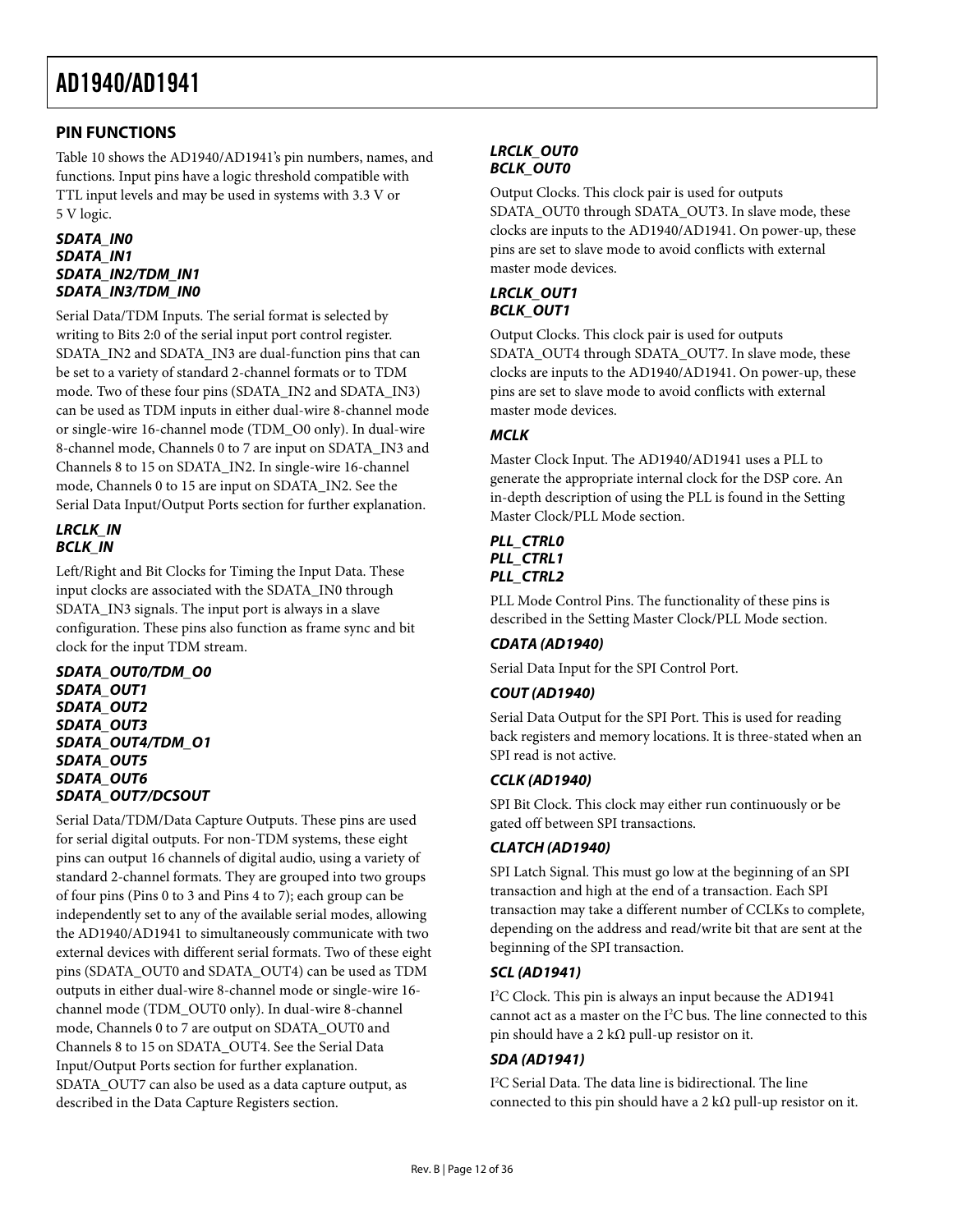### **I 2 C\_FILT\_ENB (AD1941)**

I<sup>2</sup>C Spike Filter Enable/Disable. This enables (active low) the I<sup>2</sup>C spike filter, which is used to prevent noise or glitches on the I<sup>2</sup>C bus from improperly affecting the AD1941.

### **ADR\_SEL**

Address Select. This pin selects the address for the AD1940/ AD1941's communication with the control port. This allows two AD1940s to be used with a single CLATCH signal or two AD1941s to be used on the same  $I^2C$  bus.

### **RESETB**

Active-Low Reset Signal. After RESETB goes high, the AD1940/AD1941 goes through an initialization sequence where the program and parameter RAMs are initialized with the contents of the on-board boot ROMs. All registers are set to 0, and the data RAMs are also set to 0. The initialization is complete after 8,192 internal MCLK cycles (referenced to the rising edge of RESETB), which corresponds to 1,366 external MCLK cycles if the part is in  $256 \times f_s$  mode. New values should not be written to the control port until the initialization is complete.

### **VREF**

Voltage Reference for Regulator. This pin is driven by an internal 1.15 V reference voltage.

### **VDRIVE**

Drive for External Transistor. The base of the voltage regulator's external PNP transistor is driven from this pin.

## **VSENSE**

Digital Power Level. The voltage level on the VDD pins is sensed on VSENSE. VSENSE should be tied to VDD.

### **VSUPPLY**

Main Supply Voltage Level. This pin is tied to the board's main voltage supply. This is usually 3.3 V or 5 V.

### **VDD (4)**

Digital VDD for Core. 2.5 V nominal.

#### **GND (4)**

Digital Ground.

### **PLL\_VDD**

Supply for AD1940/AD1941 PLL. 2.5 V nominal.

### **PLL\_GND**

PLL Ground.

## **ODVDD (3)**

VDD for All Digital Outputs. The high levels of the digital output signals are set on this pin. The voltage can range from 2.5 V to 5.0 V.

### **INVDD**

Peak Input Voltage Level. The highest voltage level that the input pin sees should be connected to INVDD. This is to protect the chip inputs from voltage overstress. The voltage on this pin must always be at or above the level of ODVDD.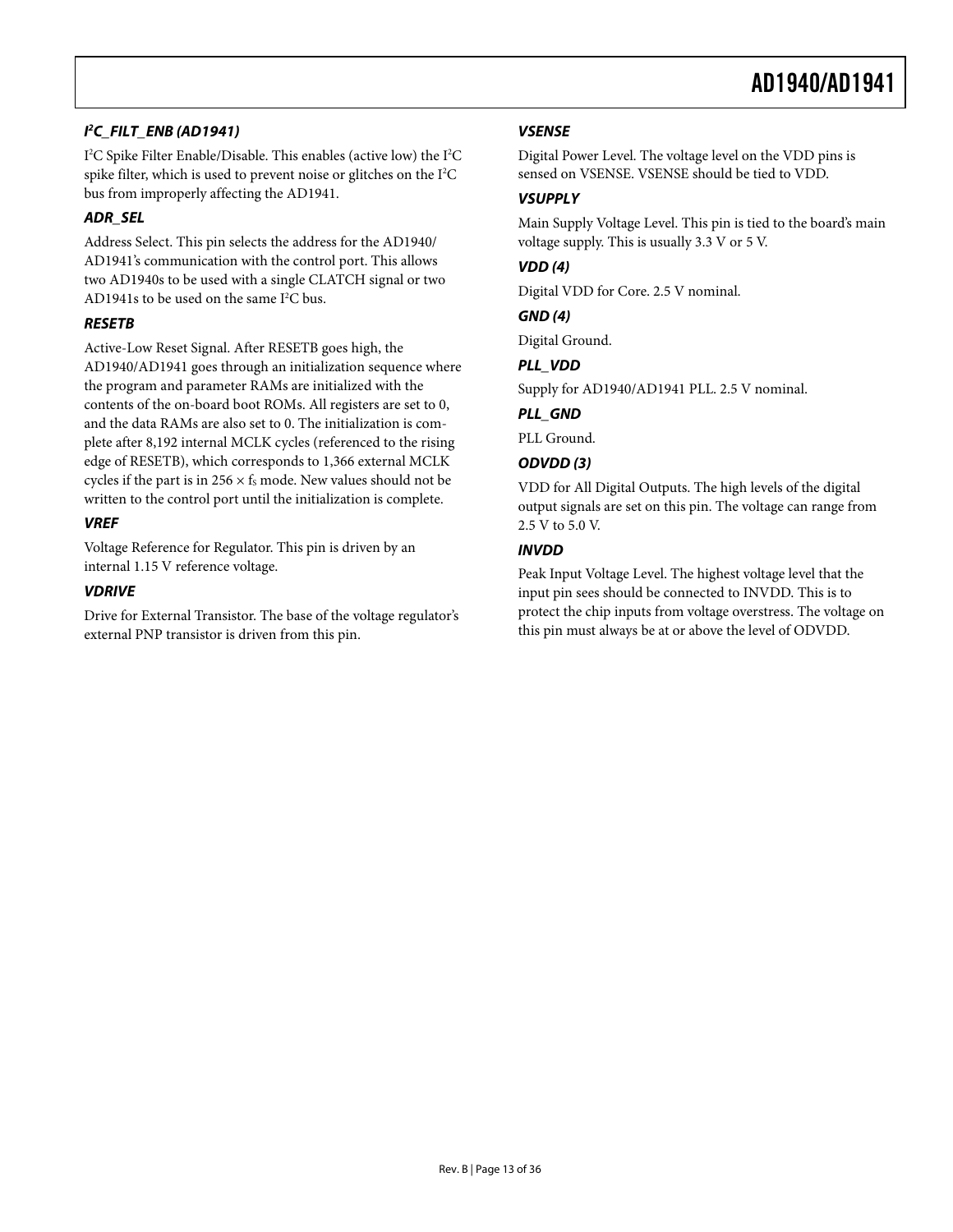# <span id="page-13-0"></span>SIGNAL PROCESSING

## **OVERVIEW**

The AD1940/AD1941 are designed to provide all signal processing functions commonly used in stereo or multichannel playback systems. The signal processing flow is set by using the ADI-supplied software, which allows graphical entry and realtime control of all signal processing functions.

<span id="page-13-1"></span>Many of the signal processing functions are coded using full, 56-bit double-precision arithmetic. The input and output word lengths are 24 bits. Four extra headroom bits are used in the processor to allow internal gains up to 24 dB without clipping. Additional gains can be achieved by initially scaling down the input signal in the signal flow.

The signal processing blocks can be arranged in a custom program that can be loaded to the AD1940/AD1941's RAM. The available signal processing blocks are explained in the following sections.

## **NUMERIC FORMATS**

It is common in DSP systems to use a standardized method of specifying numeric formats. Fractional number systems are specified by an A.B format, where A is the number of bits to the left of the decimal point and B is the number of bits to the right of the decimal point.

The AD1940/AD1941 use the same numeric format for both the coefficient values (stored in the parameter RAM) and the signal data values. The format is as follows:

## **Numerical Format: 5.23**

Range: –16.0 to (+16.0 − 1 LSB)

```
Examples:
```
 $1000 0000 0000 0000 0000 0000 0000 = -16.0$  $1110\ 0000\ 0000\ 0000\ 0000\ 0000\ 0000 = -4.0$  $1111 1000 0000 0000 0000 0000 0000 = -1.0$  $1111$  1110 0000 0000 0000 0000 0000 = -0.25 1111 1111 1111 1111 1111 1111 1111 = (1 LSB below 0.0)  $0000 0000 0000 0000 0000 0000 0000 = 0.0$  $0000 0010 0000 0000 0000 0000 0000 = 0.25$  $0000 1000 0000 0000 0000 0000 0000 = 1.0$  $0010\ 0000\ 0000\ 0000\ 0000\ 0000\ 0000 = 4.0$  $0111$  1111 1111 1111 1111 1111 1111 =  $(16.0 - 1$  LSB).

The serial port accepts up to 24 bits on the input and is signextended to the full 28 bits of the core. This allows internal gains of up to 24 dB without encountering internal clipping.

A digital clipper circuit is used between the output of the DSP core and the serial output ports (see [Figure 10](#page-13-1)). This clips the

top four bits of the signal to produce a 24-bit output with a range of 1.0 (minus 1 LSB) to  $-1.0$ .



Figure 10. Numeric Precision and Clipping Structure

### **PROGRAMMING**

On power-up, the AD1940/AD1941's default program passes the unprocessed input signals to the outputs [\(Figure 28\)](#page-32-2) but the outputs are muted by default (see [Power-Up Sequence](#page-32-3) section). There are 1,536 instruction cycles per audio sample, resulting in an internal clock rate of 73.728 MHz (for  $f_s = 48$  kHz). This DSP runs in a stream-oriented manner, meaning all 1,536 instructions are executed each sample period. The AD1940/AD1941 may also be set up to accept double- or quad-speed inputs by reducing the number of instructions/sample, which can be set in the core control register.

The part can be programmed easily using graphical tools provided by Analog Devices. No knowledge of writing DSP code is needed to program this part. The user simply can connect graphical blocks such as biquad filters, dynamics processors, mixers, and delays in a signal flow schematic, compile the design, and load the program and parameter files into the AD1940/AD1941's program RAM through the control port. Signal processing blocks available in the provided libraries include

- Single- and double-precision biquad filters
- Mono and multichannel dynamics processors
- Mixers and splitters
- Tone and noise generators
- First-order filters
- Fixed and variable gain
- RMS look-up tables
- **Loudness**
- Delay
- Stereo enhancement (Phat Stereo™)
- Dynamic bass boost
- Interpolators and dececimators

More blocks are always in development. Analog Devices also provides proprietary and third-party algorithms for applications such as matrix decoding, bass enhancement, and surround virtualizers. Contact an ADI sales representative for information about licensing these algorithms.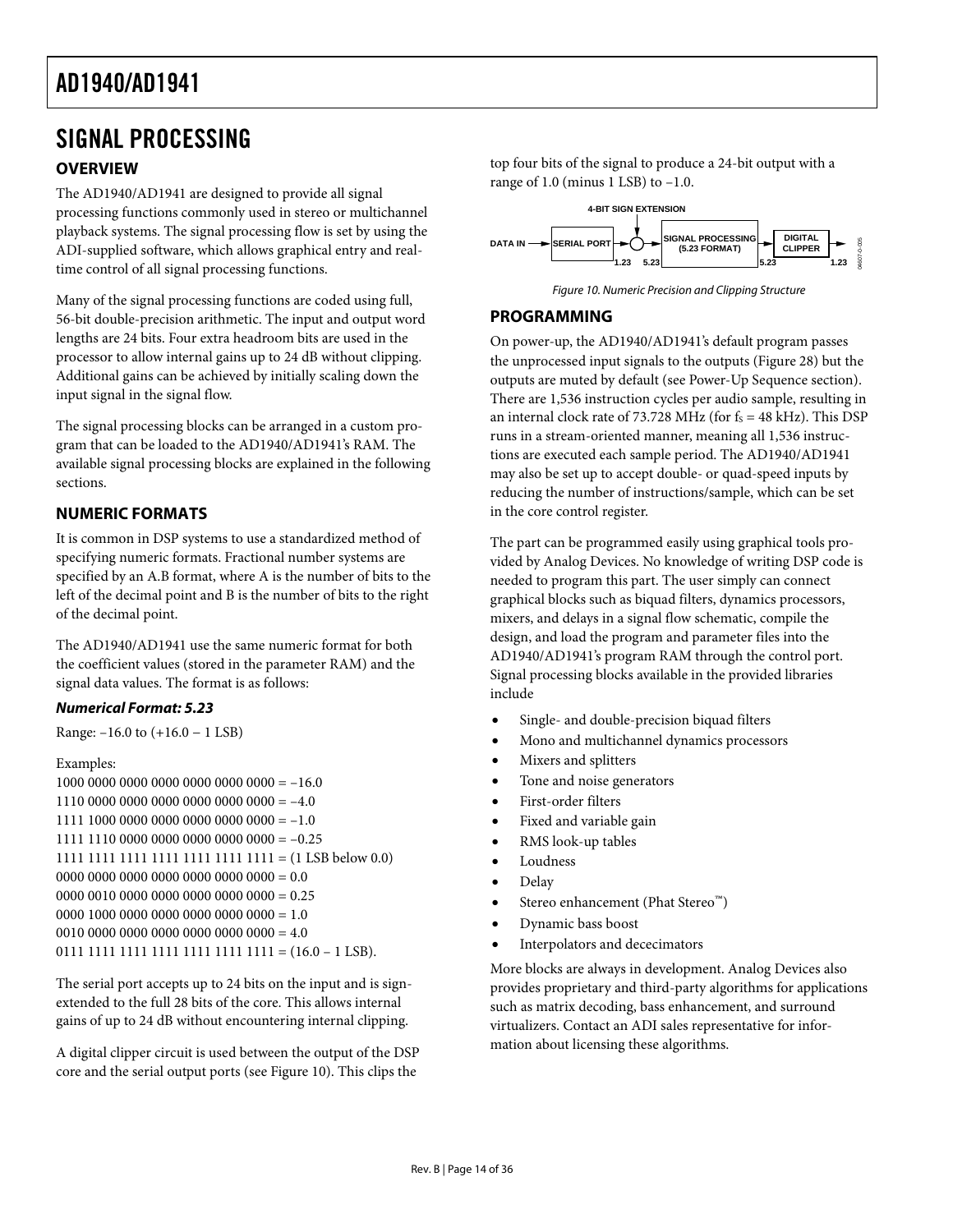# <span id="page-14-0"></span>CONTROL PORT **OVERVIEW**

The AD1940/AD1941 have many different control options that can be set through an SPI or I<sup>2</sup>C interface. The AD1940 uses a 4-wire SPI control port and the AD1941 uses a 2-wire I<sup>2</sup>C bus control port. Most signal processing parameters are controlled by writing new values to the parameter RAM using the control port. Other functions, such as mute and input/output mode control, are programmed by writing to the control registers.

<span id="page-14-1"></span>The control port is capable of full read/write operation for all of the memories and registers. All addresses may be accessed in both a single-address mode or a burst mode. A control word consists of the chip address, the register/RAM subaddress, and the data to be written. The number of bytes per word depends on the type of data that is written.

The first byte of a control word (Byte 0) contains the 7-bit chip address plus the R/W bit. The next two bytes (Bytes 1 and 2) form the subaddress of the memory or register location within the AD1940/AD1941. This subaddress needs to be two bytes because the memories within the AD1940/AD1941 are directly addressable, and their sizes exceed the range of single-byte addressing. All subsequent bytes (Bytes 3, 4, etc.) contain the data, such as control port, program, or parameter data.

The exact formats for specific types of writes are shown in [Table](#page-25-0)  [26](#page-25-0) to [Table 35](#page-26-0).

The AD1940/AD1941 have several mechanisms for updating signal processing parameters in real time without causing pops or clicks. In cases where large blocks of data need to be downloaded, the output of the DSP core can be halted (using Bit 9 of the core control register), new data loaded, and then restarted. This is typically done during the booting sequence at start-up or when loading a new program into RAM. In cases where only a few parameters need to be changed, they can be loaded without halting the program. To avoid unwanted side effects while loading parameters on the fly, the SigmaDSP provides the safeload registers. The safeload registers can be used to buffer a full set of parameters (for example, the five coefficients of a biquad) and then transfer these parameters into the active program within one audio frame. The safeload mode uses internal logic to prevent contention between the DSP core and the control port.

## **AD1940 SPI PORT**

The SPI port uses a 4-wire interface, consisting of CLATCH, CCLK, CDATA, and COUT signals. The CLATCH signal goes low at the beginning of a transaction and high at the end of a transaction. The CCLK signal latches CDATA on a low-to-high transition. COUT data is shifted out of the AD1940/AD1941 on the falling edge of CCLK and should be clocked into the receiving device, such as a microcontroller, on CCLK's rising

edge. The CDATA signal carries the serial input data and the COUT signal is the serial output data. The COUT signal remains three-stated until a read operation is requested. This allows other SPI-compatible peripherals to share the same readback line. All SPI transactions follow the same basic format, shown in [Table 11](#page-14-1). A timing diagram is shown in [Figure 4.](#page-7-0) All data written should be MSB first.

| Table 11. Generic SPI Word Format |  |
|-----------------------------------|--|
|-----------------------------------|--|

| Byte 0                 | Byte 1                    | Byte 2       | Byte 3 | Byte 4,<br>etc. |
|------------------------|---------------------------|--------------|--------|-----------------|
| chip_adr [6:0],<br>R/W | 0000,<br>subadr<br>[11:8] | subadr [7:0] | Data   | Data            |

## **Chip Address R/W**

The first byte of an SPI transaction includes the 7-bit chip address and a  $R/\overline{W}$  bit. The chip address is set by the ADR\_SEL pin. This allows two AD1940s to share a CLATCH signal, yet operate independently. When ADR\_SEL is low, the chip address is 0000000; when it is high, the address is 0000001. The LSB of this first byte determines whether the SPI transaction is a read (Logic Level 1) or a write (Logic Level 0).

## **Subaddress**

The 12-bit subaddress word is decoded into a location in one of the memories or registers. This subaddress is the location of the appropriate RAM location or register.

## **Data Bytes**

The number of data bytes varies according to the register or memory being accessed. In burst write mode, an initial subaddress is given followed by a continuous sequence of data for consecutive memory/register locations. The detailed data format diagram for continuous mode operation is given in the [Control Port Read/Write Data Formats](#page-24-1) section.

A sample timing diagram for a single SPI write operation to the parameter RAM is shown in [Figure 11.](#page-16-0) A sample timing diagram of a single SPI read operation is shown in [Figure 12](#page-16-1). The COUT pin goes from three-state to driven at the beginning of Byte 3. In this example, Bytes 0 to 2 contain the addresses and R/W bit, and subsequent bytes carry the data.

## **AD1941 I2 C PORT**

The AD1941 supports a 2-wire serial (I<sup>2</sup>C-compatible) microprocessor bus driving multiple peripherals. Two pins, serial data (SDA) and serial clock (SCL), carry information between the AD1941 and the system I<sup>2</sup>C master controller. The AD1941 is always a slave on the  $I^2C$  bus, which means that it never initiates a data transfer. Each slave device is recognized by a unique address. The AD1941 has four possible slave addresses, two for writing operations and two for reading. These are unique addresses for the device and are illustrated in [Table 12](#page-15-0). The LSB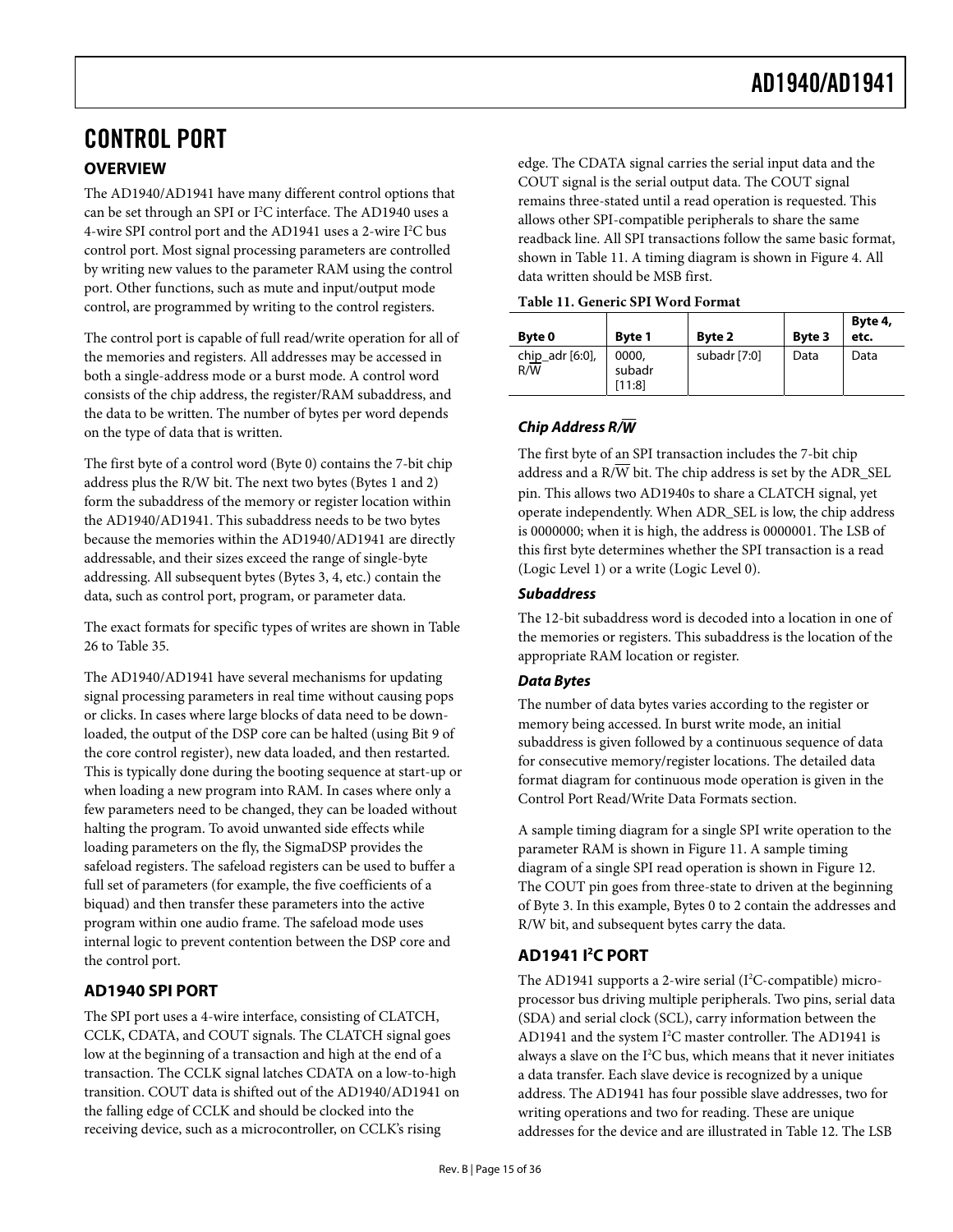of the byte sets either a read or write operation; Logic Level 1 corresponds to a read operation and Logic Level 0 corresponds to a write operation. The seventh bit of the address is set by tying the ADR\_SEL pin of the AD1941 to Logic Level 0 or Logic Level 1.

The AD1941  $I<sup>2</sup>C$  port uses a spike filter that can be enabled or disabled by the I2C\_FILT\_ENB pin. Enabling this filter guarantees that all isolated spikes, both positive and negative, less than 50 ns wide are removed from the I<sup>2</sup>C signal. The filter is active when the I2C\_FILT\_ENB pin is low and is disabled when the pin is high. Typically, the largest spike that is filtered is 67 ns wide.

| Table 12. AD1941 I <sup>2</sup> C Addresses |  |
|---------------------------------------------|--|
|---------------------------------------------|--|

<span id="page-15-0"></span>

| <b>ADR SEL</b> | R/W | <b>Slave Address</b> |
|----------------|-----|----------------------|
|                | 0   | 0x28                 |
|                |     | 0x29                 |
|                | 0   | 0x2A                 |
|                |     | 0x2B                 |

## **Addressing**

Initially, all devices on the I<sup>2</sup>C bus are in an idle state, which is where the devices monitor the SDA and SCL lines for a start condition and the proper address. The  $I<sup>2</sup>C$  master initiates a data transfer by establishing a start condition, defined by a high-to-low transition on SDA while SCL remains high. This indicates that an address/data stream will follow. All devices on the bus respond to the start condition and read the next byte (7-bit address + R/W bit) MSB first. The device that recognizes the transmitted address responds by pulling the data line low during the ninth clock pulse. This ninth bit is known as an acknowledge bit. All other devices withdraw from the bus at this point and return to the idle condition. The R/W bit determines the direction of the data. A Logic 0 on the LSB of the first byte means the master writes information to the peripheral. A Logic 1 on the LSB of the first byte means the master reads information from the peripheral. A data transfer takes place until a stop condition is encountered. A stop condition occurs when SDA transitions from low to high while SCL is held high. [Figure 13](#page-16-2) shows the timing of an I<sup>2</sup>C write.

Burst mode addressing, where the subaddresses are automatically incremented at word boundaries, can be used for writing large amounts of data to contiguous memory locations. This increment happens automatically if a stop condition is not encountered after a single-word write. The registers and memories in the AD1941 range in width from one to five bytes, so the autoincrement feature knows the mapping between subaddresses and the word length of the destination register (or memory location). A data transfer is always terminated by a stop condition.

Stop and start conditions can be detected at any stage during the data transfer. If these conditions are asserted out of sequence with normal read and write operations, these cause an immediate jump to the idle condition. During a given SCL high period, the user should only issue one start condition, one stop condition, or a single stop condition followed by a single start condition. If an invalid subaddress is issued by the user, the AD1941 does not issue an acknowledge and returns to the idle condition. If the user exceeds the highest subaddress while in autoincrement mode, one of two actions are taken. In read mode, the AD1941 outputs the highest subaddress register contents until the master device issues a no-acknowledge, indicating the end of a read. A no-acknowledge condition is where the SDA line is not pulled low on the ninth clock pulse on SCL. If the highest subaddress location is reached while in write mode, the data for the invalid byte is not loaded into any subaddress register, a no-acknowledge is issued by the AD1941 and the part returns to the idle condition.

### **I 2 C Read and Write Operations**

[Table 13](#page-17-0) shows the timing of a single-word write operation. Every ninth clock, the AD1941 issues an acknowledge by pulling SDA low.

[Table 14](#page-17-1) shows the timing of a burst mode write sequence. This figure shows an example where the target destination registers are two bytes. The AD1941 knows to increment its subaddress register every two bytes because the requested subaddress corresponds to a register or memory area with a 2-byte word length.

The timing of a single word read operation is shown in [Table](#page-17-2)  [15](#page-17-2). Note that the first  $R/\overline{W}$  bit is still a 0, indicating a write opera-tion. This is because the subaddress still needs to be written in order to set up the internal address. After the AD1941 acknow-ledges the receipt of the subaddress, the master must issue a repeated start command followed by the chip address byte with the  $R/\overline{W}$  set to 1 (read). This causes the AD1941's SDA to turn around and begin driving data back to the master. The master then responds every ninth pulse with an acknowledge pulse to the AD1941.

[Table 16](#page-17-3) shows the timing of a burst mode read sequence. This figure shows an example where the target read registers are two bytes. The AD1941 knows to increment its subaddress register every two bytes because the requested subaddress corresponds to a register or memory area with word lengths of two bytes. Other address ranges may have a variety of word lengths ranging from one to five bytes; the AD1941 always decodes the subaddress and sets the autoincrement circuit so that the address increments after the appropriate number of bytes.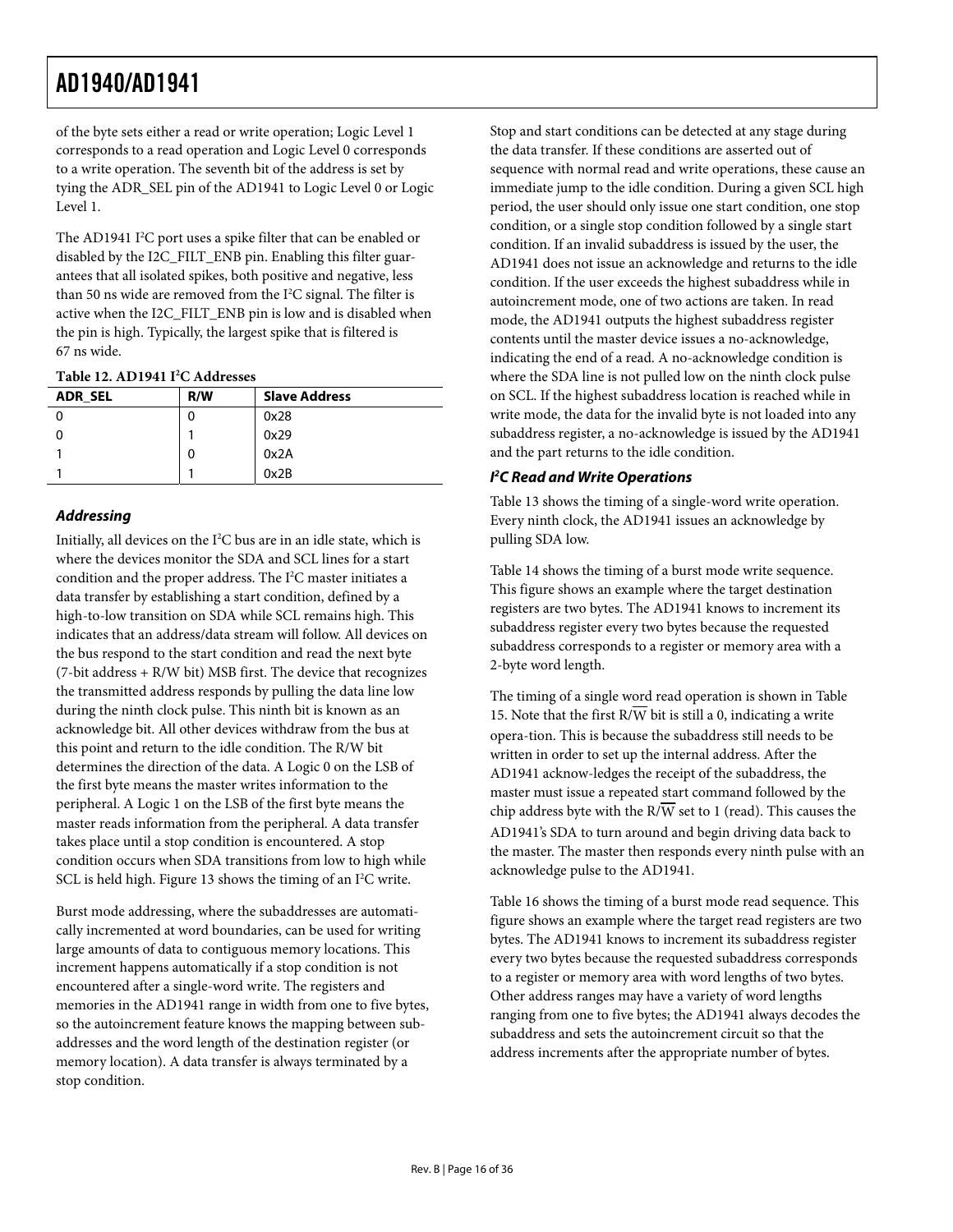<span id="page-16-1"></span><span id="page-16-0"></span>

<span id="page-16-2"></span>Figure 13. AD1941 I<sup>2</sup>C Write Format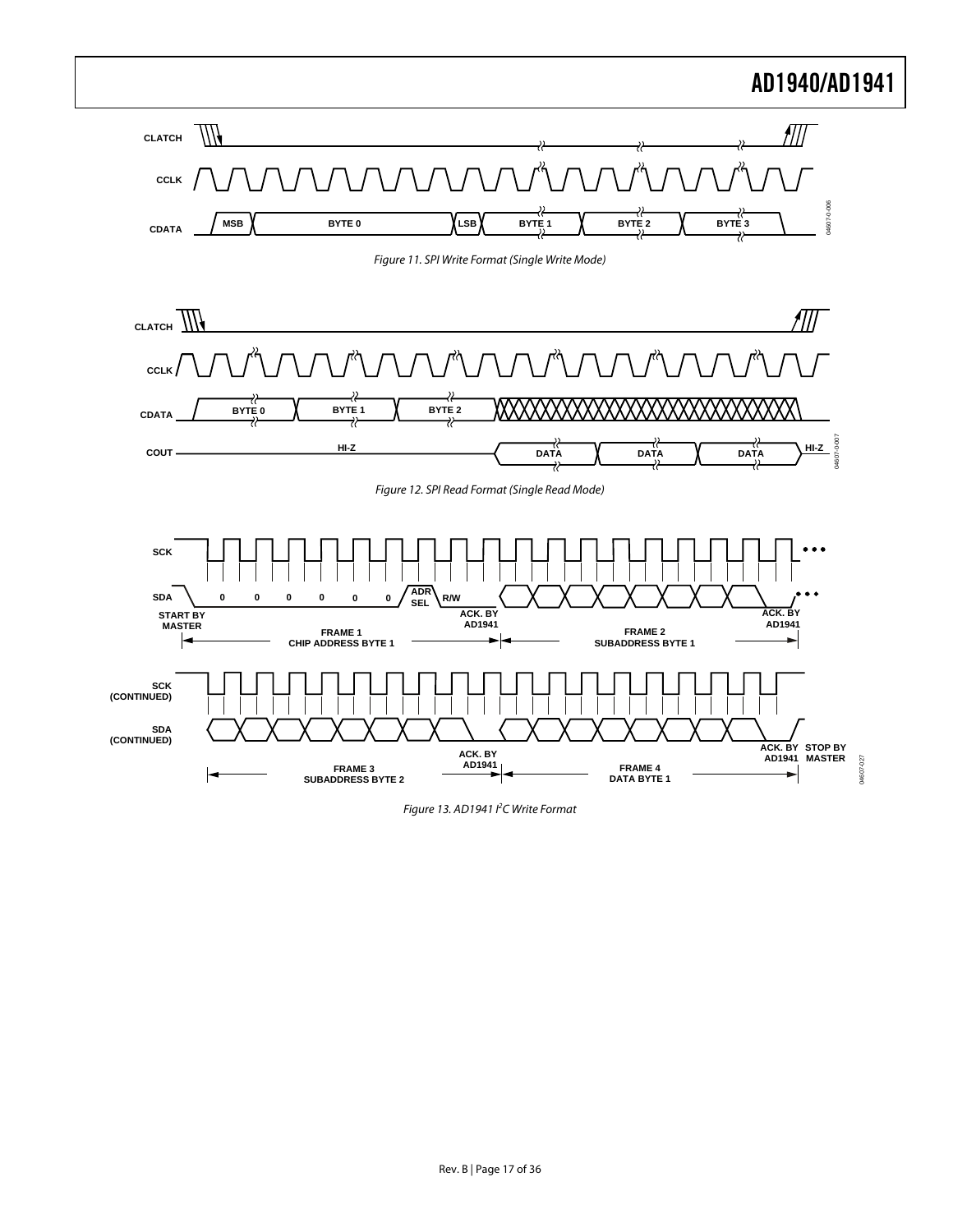

Figure 14. AD1941 <sup>2</sup>C Read Format

#### **Table 13. Single Word I2 C Write**

<span id="page-17-0"></span>

| S Chip Address.<br>$R/W = 0$ | AS. | Subaddress High   AS   Subaddress Low   AS   Data Byte 1 |  |  | AS   Data Byte 2 | $\cdots$ | I AS I | Data Byte N |  |
|------------------------------|-----|----------------------------------------------------------|--|--|------------------|----------|--------|-------------|--|
|                              |     |                                                          |  |  |                  |          |        |             |  |

#### **Table 14. Burst Mode I2 C Write**

<span id="page-17-1"></span>

| - | Chip      | AS | <b>Subaddress</b> | $\sim$<br>$\mathbf{a}$<br>Αэ | Subaddress | AS | Data              | $\sim$<br>Αэ | Data    | A2 | Data    | A. | Data    | AS. | $\cdots$ | r |
|---|-----------|----|-------------------|------------------------------|------------|----|-------------------|--------------|---------|----|---------|----|---------|-----|----------|---|
|   | Address,  |    | Hiah              |                              | LOW        |    | Word <sub>1</sub> |              | Word 1. |    | Word 2. |    | Word 2, |     |          |   |
|   | $R/W = 0$ |    |                   |                              |            |    | Byte              |              | Byte 2  |    | Byte    |    | Byte 2  |     |          |   |

#### **Table 15. Single Word I2 C Read**

<span id="page-17-2"></span>

| Chip      | AS | Subaddress | $\sim$<br>ΑS<br>ີ | Subaddress | AS | Chip     | ∼ | Data         | AM | Data   | $\cdots$ | AM | Data          |  |
|-----------|----|------------|-------------------|------------|----|----------|---|--------------|----|--------|----------|----|---------------|--|
| Address,  |    | High       |                   | Low        |    | Address, |   | <b>B</b> vte |    | Byte 2 |          |    | <b>Byte N</b> |  |
| $R/W = 0$ |    |            |                   |            |    | $R/W =$  |   |              |    |        |          |    |               |  |

#### **Table 16. Burst Mode I2 C Read**

<span id="page-17-3"></span>

| - | Chip      | ^ ^<br>AS. | ubaddress، | AS | Subaddress | $\sim$<br>$\mathbf{A}$<br>, , , | ┘ | Chip     | AS | Data   | AM | Data   | AM | $\cdots$ |  |
|---|-----------|------------|------------|----|------------|---------------------------------|---|----------|----|--------|----|--------|----|----------|--|
|   | Address,  |            | High       |    | Low        |                                 |   | Address, |    | Word 1 |    | Word 1 |    |          |  |
|   | $R/W = 0$ |            |            |    |            |                                 |   | $R/W =$  |    | Byte   |    | Byte 2 |    |          |  |

S - Start Bit

P - Stop Bit

AM - Acknowledge by Master

AS - Acknowledge by Slave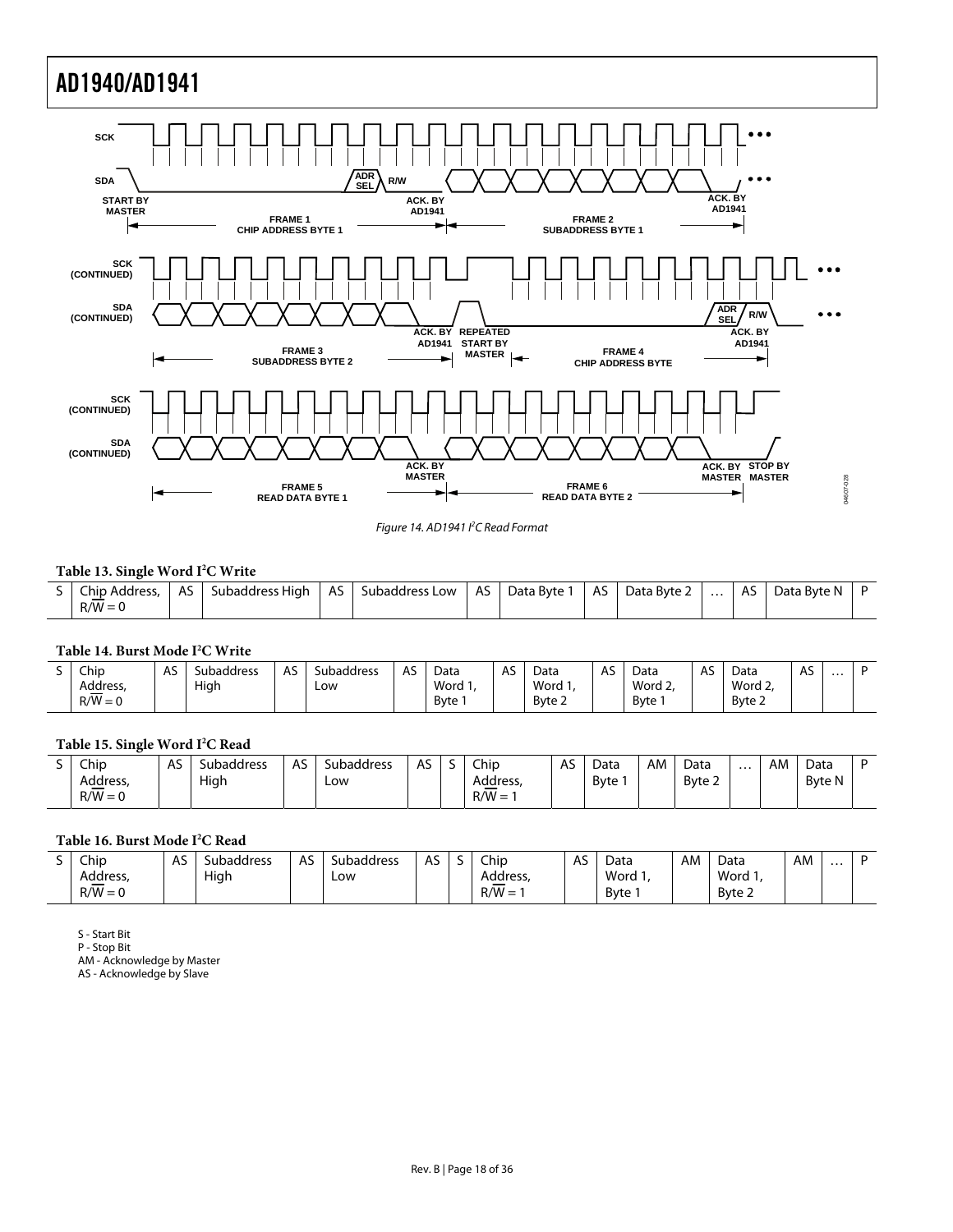## <span id="page-18-0"></span>RAMS AND REGISTERS

#### **Table 17. Control Port Addresses**

<span id="page-18-2"></span>

| SPI/I <sup>2</sup> C Subaddress | <b>Register Name</b>                                  | <b>Read/Write Word Length</b> |
|---------------------------------|-------------------------------------------------------|-------------------------------|
| 0-1023 (0x0000-0x03FF)          | Parameter RAM                                         | Write: 4 bytes, read: 4 bytes |
| 1024-2559 (0x0400-0x09FF)       | Program RAM                                           | Write: 5 bytes, read: 5 bytes |
| 2560-2623 (0x0A00-0x0A3F)       | Target/Slew RAM                                       | Write: 5 bytes, read: n/a     |
| 2624-2628 (0x0A40-0x0A44)       | Parameter RAM Data Safeload Registers 0-4             | Write: 5 bytes, read: n/a     |
| 2629-2633 (0x0A45-0x0A49)       | Parameter RAM Indirect Address Safeload Registers 0-4 | Write: 2 bytes, read: n/a     |
| 2634-2639 (0x0A4A-0x0A4F)       | Data Capture Registers 0-5 (Control Port Readback)    | Write: 2 bytes, read: 3 bytes |
| 2640-2641 (0x0A50-0x0A51)       | Data Capture Registers (Digital Output)               | Write: 2 bytes, read: n/a     |
| 2642 (0x0A52)                   | <b>DSP Core Control Register</b>                      | Write: 2 bytes, read: 2 bytes |
| 2643 (0x0A53)                   | <b>RAM Configuration Register</b>                     | Write: 1 byte, read: 1 byte   |
| 2644 (0x0A54)                   | Serial Output Control Register 1 (Channels 0-7)       | Write: 2 bytes, read: 2 bytes |
| 2645 (0x0A55)                   | Serial Output Control Register 2 (Channels 8-15)      | Write: 2 bytes, read: 2 bytes |
| 2646 (0x0A56)                   | Serial Input Control Register                         | Write: 1 byte, read: 1 byte   |

#### **Table 18. RAM Read/Write Modes**

<span id="page-18-1"></span>

|                 |                  | <b>Subaddress</b>                 |      |                       | <b>Burst Mode</b> |                                             |
|-----------------|------------------|-----------------------------------|------|-----------------------|-------------------|---------------------------------------------|
| Memory          | <b>Size</b>      | Range                             | Read | Write                 | Available         | <b>Write Modes</b>                          |
| Parameter RAM   | $1024 \times 28$ | $0 - 1023$<br>$(0x0000 - 0x03FF)$ | Yes  | Yes                   | Yes               | Direct write <sup>1</sup> or safeload write |
| Program RAM     | $1536 \times 40$ | 1024-2559<br>$(0x0400 - 0x09FF)$  | Yes  | Yes                   | Yes               | Direct write <sup>1</sup>                   |
| Target/Slew RAM | $64 \times 34$   | 2560-2623<br>$(0x0A00-0x0A3F)$    | No   | Yes (via<br>safeload) | Yes <sup>2</sup>  | Safeload write                              |

<sup>1</sup> DSP core should be shut down first to avoid clicks/pops.

2 The target/slew RAMs need to be written through the safeload registers. Safeload writes may be done in either single write mode or burst mode.

## **CONTROL PORT ADDRESSING**

[Table 17](#page-18-2) shows the addressing of the AD1940/AD1941's RAM and register spaces. The address space encompasses a set of registers and three RAMs: one each for holding signal processing parameters, holding the program instructions, and ramping parameter values. The program and parameter RAMs are initialized on power-up from on-board boot ROMs.

Table 18 shows the sizes and available writing modes of the parameter, program, and target/slew RAMs.

## **PARAMETER RAM CONTENTS**

The parameter RAM is 28 bits wide and occupies Addresses 0 to 1023. The parameter RAM is initialized to all 0s on power-up. The data format of the parameter RAM is twos complement 5.23. This means that the coefficients may range from +16.0 (minus 1 LSB) to –16.0, with 1.0 represented by the binary word 0000 1000 0000 0000 0000 0000 0000.

#### **Options for Parameter Updates**

The parameter RAM can be written and read using one of the two following methods.

- 1. **Direct Read/Write**. This method allows direct access to the program and parameter RAMs. This mode of operation is normally used during a complete new load of the RAMs, using burst mode addressing. The clear register bit in the core control register should be set to 0 using this mode to avoid any clicks or pops in the outputs. Note that it is also possible to use this mode during live program execution, but since there is no handshaking between the core and the control port, the parameter RAM is unavailable to the DSP core during control writes, resulting in clicks and pops in the audio stream.
- 2. **Safeload Write.** Up to five safeload registers can be loaded with parameter RAM address/data. The data is then transferred to the requested address when the RAM is not busy. This method can be used for dynamic updates while live program material is playing through the AD1940/ AD1941. For example, a complete update of one biquad section can occur in one audio frame, while the RAM is not busy. This method is not available for writing to the program RAM or control registers.

The following sections discuss these two options in more detail.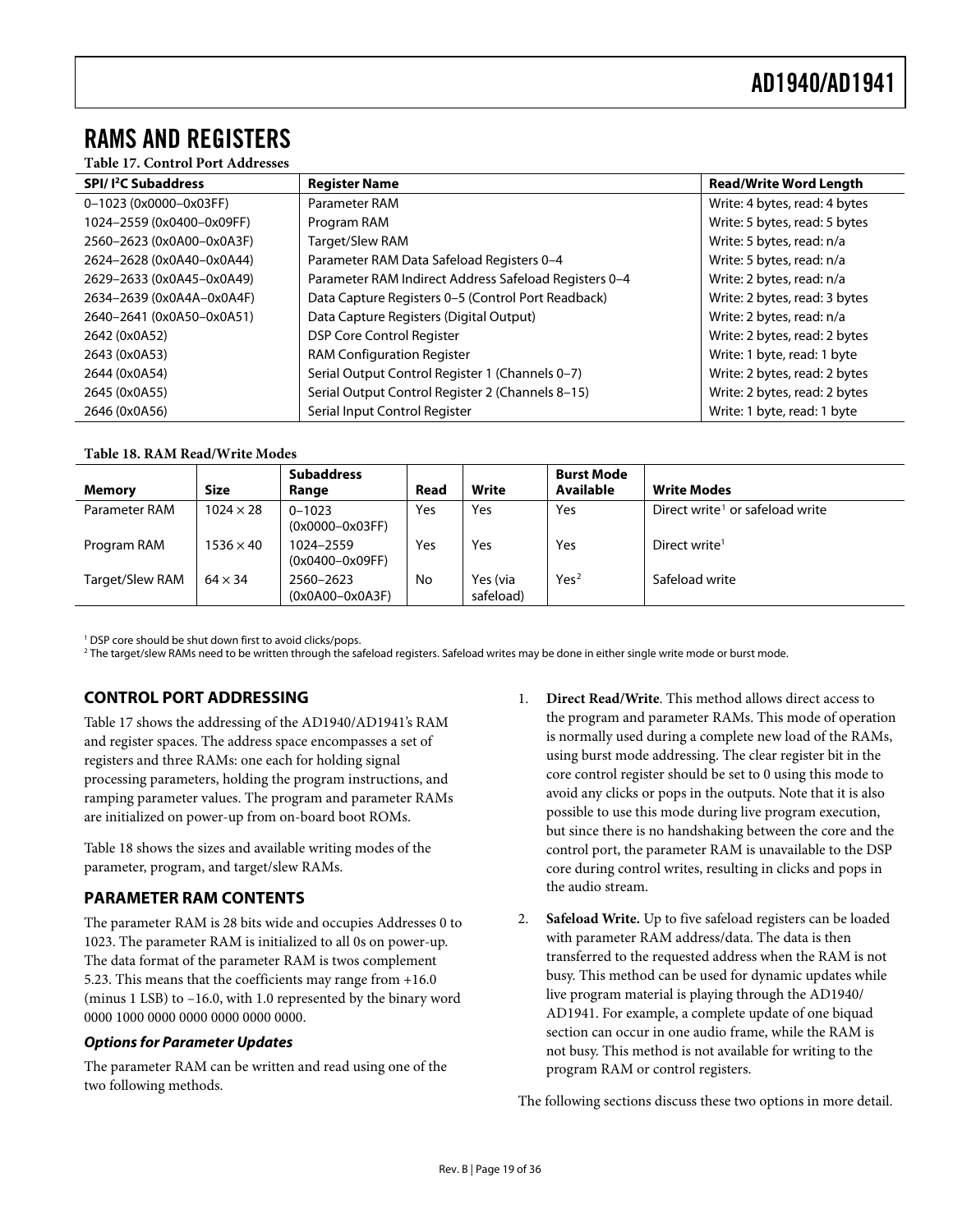## <span id="page-19-0"></span>**RECOMMENDED PROGRAM/PARAMETER LOADING PROCEDURES**

When writing large amounts of data to the program or parameter RAM in direct write mode, the processor core should be disabled to prevent unpleasant noises from appearing at the audio output. The AD1940/AD1941 contain several mechanisms for disabling the core.

If the loaded program does not use the target/slew RAM as the main system volume control (for example, the default power-up program),

- 1. Assert Bit 9 (low to assert—default setting) and Bit 6 (high to assert) of the core control register. This zeroes the accumulators, the serial output registers, and the serial input registers.
- 2. Fill the program RAM using burst mode writes.
- 3. Fill the parameter RAM using burst mode writes.
- 4. Assert Bit 7 of the core control register to initiate a datamemory clear sequence. Wait at least 100 μs for this sequence to complete. This bit is automatically cleared after the operation is complete.
- 5. Deassert Bit 9 and Bit 6 of the core control register to allow the core to begin normal operation

If the loaded program does use the target/slew RAM as the main system volume control,

- 1. Assert Bit 12 of the core control register. This begins a volume ramp down, with a time constant determined by the upper bits of the target RAM. Wait for this ramp down to complete (the user may poll Bit 13 of the core control register, or simply wait for a given amount of time).
- <span id="page-19-1"></span>2. Assert Bit 9 (low to assert) and Bit 6 (high to assert) of the core control register. This zeroes the accumulators, the serial output registers, and the serial input registers.
- 3. Fill the program RAM using burst mode writes.
- 4. Fill the parameter RAM using burst mode writes.
- <span id="page-19-2"></span>5. Assert Bit 7 of the core control register to initiate a datamemory clear sequence. Wait at least 100 μs for this sequence to complete. This bit is automatically cleared after the operation is complete.
- 6. Deassert Bit 9 and Bit 6 of the core control register.
- 7. If the newly loaded program also uses the target/slew RAM, deassert Bit 12 of the core control register to begin a volume ramp up procedure.

## **TARGET/SLEW RAM**

The target/slew RAM is a bank of 64 RAM locations, each of which can be set to autoramp from one value to a desired final value in one of four modes.

#### **Summary**

The target/slew RAM is used by the DSP when a program is loaded into the program RAM that uses one or more locations in the slew RAM to access internal coefficient data. Typically, these coefficients are used for volume controls or smooth crossfading effects, but may be used to update any value in the parameter RAM. Each of the 64 locations in the slew RAM are linked to corresponding locations in the target RAM. When a new value is written to the target RAM using the control port, the corresponding slew RAM location begins to ramp toward the target. The value is updated once per audio frame (LRCLK period).

The target RAM is 34 bits wide. The lower 28 bits contain the target data in 5.23 format for the linear and exponential (constant dB and RC type) ramp types. For constant time ramping, the lower 28 bits contain 16 bits in 2.14 format and 12 bits to set the current step. The upper six bits are used to determine the type and speed of the ramp envelope in all modes. The format of the data write for linear and exponential formats is shown in [Table 19](#page-19-1). [Table 20](#page-19-2) shows the data write format for the constant time ramping.

Data can only be written to the target/slew RAM using the safeload registers as described in the [Safeload Registers](#page-22-2) section. A mute slew RAM bit is included in the core control register to simultaneously set all the slew RAM target values to 0. This is useful for implementing a global multichannel mute. When this bit is deasserted, all slew RAM values return to their original premuted states.

#### **Table 19. Linear, Constant dB, and RC Type Ramp Data Write**

| <b>Byte 0</b>            | <b>Byte 1</b>                         | Bytes 2-4   |
|--------------------------|---------------------------------------|-------------|
| 000000, curve_type [1:0] | $time_{const}$ [3:0],<br>data [27:24] | Data [23:0] |

#### **Table 20. Constant Time Ramp Data Write**

| Byte 0                      | <b>Byte 1</b>                                         | Bytes 2-4                       |  |  |  |  |
|-----------------------------|-------------------------------------------------------|---------------------------------|--|--|--|--|
| 000000.<br>curve_type [1:0] | update_step [0],<br>#_of_steps [2:0], data<br>[15:12] | Data [11:0],<br>reserved [11:0] |  |  |  |  |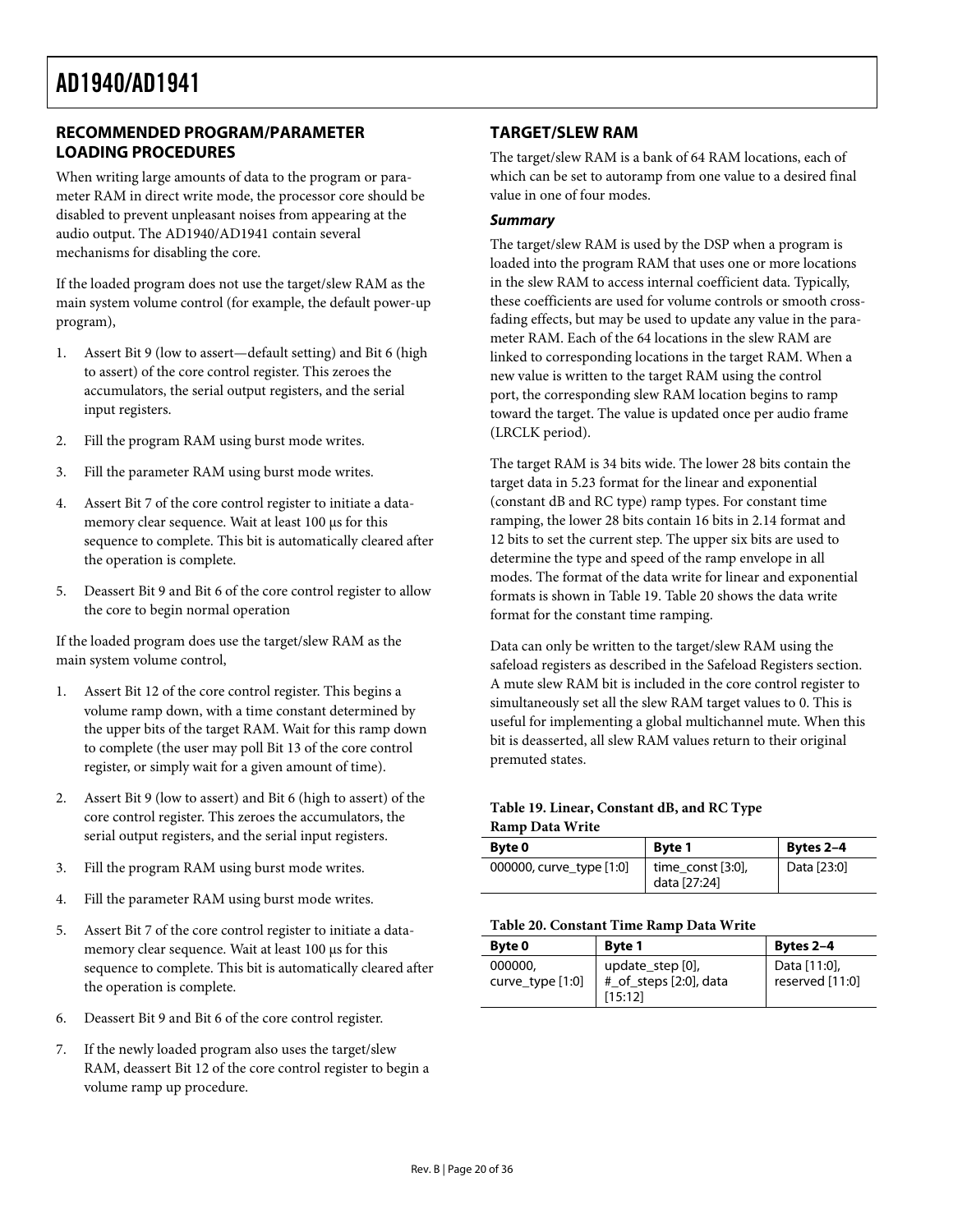The four ramping curve types are

- Linear—Value slews to target using a fixed step size.
- Constant dB—Value slews to target using the current value to calculate the step size. The resulting curve has a constant rise and decay when measured in dB.
- RC type—Value slews to target using the difference between target and current values to calculate the step size, producing a simple RC type curve for rising and falling.
- Constant Time—Value slews to the target in a fixed number of steps in a linear fashion. The control port mute has no affect on this type.

#### **Table 21. Target/Slew RAM Ramp Type Settings**

| <b>Setting</b> | <b>Ramp Type</b>         |
|----------------|--------------------------|
| 00             | Linear                   |
| 01             | Constant dB              |
| 10             | RC type<br>Constant time |
| 11             |                          |

The following sections detail how the control port writes to the target/slew RAM to control the time constant and ramp type parameters.

#### **Ramp Types 1 to 3: Linear, Constant dB, RC Type (34-Bit Write)**

The target word for the first three ramp types is broken up into three parts. The 34-bit command is written with six leading 0s to extend the data write to five bytes. The parts of the target RAM write are the following:

- Ramp Type (2 bits)
- Time Constant (4 bits)  $0000 = \text{Fastest}$  $1111 = Slowest$ 
	-

#### • Data (28 Bits): 5.23 Format **Ramp Type 4—Constant Time (34-Bit Write)**

The target word for the constant time ramp type is written in five parts, with the 34-bit command again written with six leading zeros to extend the data write to five bytes. The parts of the constant time target RAM write are the following:

- Ramp Type (2 bits).
- <span id="page-20-0"></span>• Update Step (1 bit). Set to 1 when new target is loaded to trigger step value update. Value is automatically reset after the step value is updated.
- Number of Steps (3 bits). The number of steps that it takes to slew to the target value is set by these three bits, with the number of steps equal to  $2^{3-bit \text{ setting } + 6}$ .
	- $000 = 64$  $001 = 128$
	- $010 = 256$
	- $011 = 512$
	- $100 = 1024$
	- $101 = 2048$
	- $110 = 4096$
	- $111 = 8196$
- Data (16 bits). 2.14 format.
- Reserved (12 bits). When writing to the RAM, these bits should all be set to 0.

#### **Target and Slew RAM Initialization**

On reset, the target/slew RAM initializes to preset values. The target RAM initializes to a linear ramp type with a time constant of 5 and the data set to 1.0. The slew RAM initializes to a value of 1.0. These defaults give a full-scale (1.0 to 0.0) ramp time of 21.3 ms.

#### **Linear Update Math**

Linear math is the addition or subtraction of a constant value (step). The equation to describe this step size is

$$
step = \frac{2^{13}}{\frac{10^{2 \times (t const - 5)}}{20}}
$$

The result of the equation is normalized to a 5.23 data format. This gives a time constant range from 6.75 ms to 213.4 ms (–60 dB relative to 0 dB full scale). An example of this kind of update is shown in [Figure 15](#page-20-0) and [Figure 16.](#page-21-0) All slew RAM figure examples, except the half-scale constant time ramp plot, show an increasing or decreasing ramp between –80 dB and 0 dB (full scale). All figures except the constant time plots [\(Figure 19](#page-21-1) and [Figure 21](#page-22-3)) use a time constant of 0x7 (0x0 being the fastest and 0xF being the slowest).



Figure 15. Slew RAM—Linear Update Increasing Ramp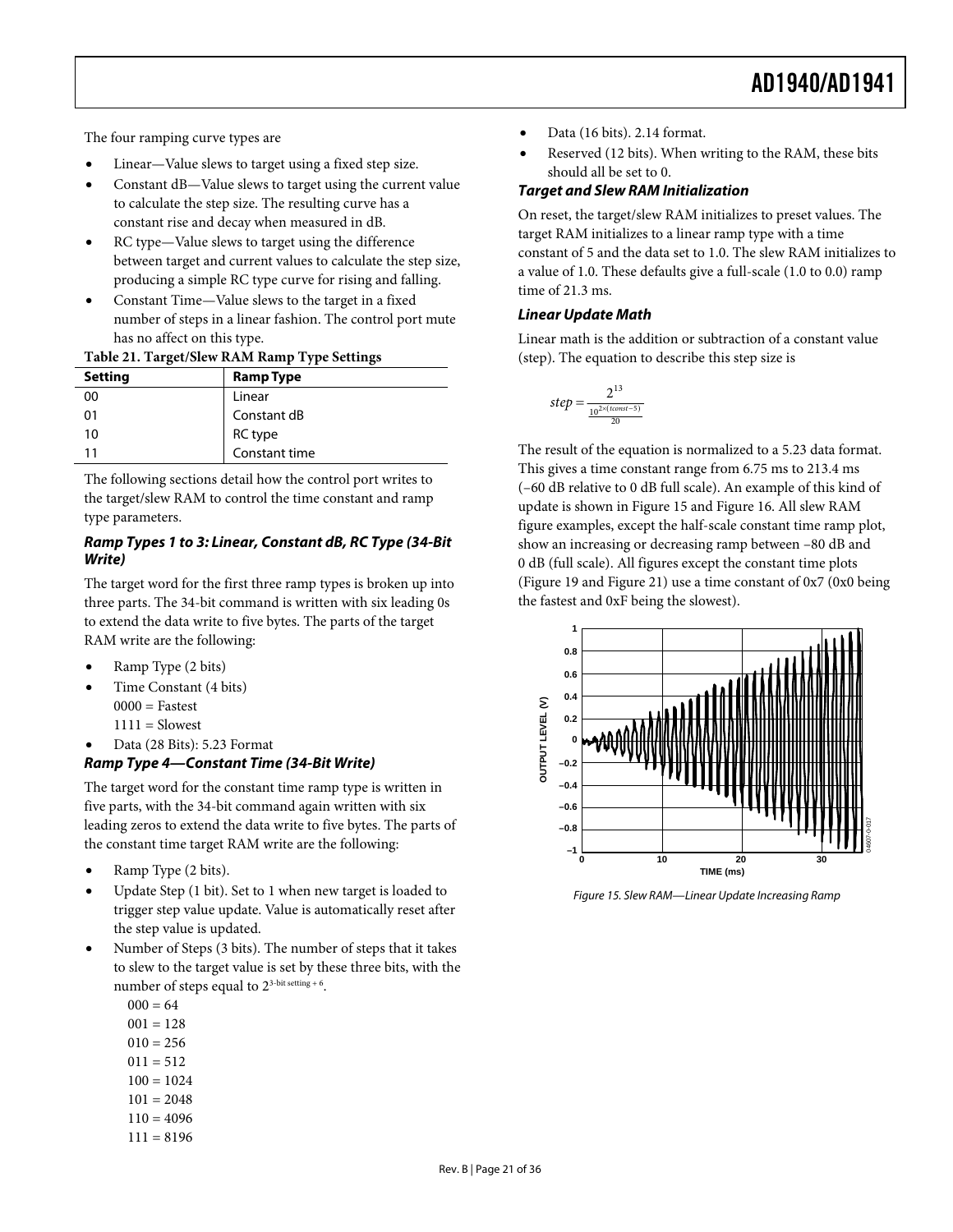

Figure 16. Slew RAM—Linear Update Decreasing Ramp

#### <span id="page-21-3"></span><span id="page-21-0"></span>**Constant dB and RC Type (Exponential) Update Math**

Exponential math is accomplished by shifts and adds with a range from 6.1 ms to 1.27 s (–60 dB relative to 0 dB full scale). When the ramp type is set to 01 (constant dB), each step size is set to the current value in the slew data. When the ramp type bits are set to 10 (RC type), the step sizes are equal to the difference between the values in the target RAM and slew RAM. [Figure 17](#page-21-2) and [Figure 18](#page-21-3) show examples of this type of target/slew RAM ramping. A decreasing ramp of both the constant dB and RC type ramps is a mirror image of the constant dB increasing ramp, and is show in [Figure 19](#page-21-1).

<span id="page-21-1"></span>

<span id="page-21-4"></span><span id="page-21-2"></span>Figure 17. Slew RAM—Constant dB Update Increasing Ramp



Figure 18. Slew RAM—RC Type Update Increasing Ramp



Figure 19. Slew RAM—Constant dB and RC Type Update Decreasing Ramp, Full Scale



Figure 20. Slew RAM—Constant Time Update Increasing Ramp, Full Scale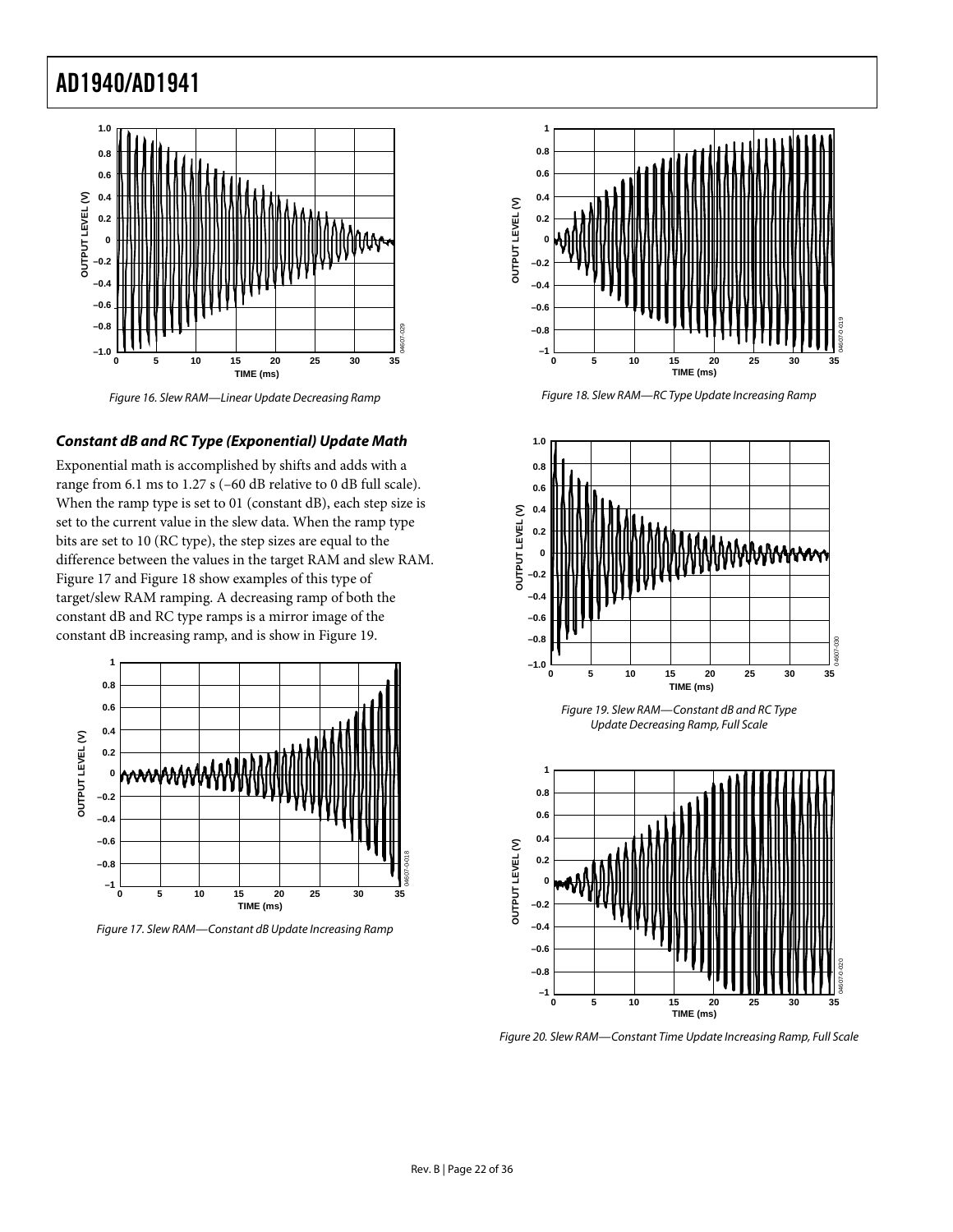<span id="page-22-0"></span>

<span id="page-22-3"></span>Figure 21. Slew RAM—Constant Time Update Increasing Ramp, Half Scale



Figure 22. Slew RAM—Constant Time Update Decreasing Ramp, Full Scale **Constant Time Update Math** 

Constant time math is accomplished by adding a step value that is calculated after each new target is loaded. The equation for this step size is

*Step* = (*Target Data* − *Slew Data*)/(*Number of Steps*)

<span id="page-22-1"></span>[Figure 20](#page-21-4) shows a plot of the target/slew RAM operating in constant time mode. For this example, 128 steps are used to reach the target value. This type of ramping takes a fixed amount of time for a given number of steps, regardless of the difference in the initial state and the target value. [Figure 21](#page-22-3) shows a plot of a constant time ramp from –80 dB to –6 dB (half scale) using 128 steps. You can see that the ramp takes the same amount of time as the previous ramp from –80 dB to 0 dB. A constant time decreasing ramp plot is shown in [Figure 21](#page-22-3).

## <span id="page-22-2"></span>**SAFELOAD REGISTERS**

Many applications require real time control of signal processing parameters, such as filter coefficients, mixer gains, multichannel virtualizing parameters, or dynamics processing curves. To prevent instability from occurring, all of the parameters of a biquad filter must be updated at the same time. Otherwise, the filter could execute for one or two audio frames with a mix of

old and new coefficients. This mix could cause temporary instability, leading to transients that could take a long time to decay. To eliminate this problem, the AD1940/AD1941 load a set of 10 registers in the control port (five for 28-bit parameters, and another five for indirectly addressing the target/slew RAMs) with the desired parameter or target/slew RAM address and data. Five registers are used because a biquad filter uses five coefficients and it is desirable to be able to do a complete biquad update in one transaction. The safeload registers can be used to update either the parameter RAM or target/slew RAM values. Once these registers are loaded, the appropriate initiate safe transfer bit (there are separate bits for parameter and target/slew loads) in the core control register should be set to initiate the loading into RAM. Program lengths should be limited to 1,531 cycles (1,536 − 5) to ensure that the SigmaDSP is able to perform the safeloads. It can be guaranteed that the safeload will have occurred within one LRCLK period (21 μs at  $f_s = 48$  kHz) of the initiate safe transfer bit being set.

The safeload logic automatically sends only those safeload registers that have been written to since the last safeload operation. For example, if only two parameters are to be sent, only two of the five safeload registers must be written to. When the initial safe transfer bit (in the core control register) is asserted, only those two registers are sent; the other three registers are not sent to the RAM and can still hold old or invalid data.

| <b>Register Bits</b> | <b>Function</b>                |  |  |
|----------------------|--------------------------------|--|--|
| 12:2                 | 11-Bit program counter address |  |  |
| 1:0                  | Register select                |  |  |
|                      | $00 = Mult_X$ _input           |  |  |
|                      | $01 = Mult_Y$ _input           |  |  |
|                      | $10 = MAC_output$              |  |  |
|                      | $11 =$ Accum_fback             |  |  |

## **DATA CAPTURE REGISTERS**

The AD1940/AD1941's data capture feature allows the data at any node in the signal processing flow to be sent to one of six control port-readable registers or to a serial output pin. This can be used to monitor and display information about internal signal levels or compressor/limiter activity.

The AD1940/AD1941 contain six independent control portreadable data capture registers, and two digital output capture registers. The digital output registers are output on SDATA\_OUT7 when the data capture serial out enable bit (Bit 14) is set in serial output Control Register 2. These registers are useful when debugging the signal processing flow.

For each of the data capture registers, a capture count and a register select must be set. The capture count is a number between 0 and 1,535 that corresponds to the program step number where the capture occurs. The register select field programs one of four registers in the DSP core that is transferred to the data capture register when the program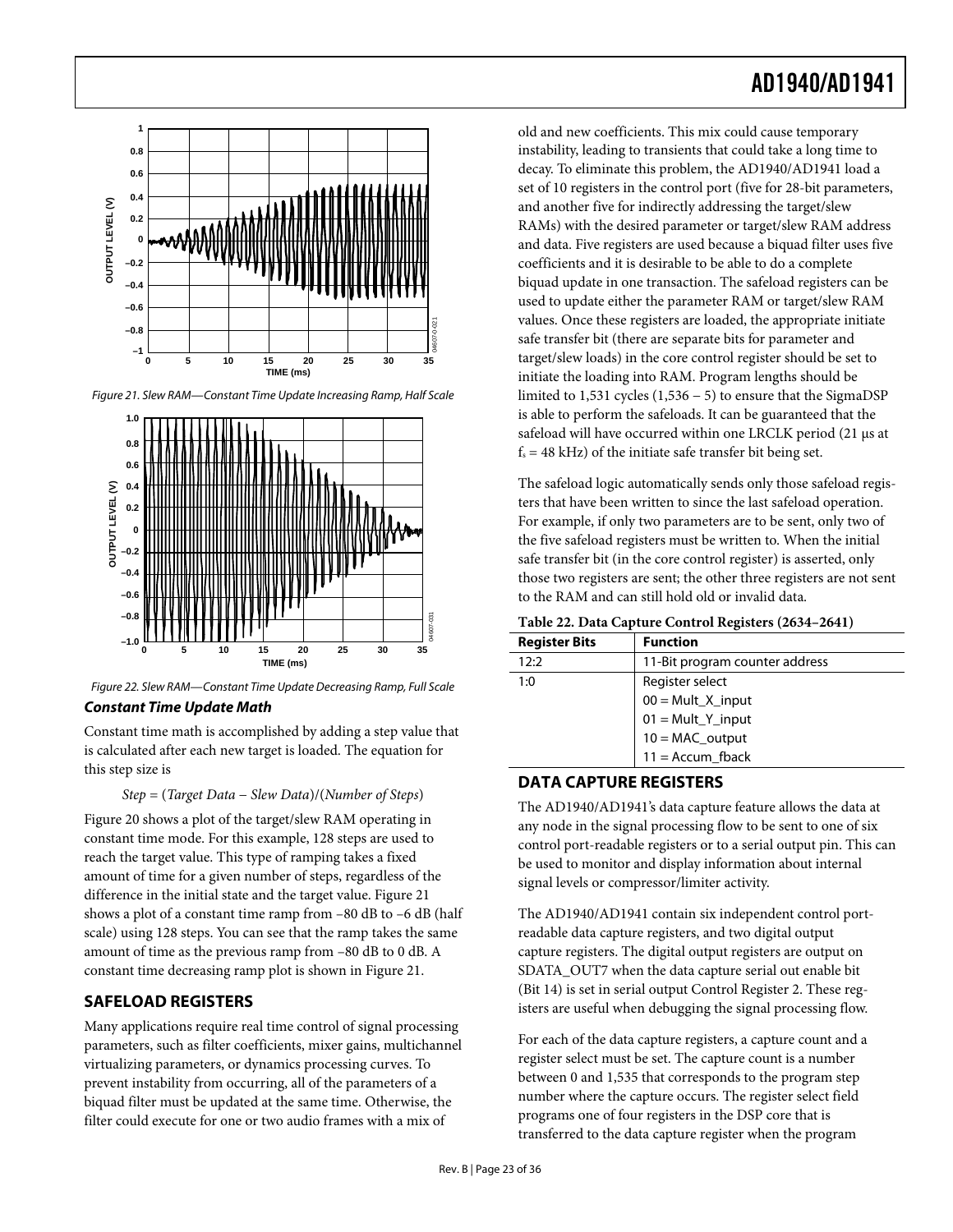<span id="page-23-0"></span>counter equals the capture count. The register select field selections are shown in [Table 23](#page-23-1).

<span id="page-23-1"></span>

| <b>Setting</b> | Register                                |
|----------------|-----------------------------------------|
| 00             | Multiplier X input (Mult_X_input)       |
| 01             | Multiplier Y input (Mult_Y_input)       |
| 10             | Multiplier-Accumulator Output (MAC_out) |
| 11             | Accumulator Feedback (Accum_fback)      |

**Table 23. Data Capture Output Register Select** 

The capture count and register select bits are set by writing to one of the eight data capture registers at the following register addresses:

2634: Control Port Data Capture Setup Register 0 2635: Control Port Data Capture Setup Register 1 2636: Control Port Data Capture Setup Register 2 2637: Control Port Data Capture Setup Register 3 2638: Control Port Data Capture Setup Register 4 2639: Control Port Data Capture Setup Register 5 2640: Digital Out Data Capture Setup Register 0 2641: Digital Out Data Capture Setup Register 1

The captured data is in 5.19 twos complement data format for all eight register select fields. The four LSBs are truncated from the internal 5.23 data-word.

The data that must be written to set up the data capture is a concatenation of the 11-bit program count index with the 2-bit register select field. The capture count and register select values that correspond to the desired point to be monitored in the signal processing flow can be found in a file output from the program compiler. The capture registers can be accessed by reading from locations 2634 to 2639 (for control port capture registers). The format for reading and writing to the data capture registers can be seen in [Table 32](#page-26-1) and [Table 33](#page-26-2).

## **DSP CORE CONTROL REGISTER**

The controls in this register set the operation of the AD1940/ AD1941's DSP core. Bits 6 to 9 can be set to initiate a shutdown of the core. The output is muted when this is performed, so it is best to first assert the mute slew RAM bit (if slew RAM locations are used as volume controls in the program) to avoid a click or pop when shutdown is asserted.

## **Slew RAM Muted (Bit 13)**

This bit is set to 1 when the slew RAM mute operation has been completed. This bit is read-only and is automatically cleared by reading.

## **Mute Slew RAM, All Locations (Bit 12)**

Setting this bit to 1 initiates a mute of all 64 slew RAM locations. When reset to 0, all RAM locations return to their previous state. This bit is only functional if slew RAM locations are used in the custom program design. Keep in mind that the AD1940/AD1941's default program does not use any slew RAM volume controls, so this bit has no effect in that case. The mute

operation is identical to writing all 0s to the data portion of the target RAM, and therefore the time constant and linear/ exponential curve selection is determined by the bits that have been previously written to the high bits of the target RAM.

|                      | radic 24. Dor Core control Register (2042)     |
|----------------------|------------------------------------------------|
| <b>Register Bits</b> | <b>Function</b>                                |
| 15:14                | Reserved                                       |
| 13                   | Slew RAM muted (read-only)                     |
| 12                   | Mute slew RAM, all locations                   |
| 11                   | Reserved, set to 0                             |
| 10                   | Use serial out LRCLK for output latch          |
| 9                    | Clear internal registers to all 0s, active low |
| 8                    | Force multiplier to 0                          |
| $\overline{7}$       | Inititalize data memory with 0s                |
| 6                    | Mute serial input port                         |
| 5                    | Initiate safe transfer to target RAM           |
| $\overline{4}$       | Initiate safe transfer to parameter RAM        |
| 3:2                  | Input serial port to sequencer sync            |
|                      | $00 = LRCLK$                                   |
|                      | $01 = LRCLK/2$                                 |
|                      | $10 = LRCLK/4$                                 |
|                      | $11 = LRCLK/8$                                 |
| 1:0                  | Program length                                 |
|                      | $00 = 1536$                                    |
|                      | $01 = 768$                                     |
|                      | $10 = 384$                                     |
|                      | $11 = 192$                                     |

#### **Table 24. DSP Core Control Register (2642)**

## **Use Serial Out LRCLK for Output Latch (Bit 10)**

Normally, data is transferred from the DSP core to the serial output registers at the end of each program cycle. In some cases (for example, when the output sample rate is set to some multiple of the input sampling rate), it is desirable to transfer the internal core data multiple times during a single input audio sample period. Setting this bit to 1 allows the output LRCLK signal to control this data transfer rather than the internal endof-sequence signal. Operation in this mode may require custom assembly language coding in the ADI graphical tools.

#### **Clear Registers to All Zeros (Bit 9)**

Setting this bit to 0 sets the contents of the accumulators and serial output registers to 0. Like the other register bits, this one powers up to 0. This means the AD1940/AD1941 power up in clear mode and do not pass a signal until a 1 is written to this bit. This is intended to prevent noise from inadvertently occurring during the power-up sequence.

#### **Force Multiplier to Zero (Bit 8)**

When this bit is set to 1, the input to the DSP multiplier is set to 0, which results in the multiplier output being 0. This control bit is included for maximum flexibility and is normally not used.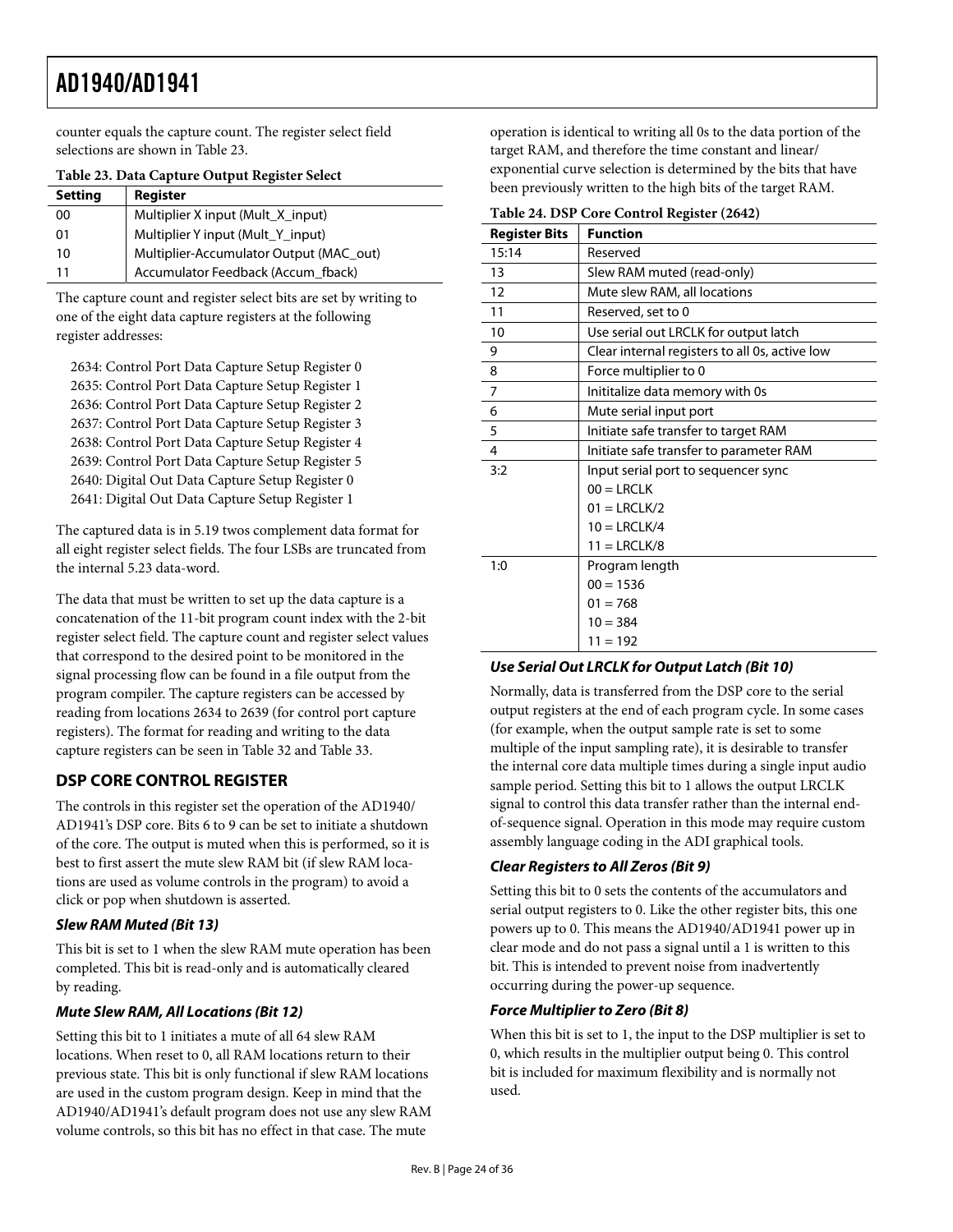#### <span id="page-24-0"></span>**Initialize Data Memory with Zeros (Bit 7)**

Setting this bit to 1 initializes all data memory locations to 0. This bit is cleared to 0 after the operation is complete. This bit should be asserted after a complete program/parameter download has occurred to ensure click-free operation.

#### <span id="page-24-2"></span>**Zero Serial Input Port (Bit 6)**

When this bit is set to 1, the 16 serial input channels are forced to all 0s.

## **Initiate Safe Transfer to Target RAM (Bit 5)**

Setting this bit to 1 initiates a safeload transfer to the target/slew RAM. This bit clears when the operation is completed. Of five safeload register pairs (address/data), only those registers that have been written since the last safeload event are transferred. Address 0 corresponds to the first target RAM location.

#### **Initiate Safe Transfer to Parameter RAM (Bit 4)**

Setting this bit to 1 initiates a safeload transfer to the parameter RAM. This bit clears when the operation is completed. Of five safeload registers pairs (address/data), only those registers that have been written since the last safeload event are transferred. Address 0 corresponds to the first parameter RAM location.

#### **Input Serial Port to Sequencer Sync (Bits 3:2)**

Normally, the internal sequencer is synchronized to the incoming audio frame rate by comparing the internal program counter with the edge of the LRCLK input signal. In some cases the AD1940/AD1941 may be used to decimate an incoming signal by some integer factor. In this case, it is desirable to synchronize the sequencer to a submultiple of the incoming LRCLK rate so more than one audio input sample is available to the program during a single audio output frame. For example, if these bits are set to 01 (LRCLK/2), a 96 kHz input can be used with a 48 kHz output, allowing two consecutive input samples to be processed during a single audio output frame. Operation in this mode may require custom assembly language coding in the ADI graphical tools.

#### <span id="page-24-1"></span>**Program Length (Bits 1:0)**

#### **96 kHz and 192 kHz Modes**

These bits set the length of the internal program. The default program length is 1,536 instructions for  $f_s = 48$  kHz, but the program length can be shortened by factors of 2 to accommodate sample rates higher than 48 kHz. For  $f_s = 96$  kHz, the program length should be set to 768 (01). For  $f_s = 192$  kHz, the program length should be set to 384 steps (10). A program length of 192 steps is available, but is not commonly used.

#### **Low Power Mode**

This setting can also be used to reduce the power consumption of the AD1940/AD1941. If the program length is set to 768 steps and  $f_s = 48$  kHz instead of 96 kHz, then the power

consumption of the part is cut approximately in half. Correspondingly, when the program length is set to 384 steps with  $f_s = 48$  kHz, the power consumption is about  $\frac{1}{4}$  of what it is in normal operation with 1,536 program steps and  $f_s = 48$  kHz.

#### **Table 25. RAM Configuration Register (2643)**

| <b>Register Bits</b> | <b>Function</b>                         |
|----------------------|-----------------------------------------|
| 7:4                  | Reserved                                |
| 3:0                  | RAM modulo, 1 LSB corresponds to        |
|                      | 512 locations, max = 0b1100 (6 k words) |

### **RAM CONFIGURATION REGISTER**

The AD1940/AD1941 use a modulo RAM addressing scheme to allow filters and other blocks to be coded easily without requiring filter data to be explicitly moved during the filtering operation. This is accomplished by adding the contents of an address offset counter to the actual base address supplied in the AD1940/AD1941's cores. This address offset counter is incremented automatically at the audio frame rate.

This method works well for most audio applications that involve filtering. In some cases, however, it is desirable to have direct access to the RAM, bypassing the autoincrementing address offset counter. For this reason, the data memories in the AD1940/AD1941 can be divided into modulo and nonmodulo portions by programming the RAM configuration register [\(Table 25](#page-24-2)). The address range from 0 to  $512 \times (RAM \text{ config-}$ uration register contents) is treated as modulo memory with autoincrementing address offset registers. The maximum setting of this register is the full size of the RAM, or 6,144 (6 k words) data words. Note that addresses in this range automatically wrap around the modulo boundary as set by the register. This feature is not normally used with ADI supplied blocks. For normal operation, this register may be left in its default state, which sets up the entire RAM to use the autoincrement feature. This feature is included for maximum programming flexibility and may be used in the case of special software development.

#### **CONTROL PORT READ/WRITE DATA FORMATS**

The read/write formats of the control port are designed to be byte oriented. This allows easy programming of common microcontroller chips. In order to fit into a byte-oriented format, 0s are appended to the data fields before the MSB in order to extend the data word to the next multiple of eight bits. For example, 28-bit words written to the parameter RAM are appended with four leading 0s to reach 32 bits (four bytes); 40-bit words written to the program RAM are not appended with any 0s because it is already a full 5 bytes. These zero extended data fields are appended to a 3-byte field consisting of a 7-bit chip address, a read/write bit, and an 11-bit RAM/ register address. The control port knows how many data bytes to expect based on the address that is received in the first three bytes.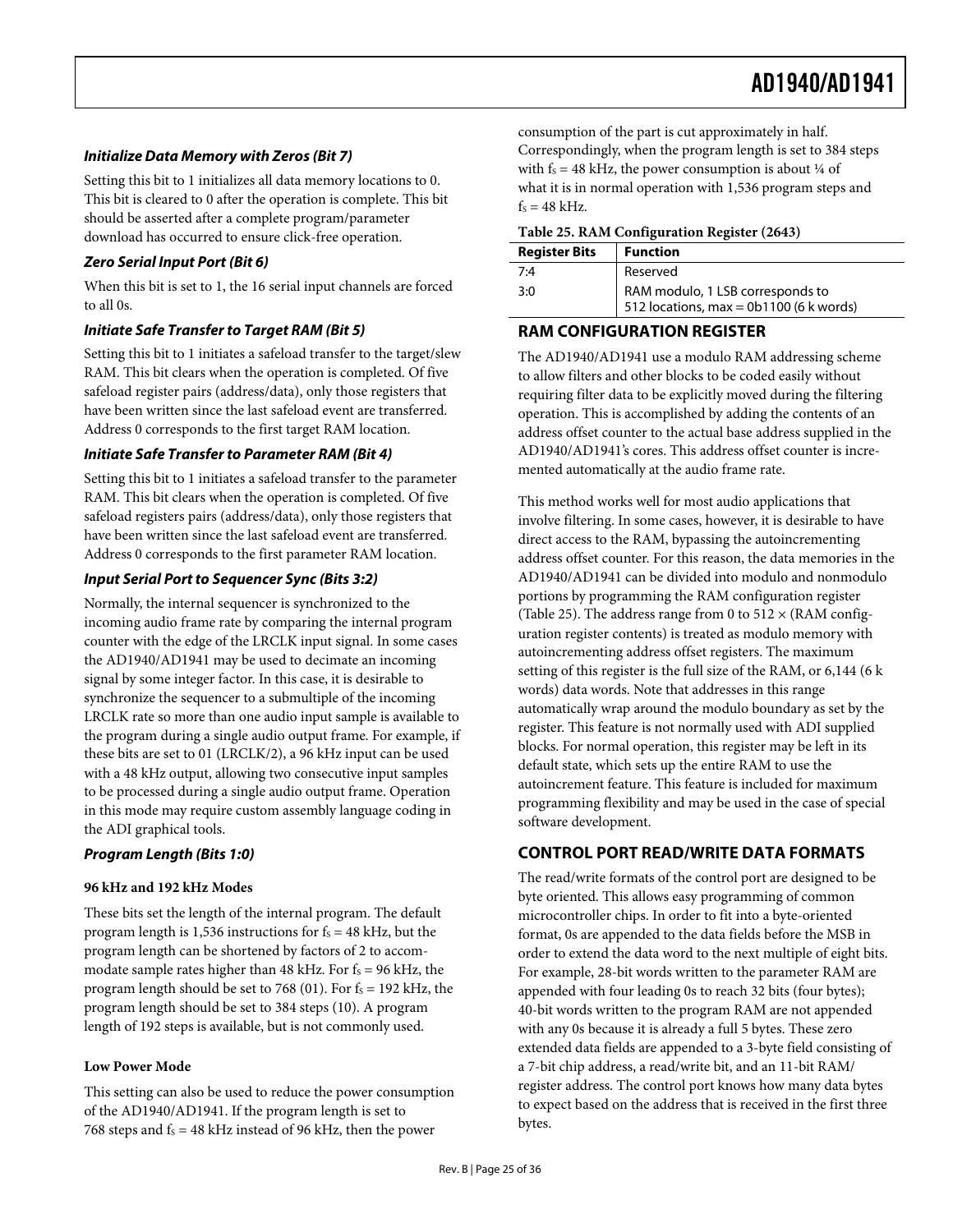The total number of bytes for a single location write command can vary from four bytes (for a control register write), to eight bytes (for a program RAM write). Burst mode may be used to fill contiguous register or RAM locations. A burst mode write is done by writing the address and data of the first RAM/register location to be written. Rather than ending the control port transaction (by bringing the CLATCH signal high in the

AD1940/AD1941, after the data word, as would be done in a single address write, the next data word can be written immediately without first writing its specific address). The AD1940/AD1941 control ports autoincrement the address of each write, even across the boundaries of the different RAMs and registers.

#### **Table 26. Parameter RAM Read/Write Format (Single Address)**

<span id="page-25-0"></span>

| <b>Byte 0</b>       | Bvte i                         | <b>Byte 2</b>         | <b>Byte 3</b>       | Bytes 4-6    |
|---------------------|--------------------------------|-----------------------|---------------------|--------------|
| chip_adr [6:0], W/R | [11:8]<br>0000, param<br>adr l | [7:0]<br>param<br>adr | 0000, param [27:24] | param [23:0] |

#### **Table 27. Parameter RAM Block Read/Write Format (Burst Mode)**

| <b>Byte 0</b>       | <b>Byte 1</b>          | Byte 2          | <b>Byte 3</b>       | Bytes 4-6    | <b>Bytes 7-10</b>  | <b>Bytes 11-14<sup>1</sup></b> |
|---------------------|------------------------|-----------------|---------------------|--------------|--------------------|--------------------------------|
| chip_adr [6:0], W/R | 0000, param_adr [11:8] | param_adr [7:0] | 0000, param [27:24] | param [23:0] | 0000, param [27:0] | 0000, param<br>[27:0]          |
|                     |                        |                 | <—param_adr—>       |              | param_adr + 1      | param $adr + 2$                |

<span id="page-25-1"></span>1 Burst mode data transfers can continue beyond the three words that are illustrated here in the same sequential word format. The register/RAM address autoincrements until the data transfer reaches the IC's last address.

#### **Table 28. Program RAM Read/Write Format (Single Address)**

| <b>Byte 0</b>       | Bvte 1                                | <b>Byte 2</b>     | Bytes 3-7   |
|---------------------|---------------------------------------|-------------------|-------------|
| chip_adr [6:0], W/R | 0000, prog<br>$\cdot$ [11:8]<br>adr I | adr [7:0]<br>prog | prog [39:0] |

#### **Table 29. Program RAM Block Read/Write Format (Burst Mode)**

| Byte 0              | <b>Byte 1</b>         | <b>Byte 2</b>  | Bytes 3-7    | <b>Bytes 8-12</b> | <b>Bytes 13-17<sup>1</sup></b> |  |
|---------------------|-----------------------|----------------|--------------|-------------------|--------------------------------|--|
| chip_adr [6:0], W/R | 0000, prog_adr [11:8] | prog_adr [7:0] | prog [39:0]  | prog [39:0]       | prog [39:0]                    |  |
|                     |                       |                | <—prog_adr—> | prog_adr +1       | prog_adr +2                    |  |

<sup>1</sup> Burst mode data transfers can continue beyond the three words that are illustrated here in the same sequential word format. The register/RAM address autoincrements until the data transfer reaches the IC's last address.

#### **Table 30. Control Register Read/Write Format (Core, Serial Out 0, Serial Out 1)**

| Byte 0              | <b>Byte1</b>                  | Byte 2              | <b>Byte 3</b>  | Byte 4     |
|---------------------|-------------------------------|---------------------|----------------|------------|
| chip_adr [6:0], W/R | 111:8 '<br>0000, req<br>adr I | [7:0]<br>adr<br>reg | [15:8]<br>data | data [7:0] |

#### **Table 31. Control Register Read/Write Format (RAM Configuration, Serial Input)**

| Byte 0              | <b>Byte1</b>                   | <b>Byte 2</b>       | <b>Byte 3</b> |
|---------------------|--------------------------------|---------------------|---------------|
| chip_adr [6:0], W/R | r [11:8]<br>0000, reg<br>adr I | [7:0]<br>adr<br>reg | [7:0]<br>data |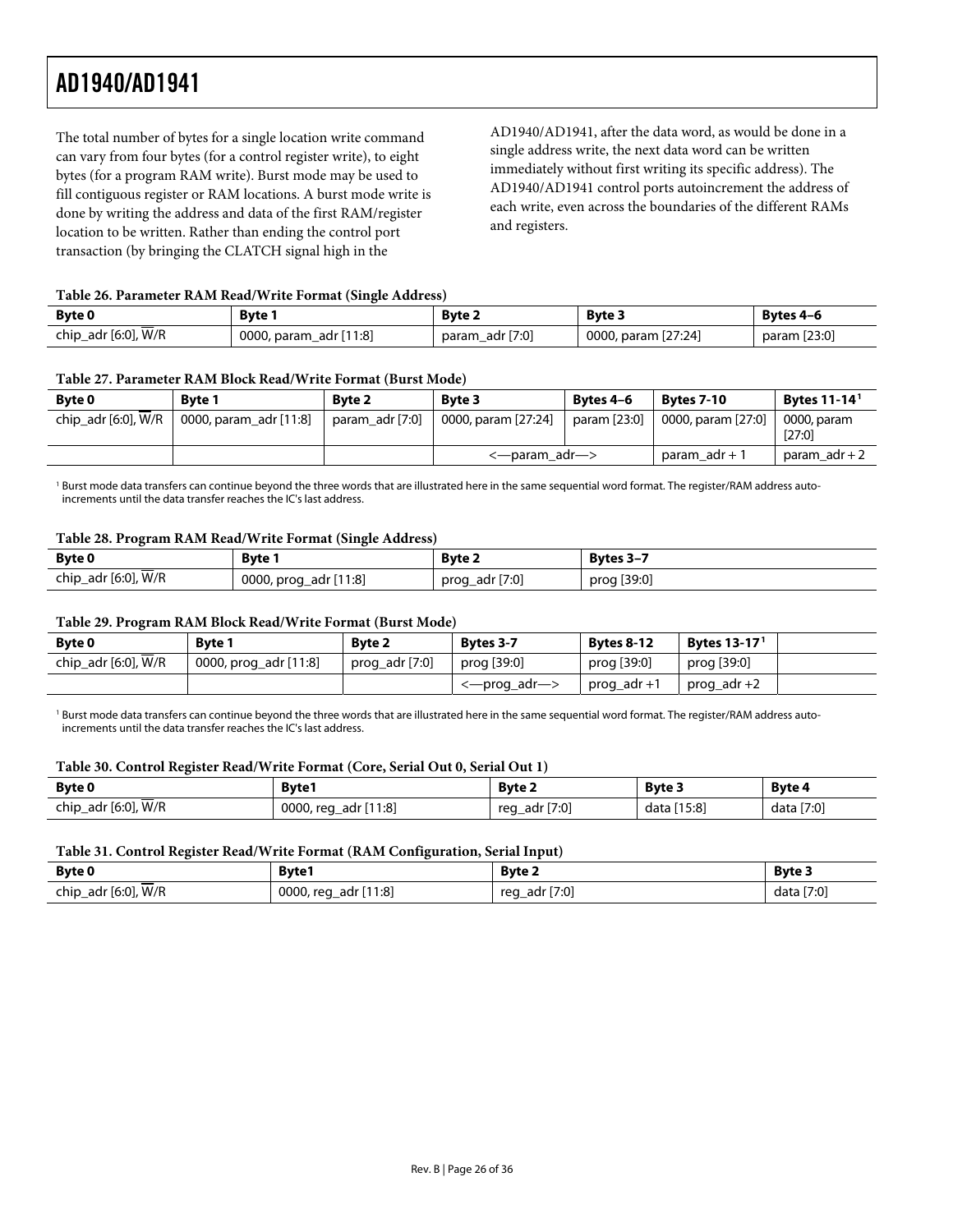#### **Table 32. Data Capture Register Write Format**

<span id="page-26-1"></span>

| Byte 0              | <b>Byte 1</b>                                                                               | <b>Byte 2</b> | <b>Byte 3</b> | Byte 4                                                       |
|---------------------|---------------------------------------------------------------------------------------------|---------------|---------------|--------------------------------------------------------------|
| chip_adr [6:0], W/R | 0000, data_capture_adr [11:8]   data_capture_adr [7:0]   000, progcount [10:6] <sup>1</sup> |               |               | progcount $[5:0]$ <sup>1</sup> , regsel $[1:0]$ <sup>2</sup> |

<span id="page-26-3"></span><sup>1</sup> Progcount [10:0] = value of program counter where trap occurs (the table of values is generated by the program compiler).<br><sup>2</sup> Regsel [1:0] selects one of four registers (see Data Capture Registers section).

#### **Table 33. Data Capture (Control Port Readback) Register Read Format**

<span id="page-26-2"></span>

| <b>Byte 0</b>                  | Bvte 1                                      | <b>Byte 2</b>                     | Bytes 3-5   |
|--------------------------------|---------------------------------------------|-----------------------------------|-------------|
| $-$<br>_adr [6:0], W/R<br>chip | r [11:8]<br>0000,<br>data<br>adr<br>capture | adr [7:0]<br>capture<br>data<br>– | data [23:0] |

#### **Table 34. Safeload Register Data Write Format**

| <b>Byte 0</b>       | Byte                      | <b>Byte 2</b>         | Byte 3               | <b>Bytes 4-7</b> |
|---------------------|---------------------------|-----------------------|----------------------|------------------|
| chip_adr [6:0], W/R | 0000, safeload adr [11:8] | adr [7:0]<br>safeload | 000000, data [33:32] | data [31:0]      |

#### **Table 35. Safeload Register Address Write Format**

<span id="page-26-0"></span>

| Byte 0                                | Bvte .                                             | <b>Byte 2</b>            | <b>Byte 3</b>                   | Byte 4                        |
|---------------------------------------|----------------------------------------------------|--------------------------|---------------------------------|-------------------------------|
| W/R<br>$\cdot$ [6:0],<br>chip_<br>adr | $\lceil 11:8 \rceil$<br>0000,<br>safeload<br>adr ' | [7:0]<br>adr<br>safeload | r [9:8]<br>000000, param<br>adr | $\cdot$ [7:0]<br>adr<br>param |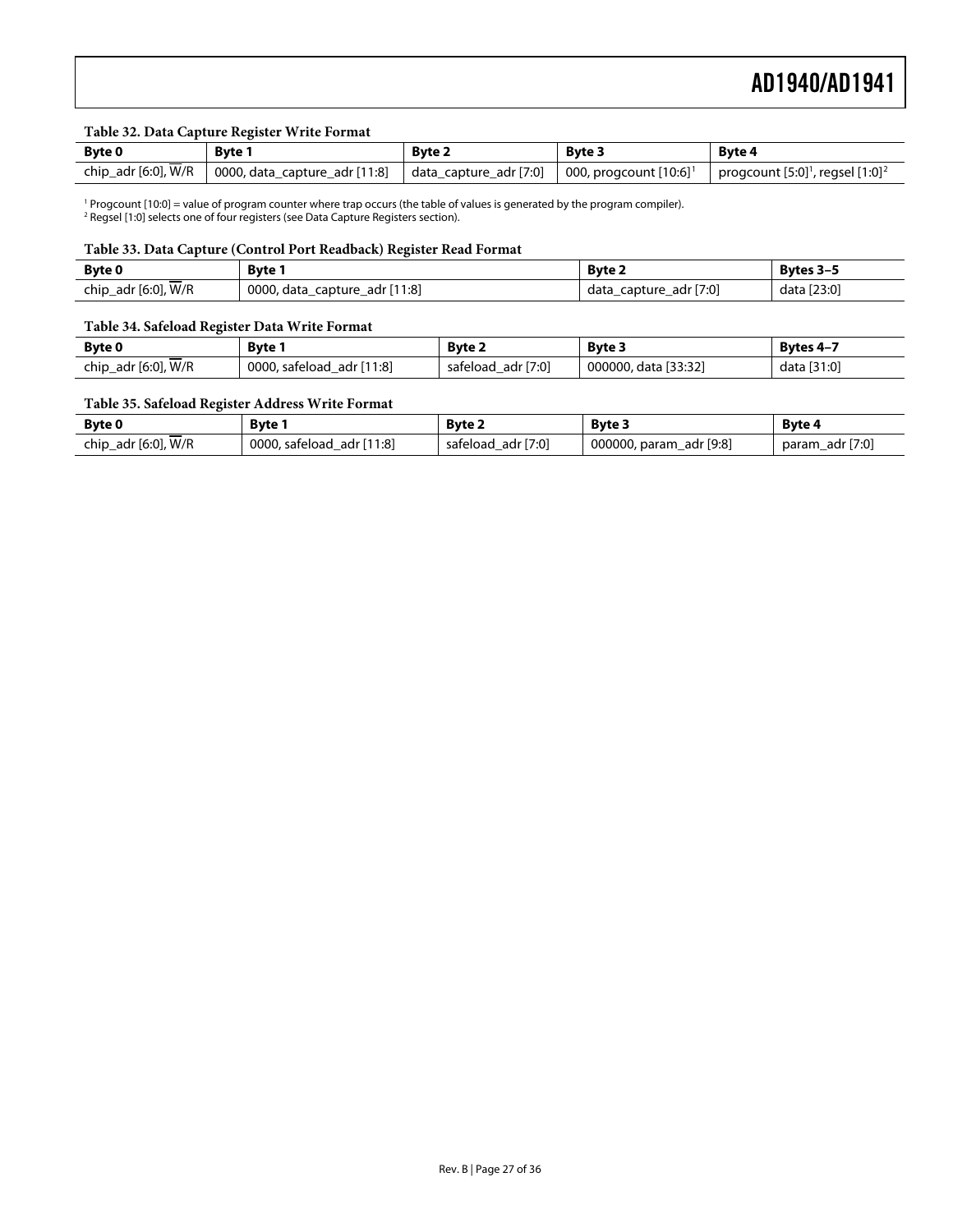# <span id="page-27-1"></span><span id="page-27-0"></span>SERIAL DATA INPUT/OUTPUT PORTS

The AD1940/AD1941's flexible serial data input and output ports can be set to accept or transmit data in 2-channel formats or in an 8- or 16-channel TDM stream. Data is processed in twos complement, MSB first format. The left channel data field always precedes the right channel data field in the 2-channel streams. In the TDM modes, Slots 0 to 3 (8-channel TDM) or Slots 0 to 7 (16-channel TDM) fall in the first half of the audio frame, and Slots 4 to 7 (or Slots 8 to 15 in 16-channel TDM) are in the second half of the frame. The serial modes are set in the serial output and serial input control registers.

The input control register allows control of clock polarity and data input modes. The valid data formats are I<sup>2</sup>S, left-justified, right-justified (24-, 20-, 18-, or 16-bit), 8-channel, and 16-channel TDM. In all modes except for the right-justified modes, the serial port accepts an arbitrary number of bits up to a limit of 24. Extra bits do not cause an error, but they are truncated internally. Proper operation of the right-justified modes requires that there be exactly 64 BCLKs per audio frame. The TDM data is input on SDATA\_IN2 and SDATA\_IN3 when in 2 × 8-channel TDM mode, and on SDATA\_IN2 in 16-channel TDM mode. The LRCLK in TDM mode can be input to the AD1940/AD1941 as either a 50/50 duty cycle clock or as a bitwide pulse.

The two clock domains on the serial output ports can generate two separate 8-channel TDM streams or one 16-channel TDM stream. When in 16-channel TDM mode, the data is clocked by LRCLK\_OUT0 and BCLK\_OUT0. The AD1940/AD1941 must be in slave mode for 16-channel TDM mode, unless the data is sampled at 48 kHz; the parts cannot generate a TDM bit clock that is fast enough to support 96 kHz or 192 kHz. In 8-channel TDM mode, the AD1940/AD1941 can be masters for 48 kHz and 96 kHz data, but not for 192 kHz data. [Table 36](#page-27-2) displays the modes in which the serial output port will function.

The output control registers give the user control of clock polarities, clock frequencies, clock types, and data format. In all modes except for the right-justified modes (MSB delayed by 8, 12, or 16), the serial port accepts an arbitrary number of bits up to a limit of 24. Extra bits do not cause an error, but are truncated internally. Proper operation of the right-justified modes requires the LSB to align with the edge of the LRCLK. The default settings of all serial port control registers correspond to 2-channel I<sup>2</sup>S mode. LRCLK\_OUT0 and BCLK\_OUT0 are clocks for Serial Output Ports 0 to 7, and LRCLK\_OUT1 and BCLK\_OUT1 Clock Ports 8 to 15.

All registers default to being set as all 0s. All register settings apply to both master and slave modes unless otherwise noted.

[Table 37](#page-27-3) shows the proper configurations for standard audio data formats.

<span id="page-27-2"></span>

|         | 2-Channel Modes (I <sup>2</sup> S, Left-Justified, Right-Justified) | 8-Channel TDM    | <b>16-Channel TDM</b> |
|---------|---------------------------------------------------------------------|------------------|-----------------------|
| 48 kHz  | Master and slave                                                    | Master and slave | Master and slave      |
| 96 kHz  | Master and slave                                                    | Master and slave | Slave only            |
| 192 kHz | Master and slave                                                    | Slave only       | Slave only            |

## **Table 36. Serial Output Port Master/Slave Mode Capabilities**

## **Table 37. Data Format Configurations**

<span id="page-27-3"></span>

| <b>Format</b>                        | <b>LRCLK Polarity</b>           | <b>LRCLK Type</b> | <b>BCLK Polarity</b>         | <b>MSB Position</b>                           |
|--------------------------------------|---------------------------------|-------------------|------------------------------|-----------------------------------------------|
| $I2S$ (Figure 23)                    | Frame begins on<br>falling edge | Clock             | Data changes on falling edge | Delayed from LRCLK edge by one BCLK           |
| Left-Justified<br>(Figure 24)        | Frame begins on<br>rising edge  | Clock             | Data changes on falling edge | Aligned with LRCLK edge                       |
| Right-Justified<br>(Figure 25)       | Frame begins on<br>rising edge  | Clock             | Data changes on falling edge | Delayed from LRCLK edge by 8, 12, or 16 BCLKs |
| <b>TDM with Clock</b><br>(Figure 26) | Frame begins on<br>falling edge | Clock             | Data changes on falling edge | Delayed from start of word clock by one BCLK  |
| TDM with Pulse<br>(Figure 27)        | Frame begins on<br>rising edge  | Pulse             | Data changes on falling edge | Delayed from start of word clock by one BCLK  |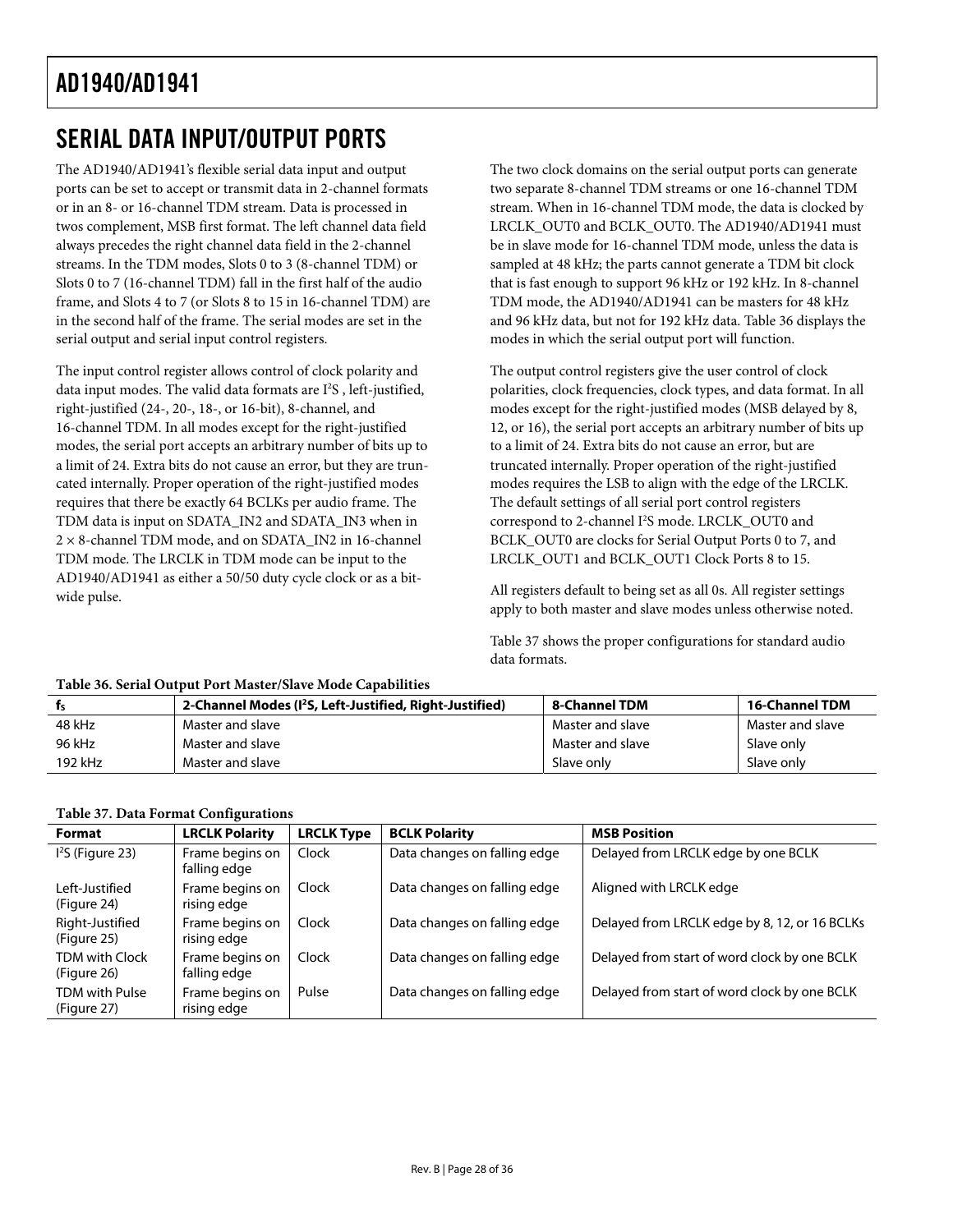#### **Table 38. Serial Output Control Register 1 (Channels 0–7) (2644)**

| <b>Bits</b> | <b>Function</b>                          | <b>Bits</b> |
|-------------|------------------------------------------|-------------|
| 15          | Dither enable                            | 15          |
|             | $0 = Diabled$                            |             |
|             | $1 =$ Enabled                            |             |
| 14          | Internally link TDM streams into single, | 14          |
|             | 16-channel stream                        |             |
|             | $0 =$ Indepenent                         |             |
|             | $1 =$ Linked                             |             |
| 13          | <b>LRCLK</b> polarity                    | 13          |
|             | $0 =$ Frame begins on falling edge       |             |
|             | $1 =$ Frame begins on rising edge        |             |
| 12          | <b>BCLK</b> polarity                     | 12          |
|             | $0 = Data$ changes on falling edge       |             |
|             | 1 = Data changes on rising edge          |             |
| 11          | Master/Slave                             | 11          |
|             | $0 =$ Slave                              |             |
|             | $1 = Master$                             |             |
| 10:9        | BCLK frequency (master mode only)        | 10:9        |
|             | $00 = core\_clock/24$                    |             |
|             | $01 = core\_clock/12$                    |             |
|             | $10 = core\_clock/6$                     |             |
|             | $11 = core\_clock/3$                     |             |
| 8:7         | Frame sync frequency (master mode only)  | 8:7         |
|             | $00 = core\_clock/1536$                  |             |
|             | $01 = core\_clock/768$                   |             |
|             | $10 = core\_clock/384$                   |             |
| 6           | Frame sync type                          | 6           |
|             | $0 = LRCLK$                              |             |
|             | $1 =$ Pulse                              |             |
| 5           | Serial output/TDM mode control           | 5           |
|             | $0 = 8$ Serial data outputs              |             |
|             | 1 = Enable TDM (8- or 16-channel) on     |             |
|             | SDATA_OUT0                               |             |
| 4:2         | <b>MSB</b> position                      | 4:2         |
|             | $000 =$ Delay by 1                       |             |
|             | $001 =$ Delay by 0                       |             |
|             | $010 =$ Delay by 8                       |             |
|             | $011 =$ Delay by 12                      |             |
|             | $100 =$ Delay by 16                      |             |
|             | 101 Reserved                             |             |
|             | 111 Reserved                             |             |
| 1:0         | Output word length, Channels 0-7         | 1:0         |
|             | $00 = 24$ bits                           |             |
|             | $01 = 20$ bits                           |             |
|             | $10 = 16$ bits                           |             |
|             | $11 =$ Reserved                          |             |

| (Channels 8-15) (2645) |                                          |  |  |  |
|------------------------|------------------------------------------|--|--|--|
| <b>Bits</b>            | <b>Function</b>                          |  |  |  |
| 15                     | Dither enable                            |  |  |  |
|                        | $0 = Disabled$                           |  |  |  |
|                        | $1 =$ Enabled                            |  |  |  |
| 14                     | Data capture serial out enable           |  |  |  |
|                        | (Uses SDATA_OUT7)                        |  |  |  |
|                        | $0 = Disable$                            |  |  |  |
|                        | $1 =$ Enable                             |  |  |  |
| 13                     | <b>LRCLK</b> polarity                    |  |  |  |
|                        | $0 =$ Frame begins on falling edge       |  |  |  |
|                        | 1 = Frame begins on rising edge          |  |  |  |
| 12                     | <b>BCLK</b> polarity                     |  |  |  |
|                        | $0 = Data$ changes on falling edge       |  |  |  |
|                        | 1 = Data changes on rising edge          |  |  |  |
| 11                     | Master/Slave                             |  |  |  |
|                        | $0 =$ Slave                              |  |  |  |
|                        | $1 = Master$                             |  |  |  |
| 10:9                   | BCLK frequency (master mode only)        |  |  |  |
|                        | $00 = \text{core}$ clock/24              |  |  |  |
|                        | $01 = core clock/12$                     |  |  |  |
|                        | $10 = core clock/6$                      |  |  |  |
|                        | $11 = core\_clock/3$                     |  |  |  |
| 8:7                    | Frame sync frequency (master mode only)  |  |  |  |
|                        | $00 = core\_clock/1536$                  |  |  |  |
|                        | $01 = core\_clock/768$                   |  |  |  |
|                        | $10 = core clock/384$                    |  |  |  |
| 6                      | Frame sync type                          |  |  |  |
|                        | $0 = LRCLK$                              |  |  |  |
|                        | $1 =$ Pulse                              |  |  |  |
| 5                      | Serial output/TDM mode control           |  |  |  |
|                        | $0 = 8$ serial data outputs              |  |  |  |
|                        | 1 = Enable TDM on SDATA_OUT4 (8-channel) |  |  |  |
|                        | or SDATA_OUT0 (16-channel)               |  |  |  |
| 4:2                    | <b>MSB</b> position                      |  |  |  |
|                        | $000 =$ Delay by 1                       |  |  |  |
|                        | $001 =$ Delay by 0                       |  |  |  |
|                        | $010 =$ Delay by 8                       |  |  |  |

 $011 =$  Delay by 12 100 = Delay by 16 101 Reserved 111 Reserved

 $00 = 24$  bits  $01 = 20$  bits  $10 = 16$  bits 11 = Reserved

Output word length, Channels 8-15

**Table 39. Serial Output Control Register 2**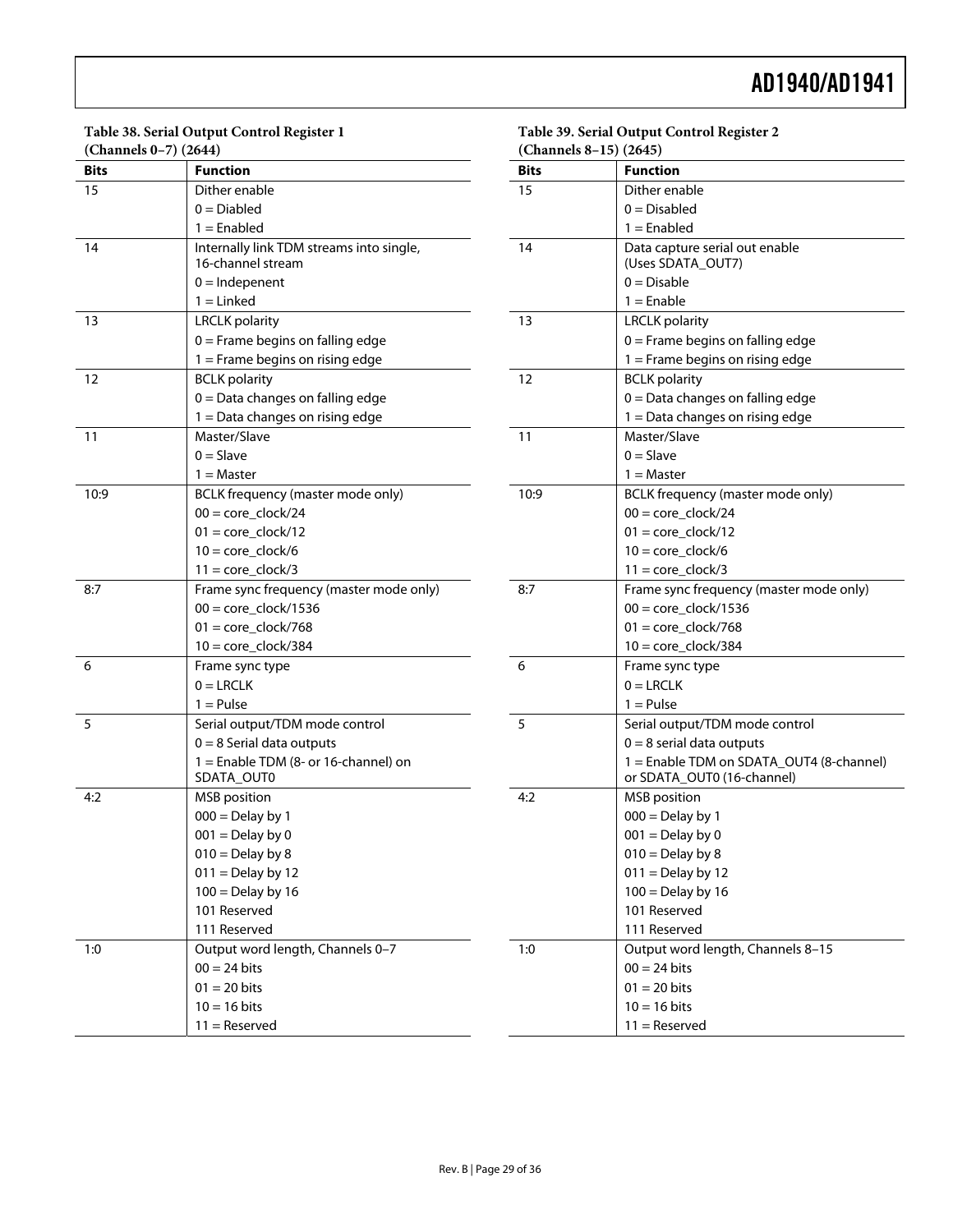## <span id="page-29-0"></span>**SERIAL OUTPUT CONTROL REGISTERS Dither Enable (Bit 15)**

Setting this bit to 1 enables dither on the appropriate channels.

#### **Internally Link TDM Streams into Single 16-Channel Stream (Bit 14, Serial Output Control Register 1)**

When this bit is set to 1, the TDM output stream is output in a single 16-channel stream on SDATA\_OUT0. When set to 0, TDM data is output on two independent 8-channel streams on Pins SDATA\_OUT0 and SDATA\_OUT4.

#### **Data Capture Serial Out Enable (Bit 14, Serial Output Control Register 2)**

When set to 1, SDATA\_OUT7 is set as the output of the data capture digital output registers (2640–2641). See the [Data](#page-22-1)  [Capture Registers](#page-22-1) section for a full explanation of this mode.

### **LRCLK Polarity (Bit 13)**

When set to 0, the left channel data is clocked when LRCLK is low, and the right data clocked when LRCLK is high. When set to 1, this is reversed.

## **BCLK Polarity (Bit 12)**

This bit controls on which edge of the bit clock the output data is clocked. Data changes on the falling edge of BCLK\_OUTx when this bit is set to 0, and on the rising edge when this bit is set at 1.

#### **Master/Slave (Bit 11)**

This bit sets whether the output port is a clock master or slave. The default setting is slave; on power-up, Pins BCLK\_OUTx and LRCLK\_OUTx are set as inputs until this bit is set to 1, at which time they become clock outputs.

## **BCLK Frequency (Bits 10:9)**

When the output port is being used as a clock master, these bits set the frequency of the output bit clock, which is divided down from the internal 73.728 MHz core clock.

#### **Frame Sync Frequency (Bits 8:7)**

When the output port is used as a clock master, these bits set the frequency of the output word clock on the LRCLK\_OUTx pins, which is divided down from the internal 73.728 MHz core clock.

## **Frame Sync Type (Bit 6)**

This bit sets the type of signal on the LRCLK\_OUTx pins. When set to 0, the signal is a word clock with a 50% duty cycle; when set to 1, the signal is a pulse with a duration of one bit clock at the beginning of the data frame.

## **Serial Output/TDM Mode Control (Bit 5)**

Setting this bit to 1 changes the output port from multiple serial outputs to a single TDM output stream on the appropriate SDATA\_OUTx pin. This bit must be set in both serial output control registers to enable 16-channel TDM on SDATA\_OUT0.

## **MSB Position (Bits 4:2)**

These three bits set the position of the MSB of data with respect to the LRCLK edge. The data outputs of the AD1940/AD1941 are always MSB first.

#### **Output Word Length (Bits 1:0)**

These bits set the word length of the output data-word. All bits following the LSB are set to 0.

| <b>Register Bits</b> | <b>Function</b>                    |
|----------------------|------------------------------------|
| 5                    | 8-/16-channel TDM input            |
|                      | $0 =$ Dual 8-channel TDM           |
|                      | $1 = 16$ -channel TDM input        |
| 4                    | <b>LRCLK</b> polarity              |
|                      | $0 =$ Frame begins on falling edge |
|                      | 1 = Frame begins on rising edge    |
| 3                    | <b>BCLK</b> polarity               |
|                      | $0 =$ Data changes on falling edge |
|                      | 1 = Data changes on rising edge    |
| 2:0                  | Serial input mode                  |
|                      | $000 = 125$                        |
|                      | $001$ = Left-justified             |
|                      | $010 = TDM$                        |
|                      | $011 =$ Right-justified, 24-bit    |
|                      | $100 =$ Right-justified, 20-bit    |
|                      | 101 = Right-justified, 18-bit      |
|                      | 110 = Right-justified, 16-bit      |

#### **Table 40. Serial Input Control Register (2646)**

## **SERIAL INPUT CONTROL REGISTER 8-/16-Channel TDM Input (Bit 5)**

Setting this bit to 0 puts the AD1940/AD1941 into dual 8-channel TDM input mode, with the two streams coming in on SDATA\_IN2/TDM\_IN1 and SDATA\_IN3/TDM\_IN0. Channels 0 to 7 are input on TDM\_IN0 and Channels 8 to 15 come in on TDM\_IN1. Setting this bit to 1 puts the part in 16-channel TDM input mode, input on TDM\_IN1.

## **LRCLK Polarity (Bit 4)**

When set to 0, the left channel data on the SDATA\_INx pins is clocked when LRCLK\_IN is low; the right input data clocked when LRCLK\_IN is high. When set to 1, this is reversed. In TDM mode, when this bit is set to 0, data is clocked in starting with the next appropriate BCLK edge (set in Bit 3 of this register) that follows a falling edge on the LRCLK\_IN pin. When set to 1 and running in TDM mode, the input data is valid on the BCLK edge following a rising edge on the word clock (LRCLK\_IN). The serial input port can also operate with a pulse input signal, rather than a clock. In this case, the first edge of the pulse is used by the AD1940/AD1941 to start the data frame. When this polarity bit is set to 0, a low pulse should be used, and a high pulse should be used when the bit it set to 1.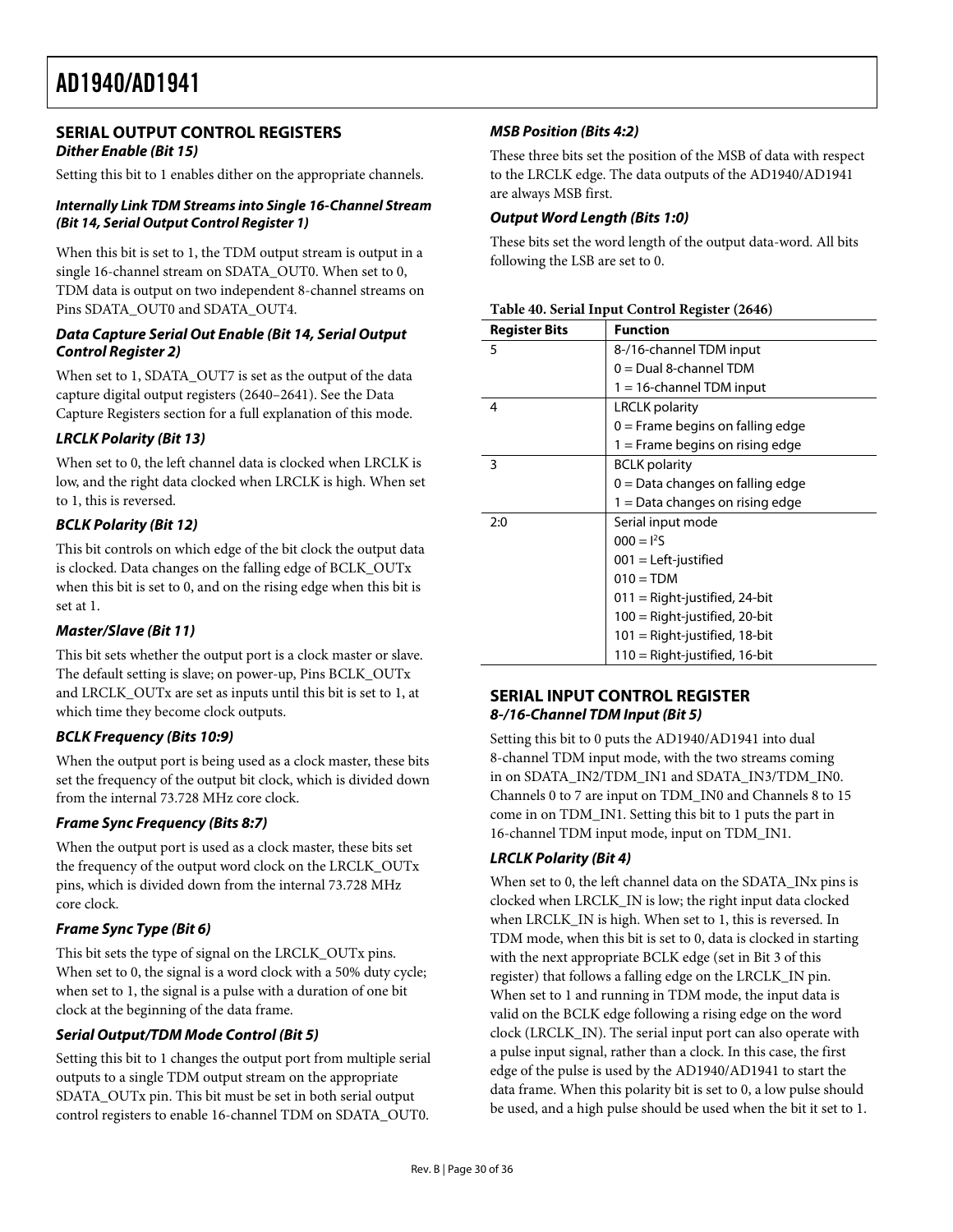### **BCLK Polarity (Bit 3)**

This bit controls on which edge of the bit clock the input data changes, and on which edge it is clocked. Data changes on the falling edge of BCLK\_IN when this bit is set to 0, and on the rising edge when this bit is set at 1.

#### **Serial Input Mode (Bits 2:0)**

These two bits control the data format that the input port expects to receive. Bits 3 and 4 of this control register override the settings in Bits 2:0, so all four bits must be changed together for proper operation in some modes. The clock diagrams for these modes are shown in [Figure 23](#page-30-0), [Figure 24](#page-30-1), and [Figure 25](#page-30-2). Note that for left-justified and right-justified modes the LRCLK polarity is high, then low, which is opposite from the default setting of Bit 4.

When these bits are set to accept a TDM input, the AD1940/ AD1941's data starts after the edge defined by Bit 4. [Figure 26](#page-31-0) shows an 8-channel TDM stream with a high-to-low triggered LRCLK and data changing on the falling edge of the BCLK. The AD1940/AD1941 expects the MSB of each data slot delayed by one BCLK from the beginning of the slot, just like in the stereo I 2 S format. In 8-channel TDM mode, Channels 0 to 3 are in the first half of the frame, and Channels 4 to 7 are in the second half. When in 16-channel TDM mode, the first half-frame holds Channels 0 to 7, and the second half-frame holds Channels 8 to 15. [Figure 26](#page-31-0) shows just one of the formats in which the AD1940/AD1941 can operate in TDM mode. Please refer to the [Serial Data Input/Output Ports](#page-27-1) section for a more complete description of the modes of operation. [Figure 27](#page-31-1) shows an example of a TDM stream running with a pulse word clock, which would be used to interface to ADI codecs in their auxiliary mode. To work in this mode on either the input or output serial ports, the AD1940/AD1941 should be set to frame beginning on the rising edge of LRCLK, data changing on the falling edge of BCLK, and MSB position delayed from the start of the word clock by one BCLK.

[Table 37](#page-27-3) explains the clock settings for each of these formats.



Figure 23. <sup>P</sup>S Mode-16 to 24 Bits per Channel

<span id="page-30-0"></span>

Figure 24. Left-Justified Mode—16 to 24 Bits per Channel

<span id="page-30-2"></span><span id="page-30-1"></span>

Figure 25. Right-Justified Mode—16 to 24 Bits per Channel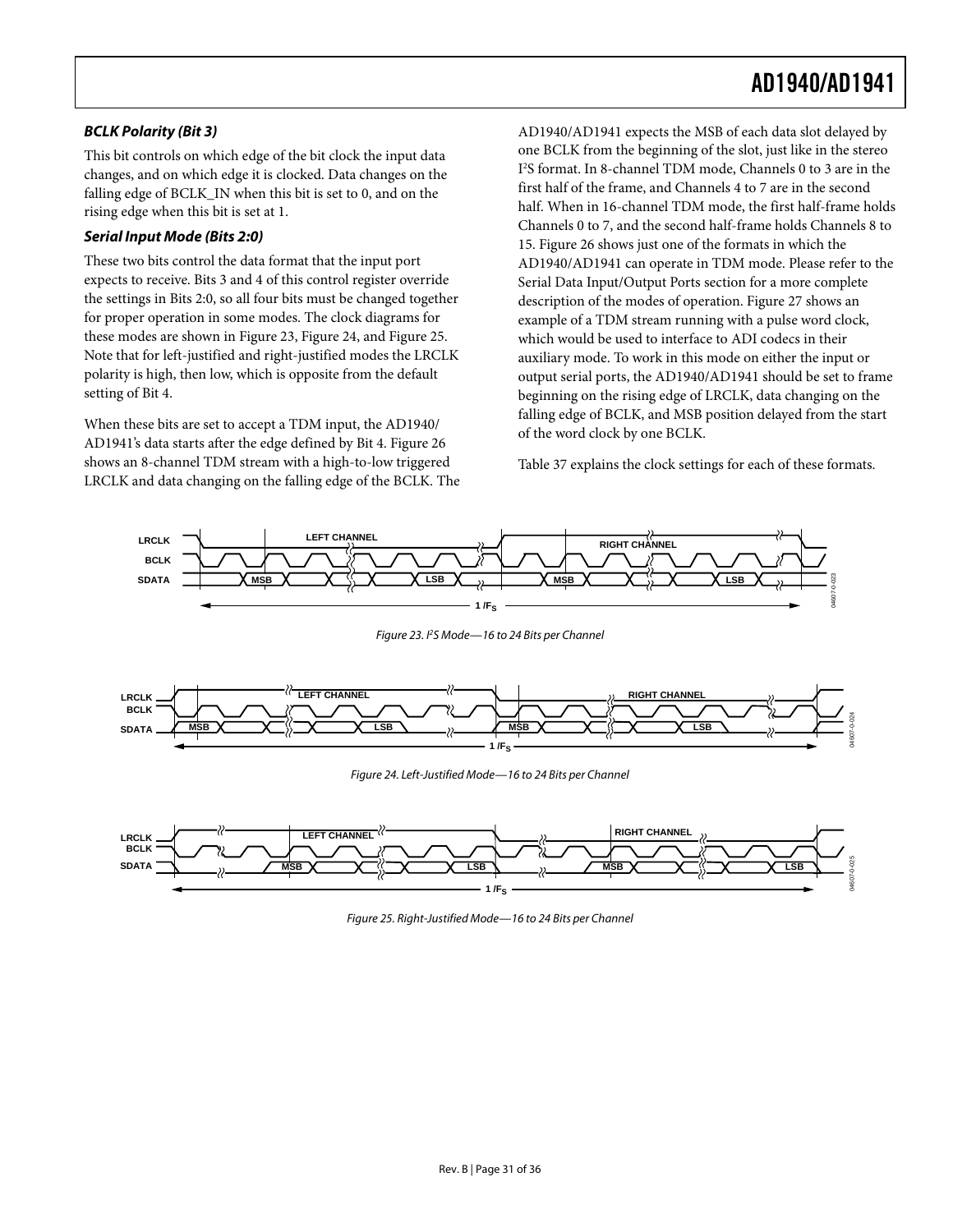<span id="page-31-0"></span>

<span id="page-31-1"></span>Figure 27. TDM Mode with Pulse Word Clock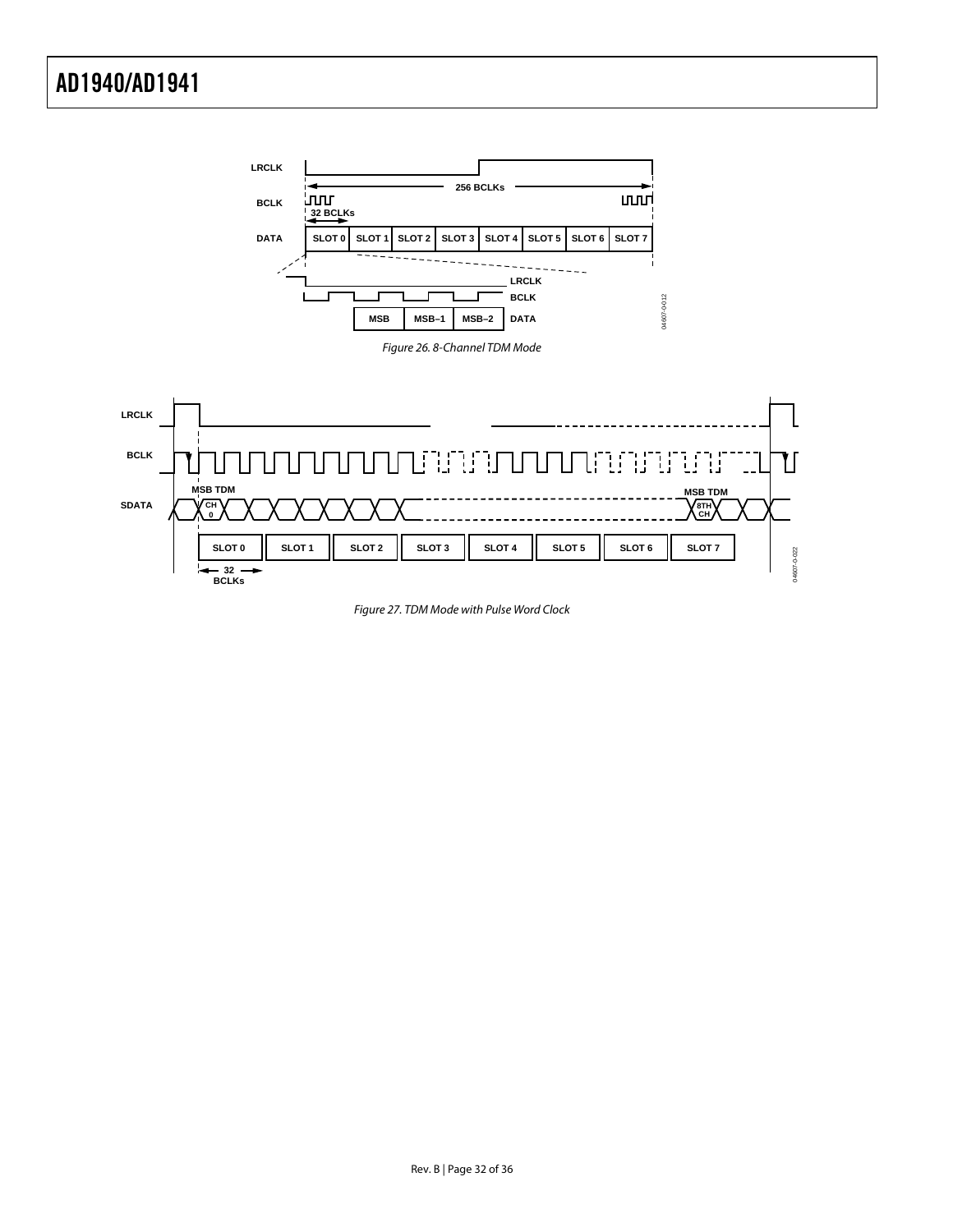## <span id="page-32-0"></span>INITIALIZATION **POWER-UP SEQUENCE**

<span id="page-32-4"></span><span id="page-32-3"></span>The AD1940/AD1941 have a built-in power-up sequence that initializes the contents of all internal RAMs. During this time, the contents of the internal program boot ROM are copied to the internal program RAM memory and the parameter RAM (all 0s) is filled with values from its associated boot ROM. The default boot ROM program simply copies the serial inputs to the serial outputs with no processing. The data memories are also cleared during this time.

The boot sequence, which starts on the rising edge of the RESETB pin, lasts for 8,192 cycles of the signal on the MCLK pin at start-up. Assuming even the slowest possible signal on this pin, a  $64 \times f_s$  clock, the boot sequence still completes before the PLL locks to the input clock. Since the boot sequence requires a stable master clock, the user should avoid writing to or reading from the registers until the MCLK input signal has settled and the PLL has locked. The PLL takes approximately 3 ms to lock. Coming out of reset, the clock mode is immediately set by the PLL\_CTRL0, PLL\_CTRL1, and PLL\_CTRL2 pins. Reset is synched to the falling edge of the internal MCLK.

The power-up default signal processing flow in the AD1940/ AD1941 simply takes the eight inputs and copies these signals to the 16 digital outputs, as shown in [Figure 28.](#page-32-2)



Figure 28. Default Program Signal Flow

## <span id="page-32-2"></span><span id="page-32-1"></span>**SETTING MASTER CLOCK/PLL MODE**

<span id="page-32-5"></span>The AD1940/AD1941's MCLK input feeds a PLL, which generates the 1536  $\times$  fs clock to run the DSP core. In normal operation, the input to MCLK must be one of the following;  $64 \times f_s$ ,  $256 \times f_s$ ,  $384 \times f_s$ , or  $512 \times f_s$ , where fs is the input sampling rate. The mode is set on PLL\_CTRL0, PLL\_CTRL1, and PLL\_CTRL2, according to [Table 41](#page-32-4). If the AD1940/AD1941 are set to receive double-rate signals (by reducing the number of program steps/sample by a factor of 2 using the core control register), then the master clock frequencies must be either  $32 \times f_s$ ,  $128 \times f_s$ ,  $192 \times f_s$ , or  $256 \times f_s$ . If the AD1940/AD1941 are set to receive quad rate signals (by reducing the number of program steps/sample by a factor of 4 using the core control register), then the master clock frequencies must be  $16 \times f_s$ ,  $64 \times f_s$ ,  $96 \times f_s$ , or  $128 \times f_s$ . On power-up, a clock signal must be present on MCLK so that the AD1940/AD1941 can complete their initialization routine. The PLL can also run in bypass mode, where the clock present on MCLK is fed directly to the

DSP core, although this setting is not recommended for normal operation.

| <b>MCLK Input</b>    | PLL CTRL2      | PLL CTRL1      | PLL CTRLO |  |
|----------------------|----------------|----------------|-----------|--|
| $64 \times f_s$      |                |                |           |  |
| $256 \times f_5$     |                |                | 0         |  |
| $384 \times f_5$     | X <sup>1</sup> | X <sup>1</sup> |           |  |
| $512 \times f_s$     |                | 0              | 0         |  |
| <b>Bypass</b>        |                |                | 0         |  |
| $1$ Y $-$ don't care |                |                |           |  |

 $X =$  don't care

The clock mode should not be changed without also resetting the AD1940/AD1941. If the mode is changed on the fly, a click or pop may result on the outputs. The state of the PLL\_CTRLx pins should be changed while RESETB is held low.

## **VOLTAGE REGULATOR**

The AD1940/AD1941 include an on-board voltage regulator that allows the chip to be used in systems where a 2.5 V supply is not available, but 3.3 V or 5 V is. The only external components needed for this are a PNP transistor such as a ZX5T953G, a single capacitor, and a single resistor. The recommended design for the voltage regulator is shown in [Figure 29](#page-32-5). The 10 μF and 100 nF capacitors shown in this schematic are recommended for bypassing, but are not necessary for operation. Here, VDD is the main system voltage (3.3 V or 5 V) and should be connected to VSUPPLY. 2.5 V is generated at the transistor's collector, which is connected to the VDD pins, PLL\_VDD and VSENSE. The reference voltage on VREF is 1.15 V and is generated by the regulator. A 1 nF capacitor should be connected between this pin and ground. VDRIVE is connected to the base of the PNP transistor. A 1 k $\Omega$ resistor should be connected between VDRIVE and VSUPPLY.



Figure 29. Voltage Regulator Design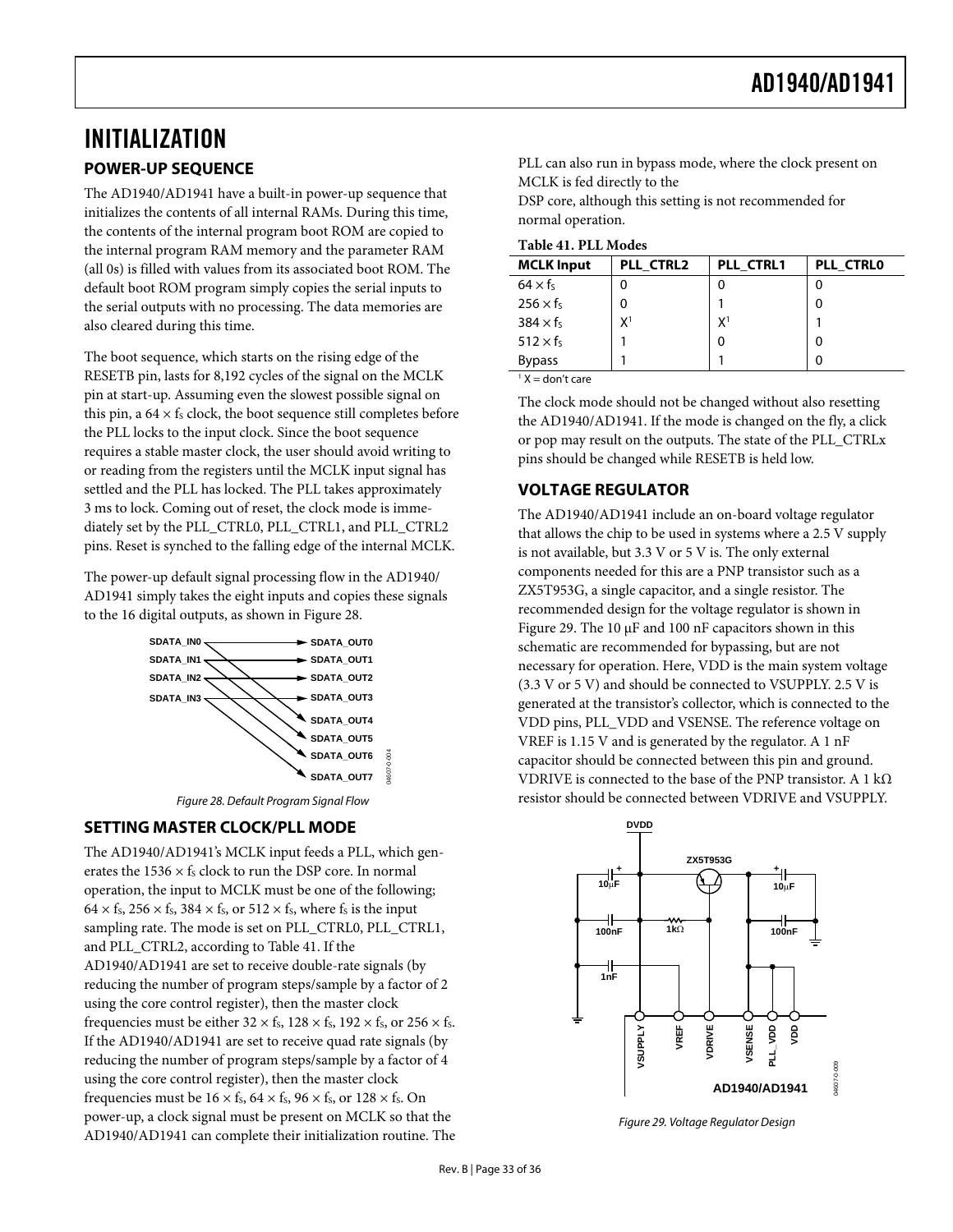There are two specifications that should be taken into consideration when choosing a regulator transistor. First, the transistor's current amplification factor (hFE or beta) should be at least 100. Second, the transistor's collector needs to be able to dissipate the heat generated when regulating from 3.3 V or 5 V to 2.5 V. The maximum current draw of the AD1940/AD1941 is 163 mA (maximum digital current + maximum PLL current). The equations for the minimum power dissipation specs for both 3.3 V and 5 V follow:

 $(5 V - 2.5 V) \times 163 mA = 480 mW$ 

 $(3.3 V - 2.5 V) \times 163 mA = 130 mW$ 

If the regulator is not used in the design, VREF, VDRIVE, and VSENSE can be tied to ground. VSUPPLY should be connected to the same or higher potential as the VDD pin.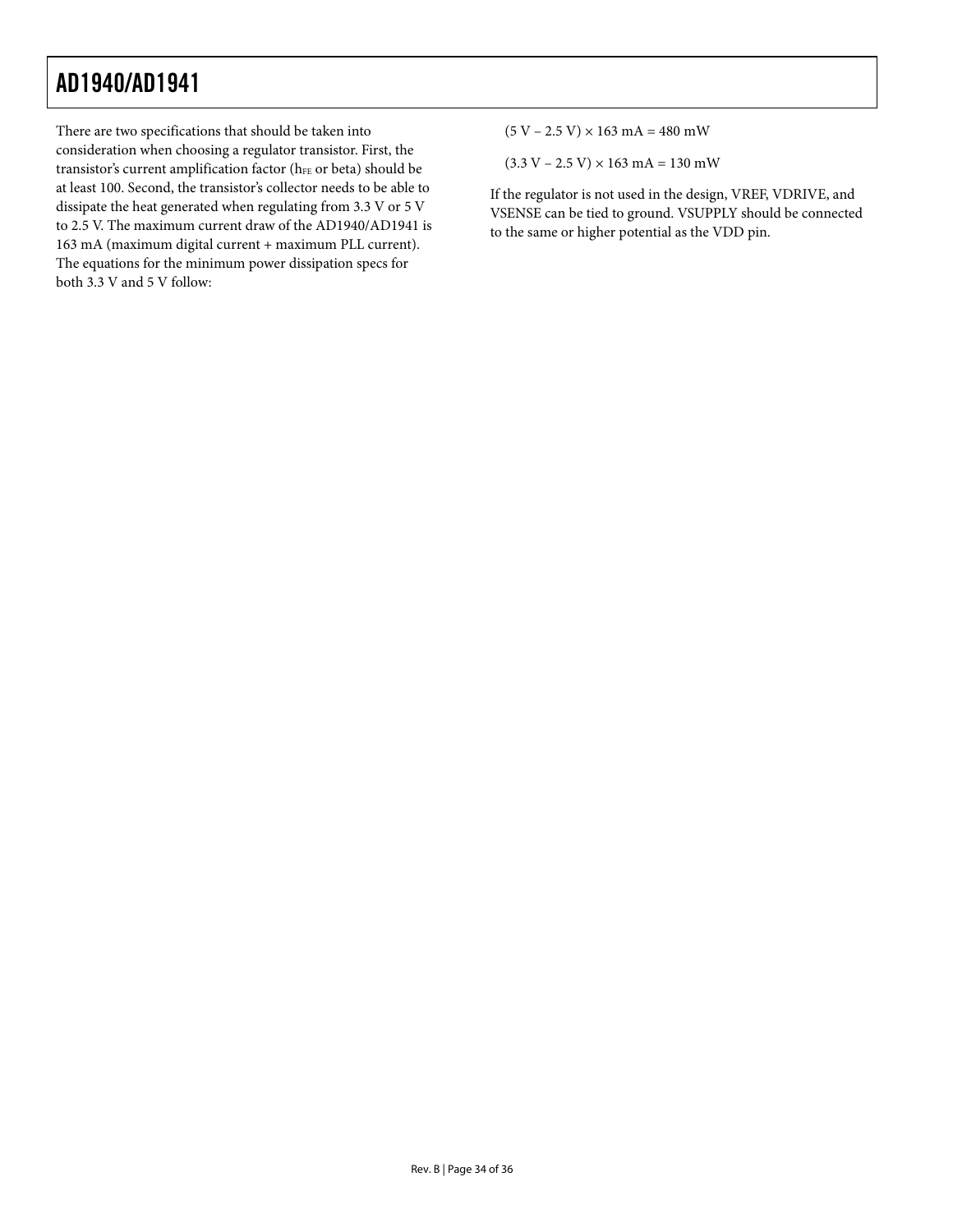## <span id="page-34-0"></span>OUTLINE DIMENSIONS



Figure 30. 48-Lead Low-Profile Quad Flat Package [LQFP] (ST-48) Dimensions shown in millimeters

## <span id="page-34-1"></span>**ORDERING GUIDE**

| Model <sup>1</sup> | Temperature Range                   | <b>Package Description</b>      | <b>Package Option</b> |
|--------------------|-------------------------------------|---------------------------------|-----------------------|
| AD1940YSTZ         | $-40^{\circ}$ C to $+105^{\circ}$ C | 48-Lead LQFP                    | ST-48                 |
| AD1940YSTZRL       | $-40^{\circ}$ C to $+105^{\circ}$ C | 48-Lead LQFP, 13" Tape and Reel | ST-48                 |
| AD1941YSTZ         | $-40^{\circ}$ C to $+105^{\circ}$ C | 48-Lead LOFP                    | ST-48                 |
| AD1941YSTZRL       | $-40^{\circ}$ C to $+105^{\circ}$ C | 48-Lead LQFP, 13" Tape and Reel | ST-48                 |
| Eval-AD1940AZ      |                                     | <b>Evaluation Board</b>         |                       |
| Eval-AD1940MINIBZ  |                                     | <b>Evaluation Board</b>         |                       |

 $1 Z =$  RoHS Compliant Part.